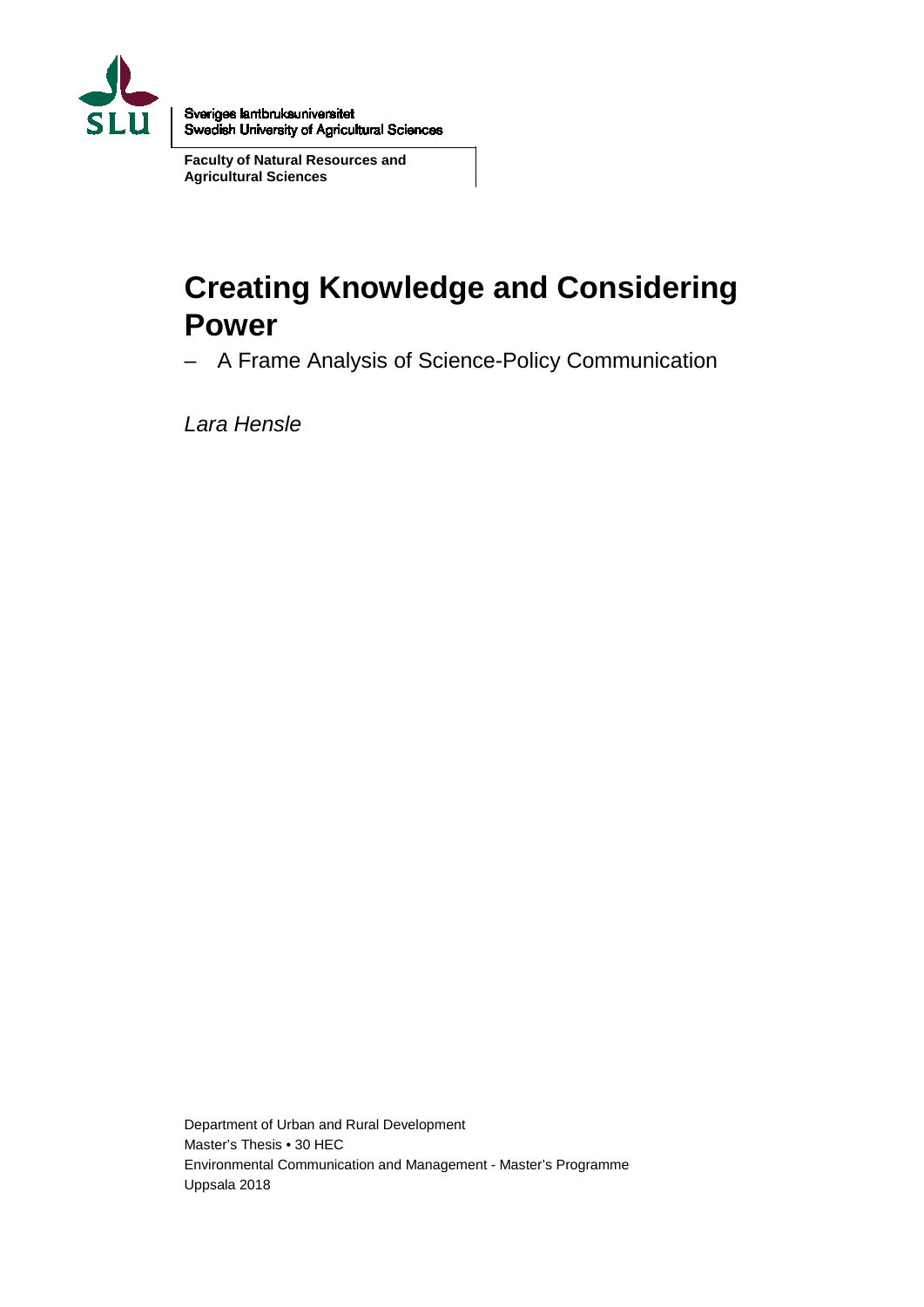## **Creating Knowledge and Considering Power**

- A Frame Analysis of Science-Policy Communication

*Lara Hensle*

| Supervisor:                                                                                 | Martin Westin, Swedish University of Agricultural Sciences,<br>Department of Urban and Rural Development |  |  |  |  |
|---------------------------------------------------------------------------------------------|----------------------------------------------------------------------------------------------------------|--|--|--|--|
| Examiner:                                                                                   | Sofie Joosse, Swedish University of Agricultural Sciences,<br>Department of Urban and Rural Development  |  |  |  |  |
| Credits: 30 HEC                                                                             |                                                                                                          |  |  |  |  |
| <b>Level:</b> Second cycle (A2E)                                                            |                                                                                                          |  |  |  |  |
| <b>Course title:</b> Independent Project in Environmental Science - Master's thesis         |                                                                                                          |  |  |  |  |
| Course code: EX0431                                                                         |                                                                                                          |  |  |  |  |
| <b>Programme/Education:</b> Environmental Communication and Management – Master's Programme |                                                                                                          |  |  |  |  |
| <b>Place of publication: Uppsala</b>                                                        |                                                                                                          |  |  |  |  |
| Year of publication: 2018                                                                   |                                                                                                          |  |  |  |  |
| <b>Online publication:</b> https://stud.epsilon.slu.se                                      |                                                                                                          |  |  |  |  |
|                                                                                             |                                                                                                          |  |  |  |  |

**Keywords:** science-policy communication, frame analysis, boundary organization, mode 2 knowledge production, practitioner profile

**Sveriges lantbruksuniversitet Swedish University of Agricultural Sciences**

Faculty of Natural Resources and Agricultural Sciences Department of Urban and Rural Development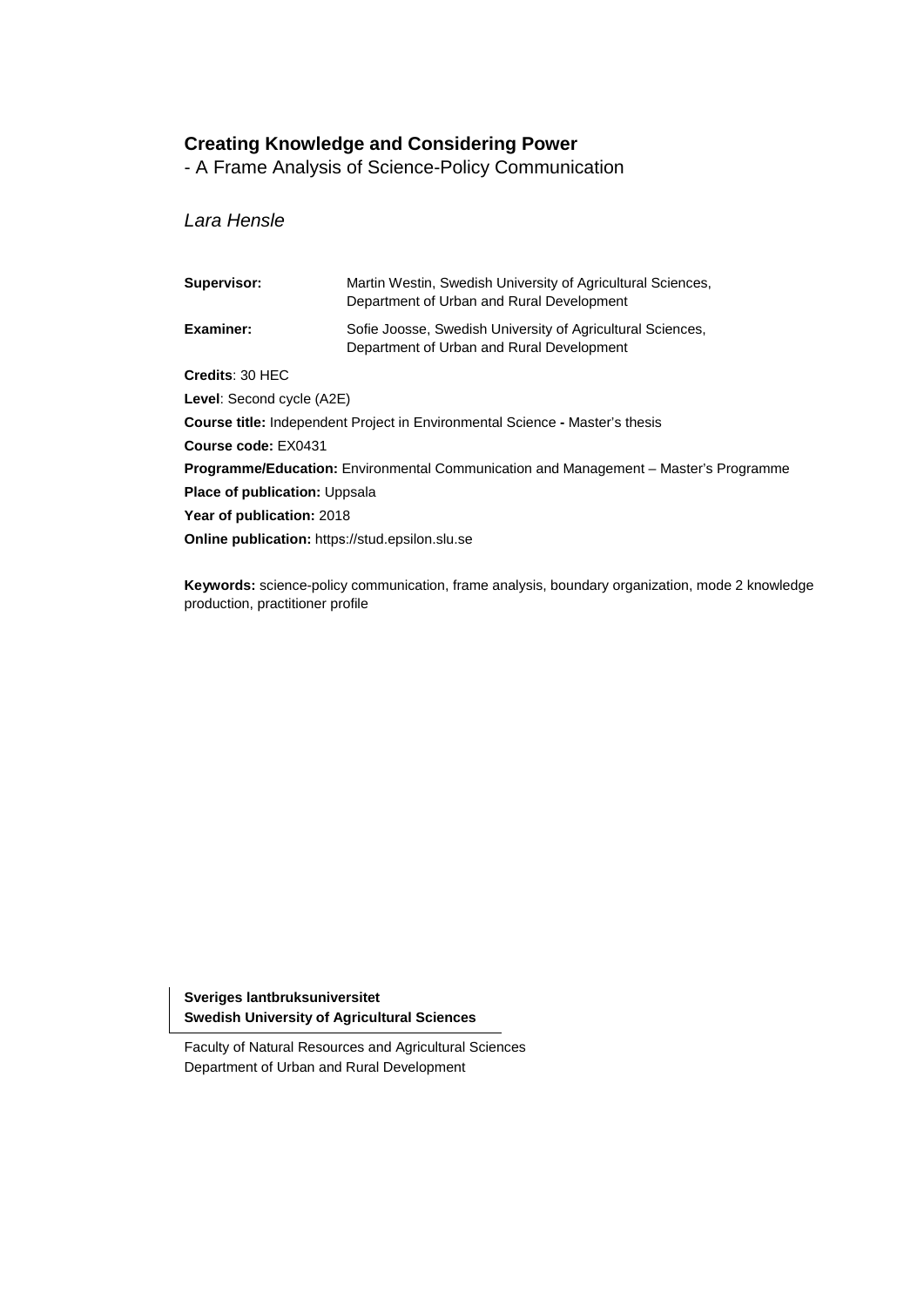## **Abstract**

The environmental science and policy literature understands science-policy communication mainly as the communication between scientists and political decision-makers. Most of the literature points out that decision-making is not science-based enough due to problems in the communication between scientists and politicians, such as scientific results not being understandable for policy-makers. The literature suggests that to solve these communication problems, scientists and political decisionmakers should co-create knowledge, for example, through working together on reports.

Being part of the field of environmental communication, I take a constructivist approach to studying science-policy communication. A constructivist worldview implies that, depending on a person's background, experiences, and context, there can be different understandings of sciencepolicy communication. Through my research, I aim to address the question: What can a constructivist approach contribute to the understanding of science-policy communication?

To do so, I use frame analysis to gain access to different understandings of science-policy communication. Frames highlight certain aspects of science-policy communication and downplay others. That means, depending on which aspects the frame emphasizes, science-policy communication is understood differently. The analysis focuses on a narrative of a science-policy communication practitioner and on scholarly literature that conceptualizes knowledge co-creation between science and policy-making and between science and society.

The results depict different science-policy communication frames and the discussion illustrates that these frames are based on different assumptions. Some frames include the assumption that knowledge creates change, whereas, another frame challenges the basic idea that knowledge alone leads to change by emphasizing that science-policy communication takes place in a power context. These differing assumptions are the basis for diverse understandings of science-policy communication.

Differing understandings have implications for when science-policy communication takes place. For example, depending on the understanding, actors will act in different ways in the science-policy communication process and they will consider differently who is a science-policy communication participant. Also, when actors draw on diverse understandings of science-policy communication, communicating about it will prove to be difficult.

In sum, this thesis shows that there are different science-policy communication frames and discusses the implications that different understandings have for when science-policy communication takes place. Thus, it contributes through a constructivist approach to a more comprehensive understanding of science-policy communication.

*Keywords:* science-policy communication, frame analysis, boundary organization, mode 2 knowledge production, practitioner profile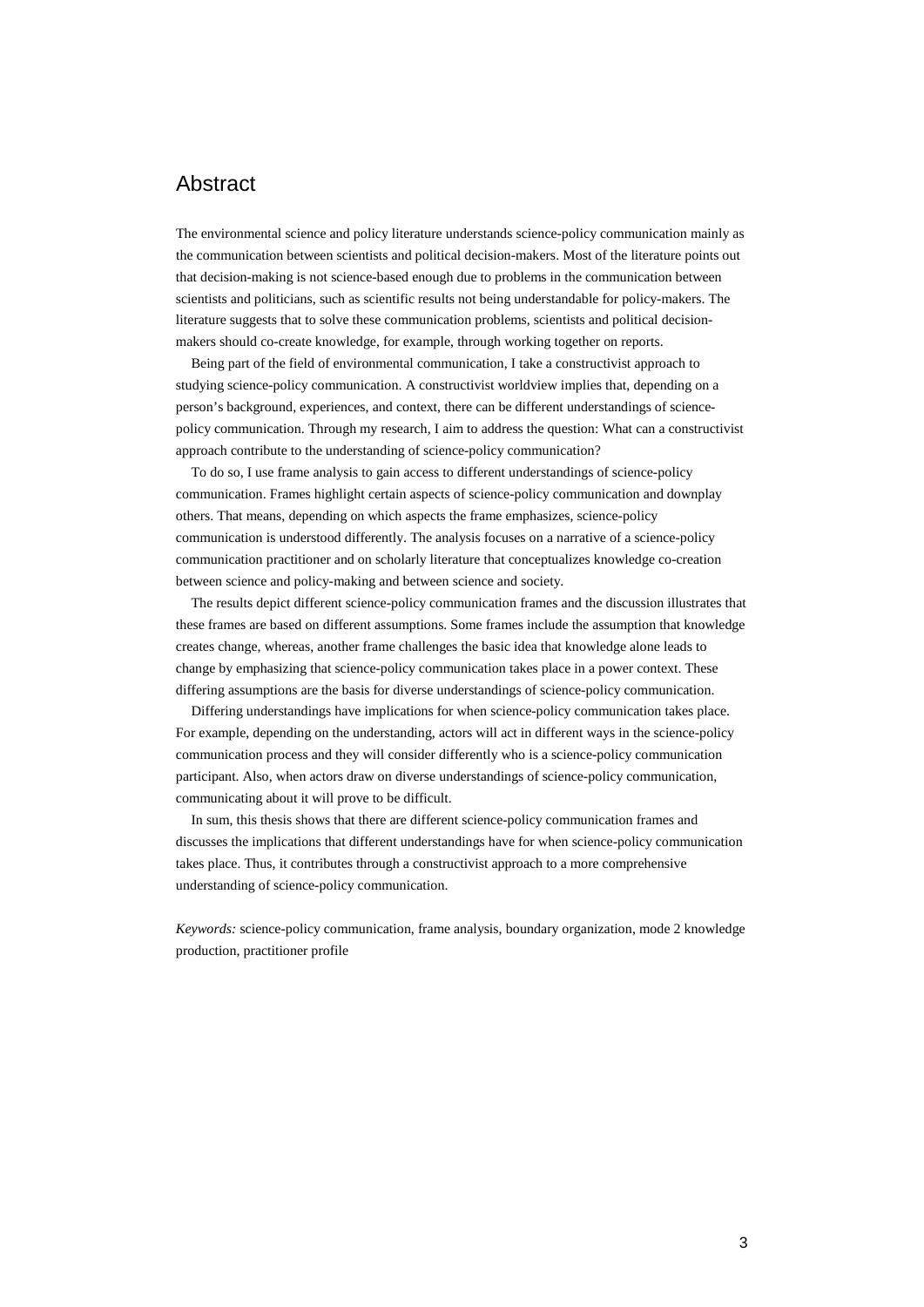# **Table of Contents**

| 1 |                                                                              |  |  |  |
|---|------------------------------------------------------------------------------|--|--|--|
|   | 2 What is the Problem with Science-Policy Communication?10                   |  |  |  |
|   |                                                                              |  |  |  |
|   | 3.1                                                                          |  |  |  |
|   | 3.2                                                                          |  |  |  |
|   | 3.2.1                                                                        |  |  |  |
|   | 3.2.2                                                                        |  |  |  |
|   | 3.3                                                                          |  |  |  |
|   | 3.4                                                                          |  |  |  |
|   | 3.4.1                                                                        |  |  |  |
|   | 3.4.2                                                                        |  |  |  |
|   |                                                                              |  |  |  |
|   | 3.5.1                                                                        |  |  |  |
|   | 3.5.2                                                                        |  |  |  |
|   | 3.6                                                                          |  |  |  |
|   |                                                                              |  |  |  |
|   | 4.1                                                                          |  |  |  |
|   | 4.2                                                                          |  |  |  |
|   | 4.3                                                                          |  |  |  |
|   | 4.4                                                                          |  |  |  |
|   | 5 Science-Policy Communication Assumptions and the                           |  |  |  |
|   |                                                                              |  |  |  |
|   | What assumptions do the frames include about how science-policy<br>5.1       |  |  |  |
|   |                                                                              |  |  |  |
|   | What can a constructivist approach contribute to the understanding of<br>5.2 |  |  |  |
|   |                                                                              |  |  |  |
|   |                                                                              |  |  |  |
|   |                                                                              |  |  |  |
|   |                                                                              |  |  |  |
|   |                                                                              |  |  |  |
|   |                                                                              |  |  |  |
|   | Appendix 3 Theoretical Concepts Literature 46                                |  |  |  |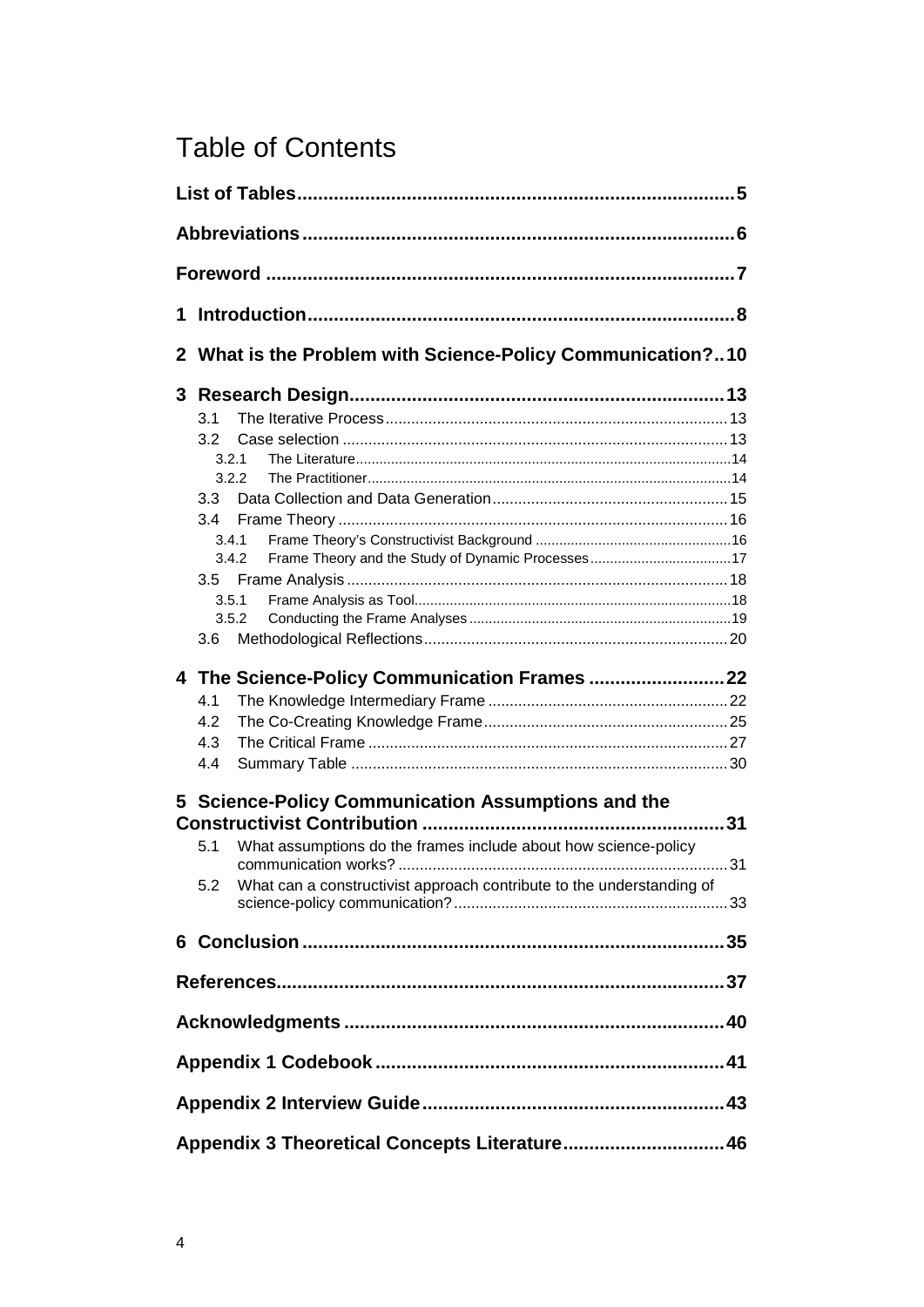# List of Tables

Table 1. Reconstructed science-policy communication frames. The theoretical and practice embedded frames showing diagnosis of the situation and action bias...................30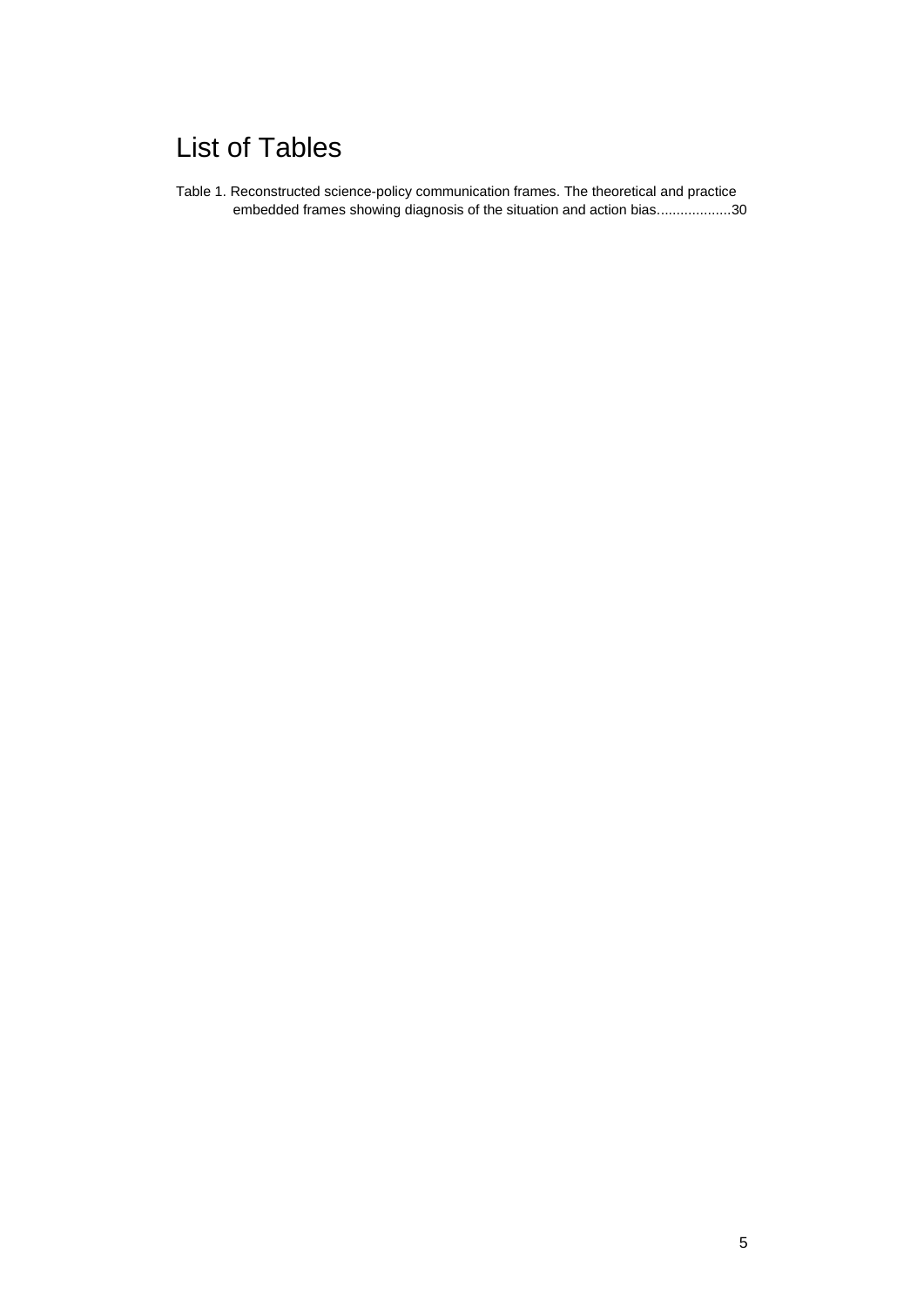# Abbreviations

SEI Stockholm Environment Institute<br>NGO Non-Governmental Organization Non-Governmental Organization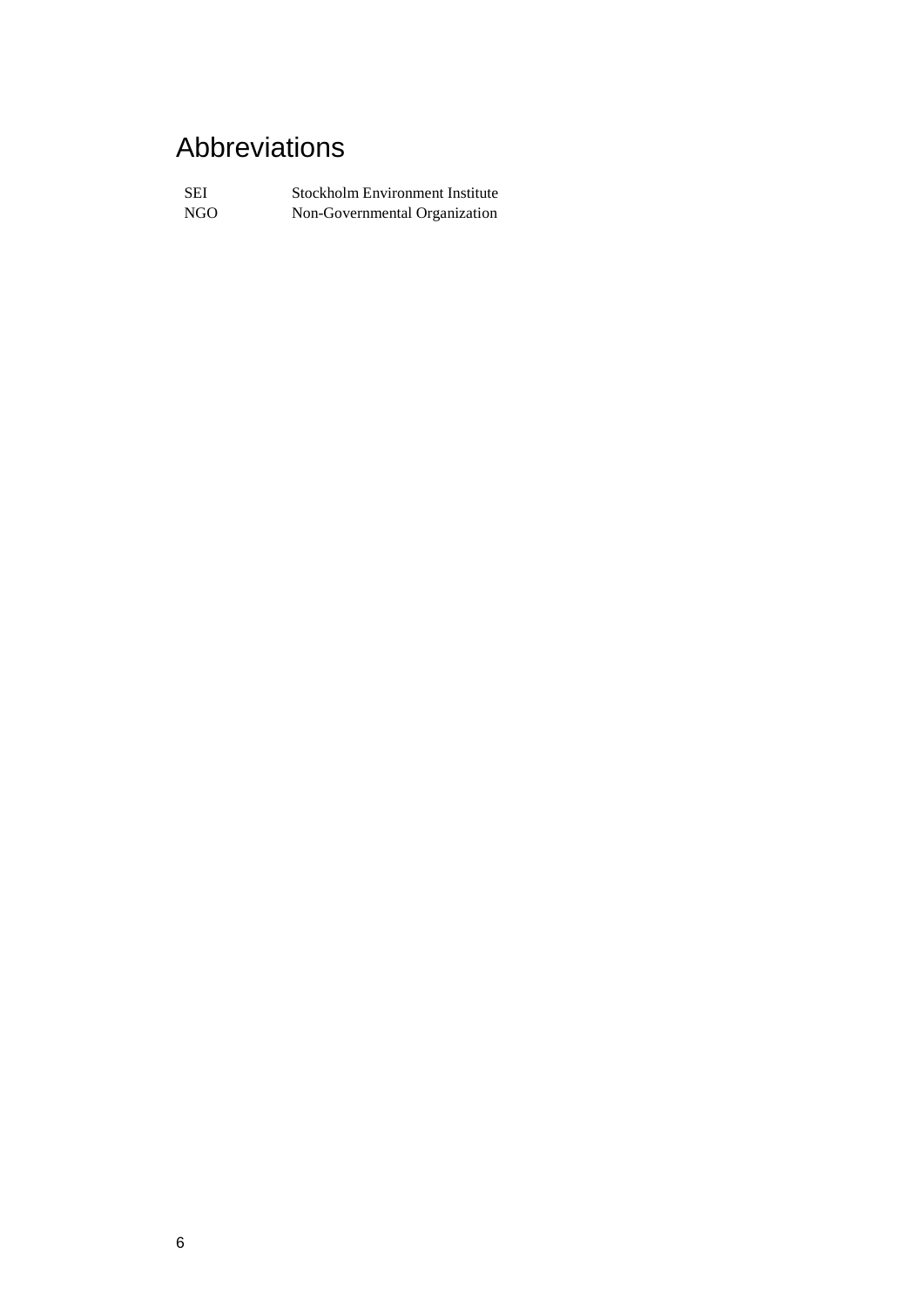## Foreword

"[A]lthough we begin the interview with certain presumptions about our interviewee's work [...], we are not simply trying to get our interviewees to confirm beliefs or theories that we already hold. Rather, we are seeking to complicate our ideas, to make them more complex, to understand more deeply aspects of professional work that are often unstated" (Forester, Peters, & Hittleman, 2005d).

This quote nicely describes my interview experience regarding science-policy communication. My point of departure for this thesis was that I felt that scientific results regarding environmental sustainability are not taken into enough consideration in policymaking and implementation. I considered the cause for that to be insufficient science-policy communication. Therefore, I intended to study that communication to improve it, mostly focused on how science on environmental issues can be more considered in policy-making and implementation.

However, especially when interacting with the interviewee, my understanding of sciencepolicy communication got challenged. I learned from him that science-policy communication is often, unspokenly, assumed to be science-to-public policycommunication. This assumption maintains that science should create knowledge that is then used to influence political decision-makers and public policies to create changes in the world. In contrast, for my interviewee science-policy communication can take a governance approach, meaning, researchers directly engage with society/societal actors to create change.

Becoming aware that I had the same unspoken assumption about what science-policy communication is and that there are other ways to understand it, I became interested in learning more about different understandings. Thus, during my research, I moved away from an initial realist intent to find a "fix", to a constructivist approach focused on understandings of science-policy communication.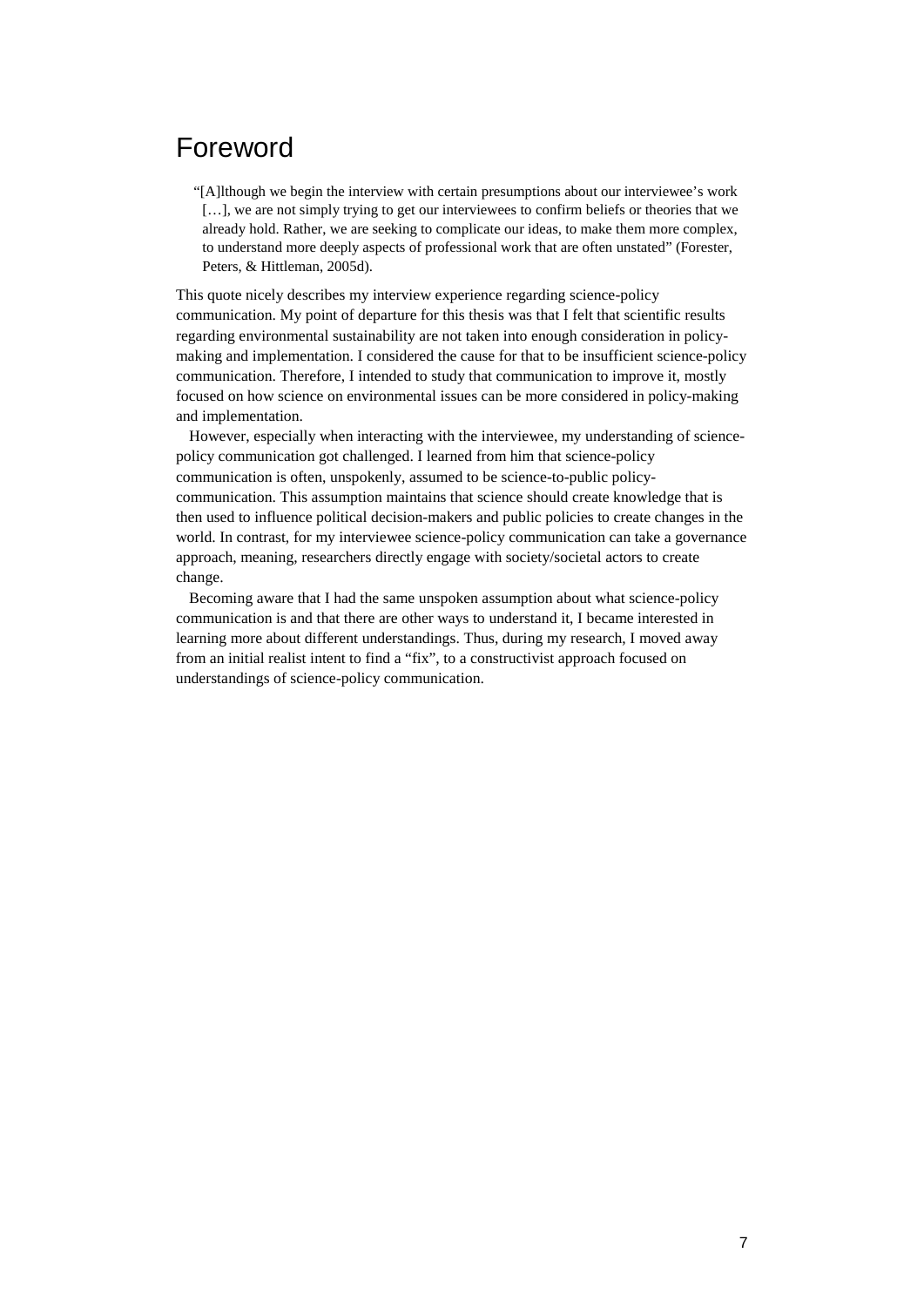## 1 Introduction

Scholars who write about connecting and integrating environmental science and policymaking have identified a problem regarding science-policy communication. These scholars understand science-policy communication mainly as the communication between science and politics. In later chapters, this thesis will illustrate that science-policy communication can also be understood/defined differently. The science-policy communication problem that the scholars have identified is often understood by using the metaphors of a 'gap' between science and policy-making (Hickey, Forest, Sandall, Lalor, & Keenan, 2013, p. 532; Holmes & Clark, 2008, p. 707; Weichselgartner & Kasperson, 2010, p. 267) and of 'barriers' hindering the communication process (Hauck et al., 2014; Hickey et al., 2013; Holmes & Clark, 2008; Quevauviller et al., 2005; Weichselgartner & Kasperson, 2010).

Both metaphors, the gap and the barriers, are used by environmental science and policy scholars, who express a realist worldview on science-policy. "Realism […] takes seriously the existence of the things, structures and mechanisms revealed by the sciences at different levels of reality" (House, 1991, p. 3, referring to Outhwaite, 1987, pp. 19, 21). This means that according to a realist perspective, there is one reality that exists even without being observed, which can be studied precisely as it is and everyone understands it in the exact same way (Campbell, 1998, paragraph 4). Also, "[r]eality is not altered by human perception, thought, or interaction" (Campbell, 1998, paragraph 5, referring to Osborne, 1996; Matthews, 1994; Klemke, et al., 1980).

Consequently, when analyzing reality, realists search for causalities between things as they are, investigating "structures and mechanisms" instead of "phenomena and events" (House, 1991, p. 3, referring to Outhwaite, 1987, pp. 19, 21). In short, realism assumes that there is one reality that is accessible and understandable by humans and that is not altered by a human's experience or through their interaction with that reality. Based on this worldview, a realist tries to understand reality by looking at cause-effect relationships.

This realist assumption can be found in the environmental science and policy literature. That is, the literature proposes one understanding/reality of what science-policy communication is and searches for and has identified specific causes for why this sciencepolicy communication does not happen as expected (further outlined in Chapter 2). These causes are named and categorized using the metaphors of a "gap" and of "barriers". Behind identifying the causes lies the assumption that once the gap and barriers are addressed science-policy communication will happen as intended.

Hence, the environmental science and policy literature expresses a realist worldview by presenting one understanding of science-policy communication and identifying a 'gap' and several 'barriers' that cause the communication to not ensue as expected. However, the field of environmental communication has a constructivist view on the world and would argue that there are different understandings of science-policy communication.

'Constructivist', in the context of this thesis, refers to the development and existence of different understandings and meanings of an object (cf. Creswell, 2014, p. 46). The constructivist worldview of the environmental communication field is illustrated in Cox' (2010) definition of environmental communication as "*the pragmatic and constitutive vehicle for our understanding of the environment as well as our relationships to the natural world; it is the symbolic medium that we use in constructing environmental problems and negotiating society's different responses to them"* (p. 20, emphasis in original). Similarly, the constructivist worldview can be found in the works of other environmental communication scholars (Hallgren & Ljung, n.d.; Wibeck, 2014).

Especially frame theory emphasizes that there can be multiple understandings of the world. "[F]rames select and call attention to particular aspects of the reality described, which logically means that frames simultaneously direct attention away from other aspects", notably, "[m]ost frames are defined by what they omit as well as include" (Entman, 1993, p. 54). Thus, different frames highlight different aspects of reality and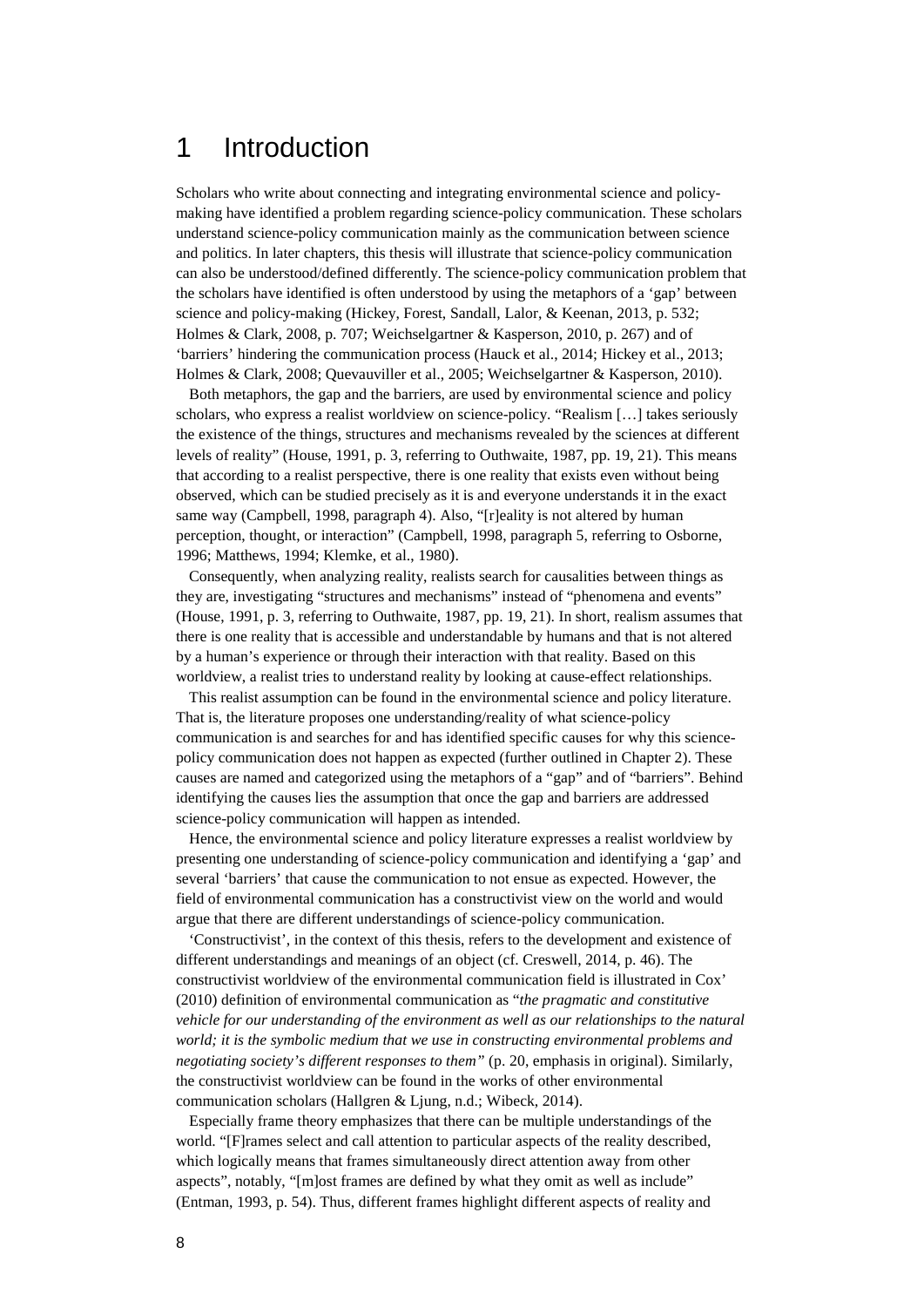depending on which frame an actor draws on, the actor employs a different understanding of the world or a situation such as science-policy communication.

Moreover, when people draw on different frames about an issue of conflict they try to communicate about, holding different frames can make the issue into an intractable conflict (Lewicki, Gray, & Elliott, 2003). Accordingly, when people engaging in science-policy communication employ different frames regarding what science-policy communication is about, then the communicative process could prove to be difficult. Therefore, there is value in detecting and describing frames about science-policy communication.

Consequently, situated in the field of environmental communication, the aim of this thesis is to contribute to a more comprehensive understanding of science-policy communication. I will reach the aim by identifying and discussing different understandings of science-policy communication, using frame theory.

To achieve this, I will reconstruct science-policy communication frames from scholarly literature as well as from a practitioner's narrative. Concretely, I will focus on literature on the concept of boundary organizations and the concept of Mode 2 knowledge production. For clarity, I will briefly define both concepts here and Chapter 4 will include are more detailed account of them. Boundary organizations are organizations that sit in between the realms of science and politics and should produce knowledge that is useful to both. Also, they make the flow of knowledge between science and politics easier.

Mode 2 knowledge production is a way of producing knowledge that refers to a research process based on the negotiation of different interests and knowledges of various societal actors, meaning that society actively participates in the research process. I chose to analyze the literature on these two concepts as the concepts have been influential in the discussion about science-policy communication and contain suggestions as to how to address sciencepolicy communication challenges, which I will outline more in Chapter 2.

Additionally, I will reconstruct science-policy communication frames based on a practitioner's narrative. This choice was made since analyzing experiences from the practice of science-policy communication might reveal alternative frames to those identified through analysis of theory.

Based on the research aim, there is one overarching question guiding my research and two sub-questions to help to answer that overarching question:

What can a constructivist approach contribute to the understanding of science-policy communication?

- 1) Which science-policy communication frames can be reconstructed from the Mode 2 knowledge production and boundary organization literature and from a practitioner's narrative?
- 2) What assumptions do these frames include about how science-policy communication works?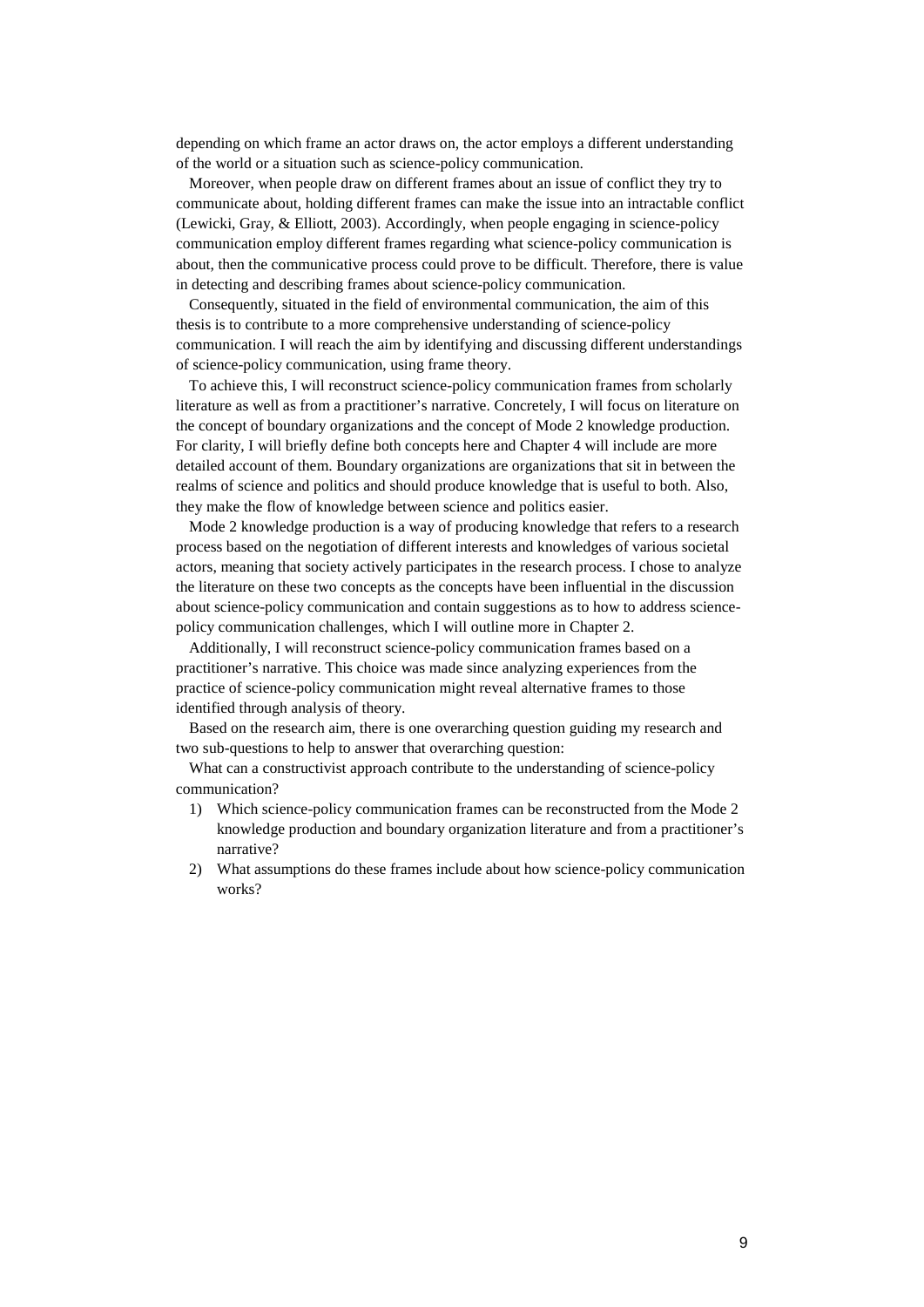2 What is the Problem with Science-Policy Communication?

The context of this study is science-policy communication in the field of environmental sustainability. Understanding science-policy communication in this context is important because "many environment related challenges […] involve highly complex, adaptive, multi-scalar and unpredictable interactions between economic, social and environmental factors, with uncertain relationships between policy interventions and desired outcomes that may take many years to realize" (Hickey et al., 2013, p. 540). Hence, "the characteristics of biodiversity and environmental issues may make them particularly problematic to understand, communicate and resolve" (Young et al., 2014, p. 390). Therefore, the context of this study is science-policy communication in the field of environmental sustainability because sustainability problems are challenging to address and communicate about.

The environmental science and policy literature understands science-policy communication to be primarily between researchers and political decision-makers and agrees that this communication should focus on getting more scientific knowledge into decision-making. To elaborate, the literature understands science-policy communication to be communication between researchers and political decision-makers about the research needed for decision-making (Hickey et al., 2013; Holmes & Clark, 2008; Quevauviller et al., 2005; Weichselgartner & Kasperson, 2010). In rare cases, there is an awareness that this communication "involves knowledge sharing and exchange among a wide range of disciplines and actors" (Quevauviller et al., 2005, p. 203).

Furthermore, the literature maintains that science-policy communication does not occur as anticipated because "[i]n many instances, knowledge is available but is either not widely known or is insufficiently transferred from the scientific community to the other relevant parties" (Quevauviller et al., 2005, p. 205), such as political or private decision-makers or the wider society. Environmental policy-making is no exception (Holmes & Clark, 2008, p. 702). There is increasing knowledge about environmental issues, yet, there seems to be missing action to do something about environmental risks (Weichselgartner & Kasperson, 2010, p. 266).

Thus, expressed in the literature, there is a specific expectation on how science-policy communication should take place: Research creates knowledge regarding environmental issues and this knowledge should then be transferred to and be used in, primarily political, decision-making. Yet, the literature points out that this communication often does not happen as expected.

This presentation of the science-policy communication problem, science is not used enough in decision-making, is part of a realist understanding of science-policy communication; metaphors such as 'gap' and 'barriers' in the communication process make that visible. The science-policy 'gap' (Hickey et al., 2013, p. 532) is varyingly described as a gap between researchers and policy-makers (Holmes & Clark, 2008, p. 707) or "between scientists (the knowledge users) and decision makers in policy and practice (the knowledge users)" (Weichselgartner & Kasperson, 2010, p. 267).

Also, the environmental science and policy community has identified several 'barriers' hindering the communication process. These barriers include missing incentives for scientists to produce policy relevant science (Holmes & Clark, 2008, p. 705; Quevauviller et al., 2005, p. 205; Weichselgartner & Kasperson, 2010, p. 273), mismatches in research and policy cycles (Hauck et al., 2014, p. 387; Hickey et al., 2013, p. 534; Weichselgartner & Kasperson, 2010, p. 273), which hampers scientific results to be ready when decisionmakers need them, insufficient translation of scientific results into understandable language for policy-makers (Hickey et al., 2013, p. 535; Quevauviller et al., 2005, p. 204; Weichselgartner & Kasperson, 2010, p. 273), difficulties for policy-makers to assess the reliability and credibility of scientific results (Holmes & Clark, 2008, p. 706), and missing trust between scientists and policy-makers (Hickey et al., 2013, p. 535). This is not an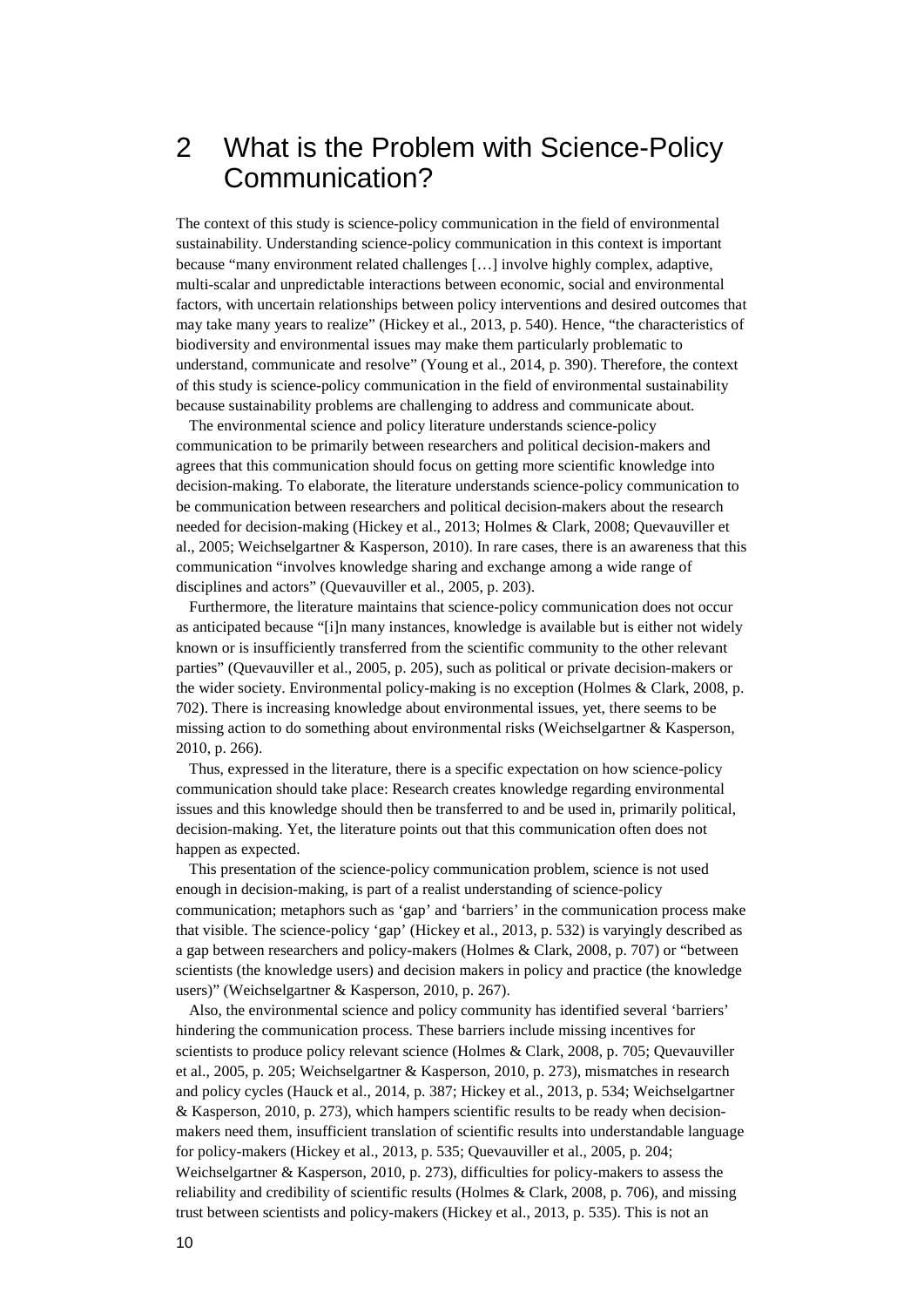exhaustive list but presents some of the causes identified by the environmental science and policy literature for why science-policy communication does not lead to sufficient consideration of scientific knowledge in decision-making.

To tackle the science-policy communication problem, some scholars suggest that researchers and policy-makers should collaborate and co-create knowledge. To co-produce knowledge means, for example, "the joint production of assessment reports by experts and decision makers" (Weichselgartner & Kasperson, 2010, p. 267). The suggestion to cocreate knowledge is made visible in the demand for transdisciplinary research. Transdisciplinary research is considered a framework in which "integrative collaborations between academics and non-academics, such as local communities and/or policy-makers, as a core part of the scientific work" can be realized (Young et al., 2014, p. 397; referring to Farrell et al. 2013, p. 36 originally in italics). Also, Hickey et al. (2013) emphasize "building collaborative relationships based on trust, opportunities to network, and participatory and multi-disciplinary knowledge production processes" (p. 539).

There is demand for collaboration because collaborative efforts should be able to produce useful knowledge: "the collaborative production of knowledge [has] […] the purpose of generating actionable scientific knowledge" (Weichselgartner & Kasperson, 2010, p. 267). In brief, a collaboration between scientists and decision-makers is suggested to address the science-policy communication gap because collaborative efforts will create knowledge capable of informing policy-making, for example, to address environmental problems.

Co-production of knowledge can also be named interactive knowledge production and "[r]ecent scholarly discussions have two different ways of conceptualizing the means through which interactive knowledge production takes place" (Pohl et al., 2010, pp. 267– 268). According to this scholarly discussion, "a new kind of organization is seen as emerging: 'boundary organizations'" and "a new kind of research is said to evolve […] 'Mode 2 knowledge production'" (Pohl et al., 2010, pp. 268–269), which are considered ways to co-produce knowledge.

Hence, both concepts, boundary organizations and Mode 2 knowledge production, are suggestions for how to address the science-policy communication problem. Therefore, I think it is interesting to investigate how the literature on boundary organizations and the literature on Mode 2 knowledge production frame science-policy communication. Thus, I will analyze these two theoretical bodies of literature to reconstruct science-policy communication frames.

As mentioned, I will also reconstruct science-policy communication frames from a practitioner narrative. I decided to do that because practice based science-policy communication could help to gain insight into science-policy communication that is not possible through analyzing the theoretical literature. That is, the scholarly literature could be detached from what is happening in the field and the context of writing about sciencepolicy communication differs from experiencing it.

Also, a practitioner might have a more critical stance toward science-policy communication than the theoretical literature. By 'critical' I mean being reflective regarding the practice of science-policy communication which potentially challenges assumptions about science-policy communication that the scholarly literature is based on. All this will influence the sense-making of science-policy communication and, hence, the frames that can be reconstructed from the practitioner narrative.

A practitioner narrative can be captured in a practitioner profile, which is based on a story-focused interview. Forester et al. (2005g) argue that "[practitioner] profiles provide phenomenologically rich qualitative data that […] can help us clarify theoretical problems in our fields", i.e. the field of science-policy communication. That is because profile interviews focusing on "'practice stories' offer intimate windows onto the richness, messiness, and complexity of work "in the field"" (Forester et al., 2005e). Additionally, as the quote in the Foreword illustrates, interviews with practitioners can help challenge views that one as interviewee has about the practice of interest (Forester et al., 2005d), here science-policy communication.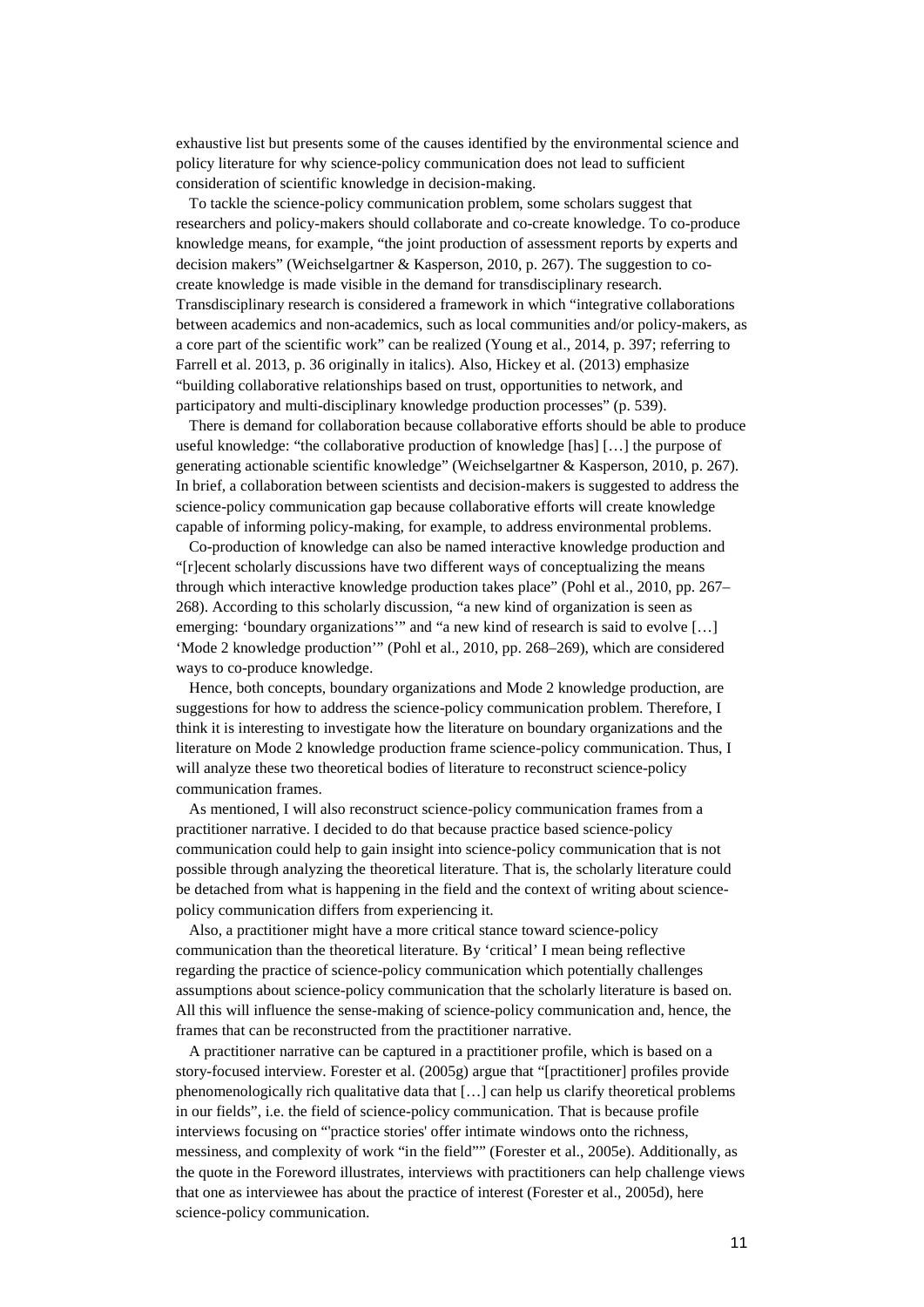Furthermore, a practitioner profile's focus on stories fits well together with my theoretical approach, frame analysis. A profile interview is a story based interview style focused on "specific, memorable projects or cases" (Forester et al., 2005e). Notably, framing and storytelling share similarities in how they make sense of things, that is, how they weave "elements together into a text that makes sense as a whole" (van Hulst & Yanow, 2016, p. 101, referring to Stone, 1988/2002; van Hulst, 2012). Therefore, having an interview in story format will likely make the reconstruction of science-policy communication frames easier.

In sum, understanding science-policy communication around environmental sustainability is important. The environmental science and policy literature has identified a problem in this communication: policy-making is not sufficiently science-based, and has found a metaphorical 'gap' and 'barriers' to communication as causes for this problem. Thus, the literature expresses a realist view on science-policy communication.

To address the problem, science and political decision-making should collaborate and cocreate knowledge through boundary organizations and Mode 2 knowledge production. Therefore, the literature on these two concepts will be analyzed to reconstruct sciencepolicy communication frames.

Furthermore, I will analyze a practice informed understanding of science-policy communication as it can offer alternative frames of science-policy communication compared to the theoretical literature. Also, a practitioner narrative in form of a practitioner profile is suitable material to reconstruct these frames.

By reconstructing science-policy communication frames from the theoretical literature and from a practice embedded narrative, I can contribute through a constructivist analysis to the understanding of science-policy communication.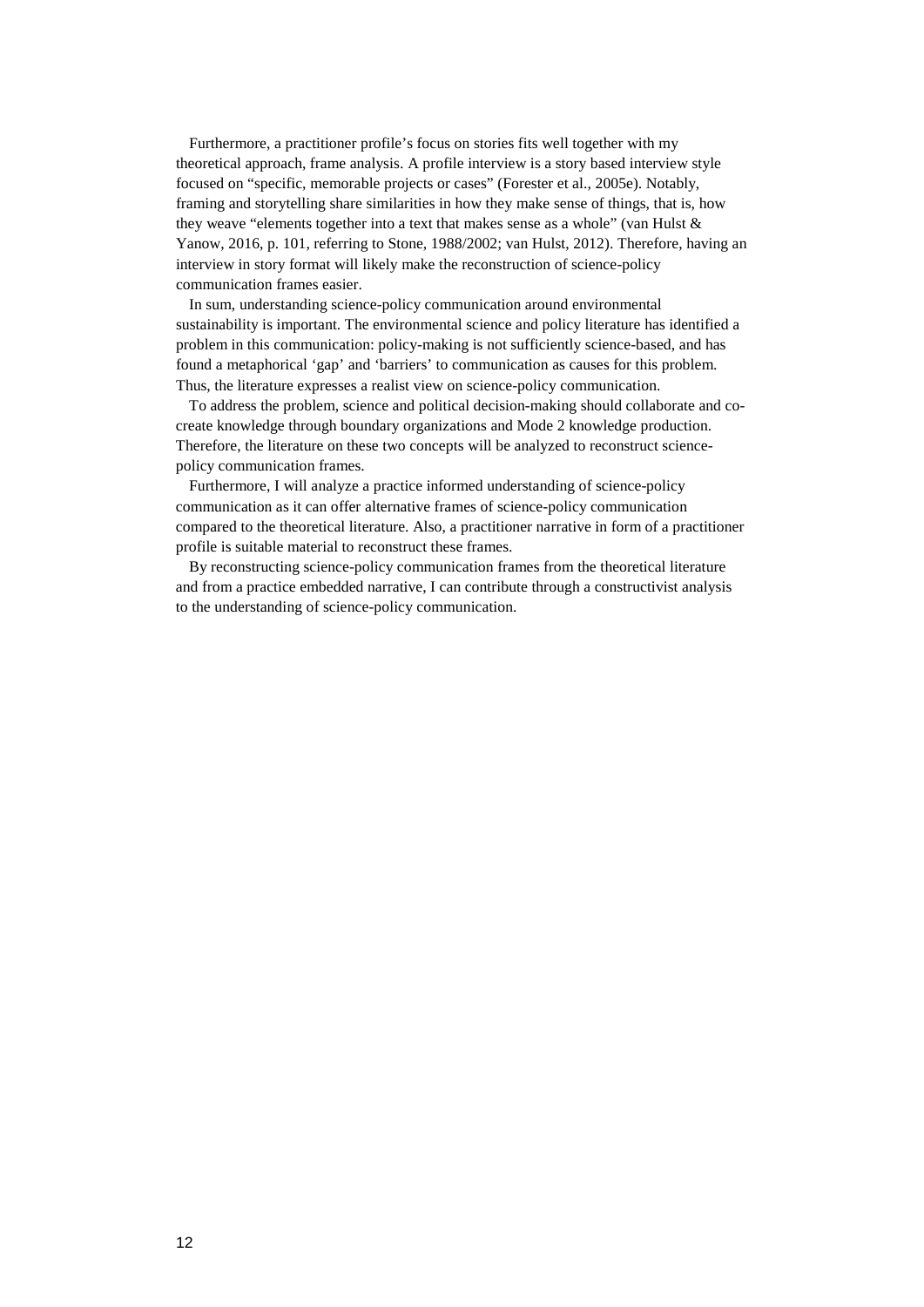## 3 Research Design

### 3.1 The Iterative Process

During my research, I followed an iterative way of working. I conducted small steps, I tried out things, I concluded what I had learned, then I took the next steps, thus moving in cycles between data collection and theoretical interpretation (cf. Reason & Bradbury-Huang, 2000).

I started my research with reading about science-policy interactions and what role communication plays and I engaged with the boundary organization literature. To learn more about science-policy communication, I went to a practitioner and conducted an interview. After I had done a first frame analysis of the practitioner narrative, I realized that I was confronted with a different understanding of science-policy communication than the one I was presented with in the theoretical literature.

Based on this learning, I decided to investigate different understandings of science-policy communication and I engaged with the literature on Mode 2 knowledge production, still in the form of a literature overview, where I was confronted with yet another understanding of science-policy communication.

Then, I realized that to study the different understandings of science-policy communication that the theoretical literature and the practitioner profile draw on, I needed to reconstruct frames not only from the practitioner narrative, but also from the Mode 2 knowledge production and boundary organization literature.

Similarly, Entman (1991, p. 6) writes that frames become most salient when comparing different narratives. Accordingly, differences in the understanding of science-policy communication between frames should become most visible when the frames are discussed in relation to each other. Consequently, I used the literature review on the boundary organization and Mode 2 knowledge production concepts a basis for the frame analyses.

Conducting the frame analyses also followed iterative steps. When I conducted the first frame analysis, I needed a systematic approach to be able to reconstruct frames regarding science-policy communication from the practitioner narrative. Therefore, I followed a codebook focused on reconstructing science-policy communication process and identity frames (Appendix 1).

Based on what I had learned from the systematic frame analysis, I conducted the analyses of the theoretical literature more intuitively. I took into consideration my focus on process and identities while reconstructing the science-policy communication frames.

After writing down and discussing the results from the frame analyses, a deeper level of analysis could be reached and I engaged in more cycles of writing and discussing results. Through this iterative process, I arrived at one science-policy communication frame that I could reconstruct from the practitioner narrative and constantly refined my understanding of the theoretical frames.

Also, through this iterative process of relating the frames to each other and to theory, I gained an understanding of the different assumptions about science-policy communication that the theoretical and practice embedded frames include.

### 3.2 Case selection

In this section, I will present the reasons for choosing the theoretical literature on Mode 2 knowledge production and on boundary organizations and Rasmus Kløcker Larsen and his project as cases to reconstruct science-policy communication frames.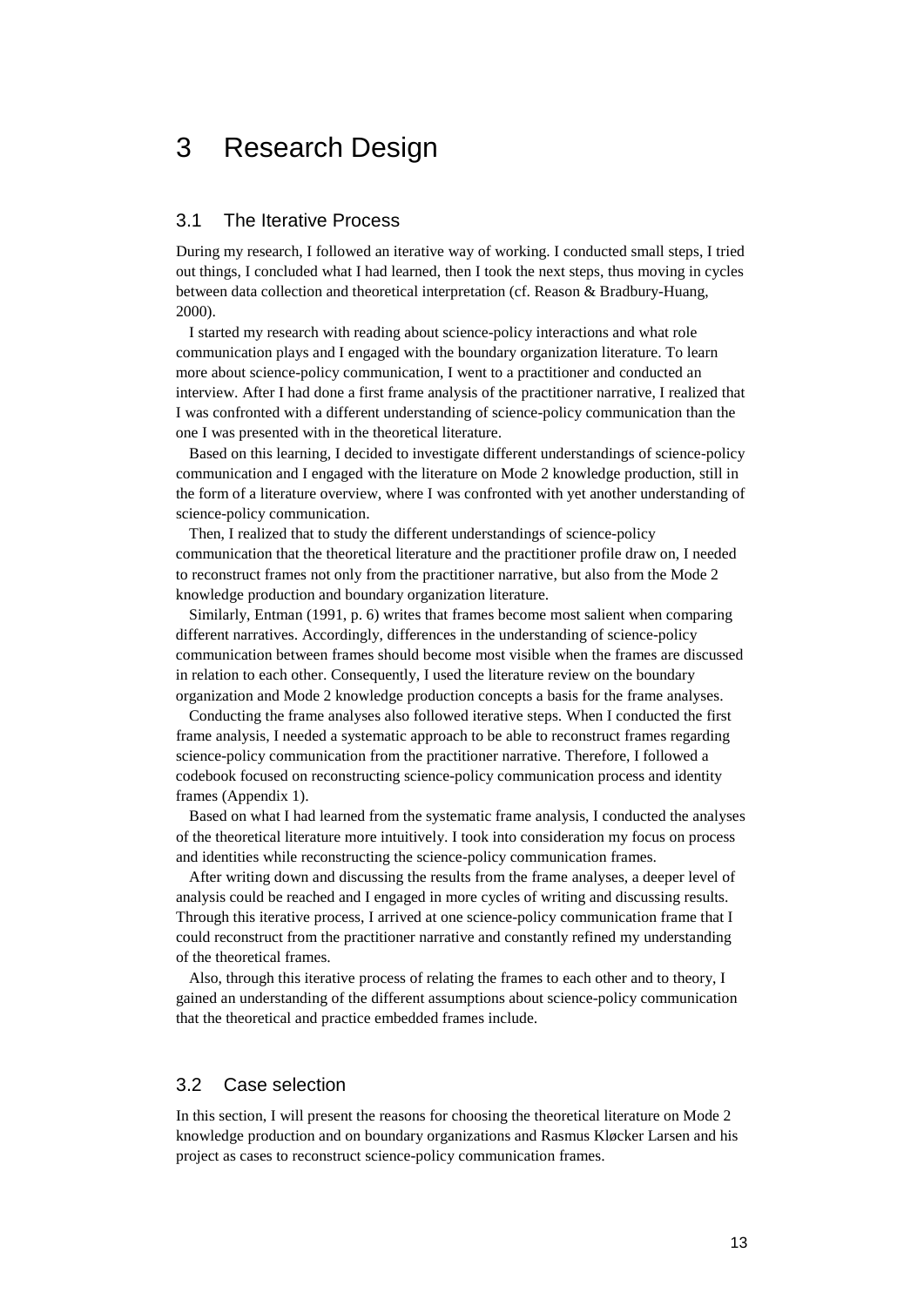#### *3.2.1 The Literature*

I chose the theoretical literature on Mode 2 knowledge production and boundary organizations for two reasons. First, as outlined in Chapter 2, both the concept of boundary organizations and concept of Mode 2 knowledge production are discussed and suggested in the science-policy communication literature as potential ways to handle the insufficient uptake of science into political decision-making, making the literature relevant to study understandings of science-policy communication.

Second, the literature exemplifies understandings of science-policy communication resulting from theoretical reasoning about science-policy communication. Hence, the boundary organization and Mode 2 knowledge production literature can serve as example for how scholars understand science-policy communication. Thus, the literature "provide[s] a suitable context" (Bryman, 2012, p. 70) for reconstructing science-policy communication frames to address my research question about what a constructivist approach can contribute to the understanding of science-policy communication.

### *3.2.2 The Practitioner*

Rasmus Kløcker Larsen as a science-policy communication practitioner and his project were chosen based on several considerations. One, to find a suitable practitioner to interview, I selected an easily accessible organization that could be considered a critical case for my study. "[A] *critical case* can be defined as having strategic importance in relation to the general problem" (Flyvbjerg, 2006, p. 229, emphasis in original). In the context of my study, a critical case was an organization working with science-policy communication, such as a boundary organization.

I identified the Stockholm Environment Institute (SEI) as a boundary organization (cf. Guston, 2001) because its objective is to bridge the gap between science and policy and it engages in boundary organization tasks (SEI, n.d.-a). In a boundary organization, I would be able to find a suitable practitioner because people working there are experienced in science-policy communication.

Furthermore, SEI in Stockholm was also chosen as research site based on its accessibility, and thus not many resources (time, money) needed to be spent on collecting data. Also, SEI in Stockholm is the headquarters of all other SEIs, thus, probably has the most experience with science-policy communication, which could be an advantage over a more recently established SEI. In brief, I chose SEI as a critical case for my study due to its experience with science-policy communication and as research site based on its accessibility.

Two, I decided to interview Rasmus Kløcker Larsen as exemplifying and critical case for my research, and due to method-based reasons. Firstly, I wanted to find an interviewee who can exemplify a practitioner working with science-policy communication. Exemplifying cases provide "a suitable context for certain *research* questions to be answered" (Bryman, 2012, p. 70, emphasis in original). A practitioner working with science-policy communication extensively will have gained knowledge from that experience. These gained knowledge structures will inform the frames the practitioner draws on regarding sciencepolicy communication. Consequently, a practitioner working with science-policy communication will be a good context for my research question about which frames can be reconstructed from a practitioner's narrative.

Furthermore, the practitioner is also a critical case. Similarly to the previous argument regarding the organization, the practitioner as someone engaging in science-policy communication is of "strategic importance in relation to the general problem" (Flyvbjerg, 2006, p. 229), the general problem being the understanding of science-policy communication. Especially, if the practitioner has a more critical reading of science-policy communication than the theoretical literature expresses, then a frame analysis of the practitioner's narrative could help me access a different understanding of science-policy communication.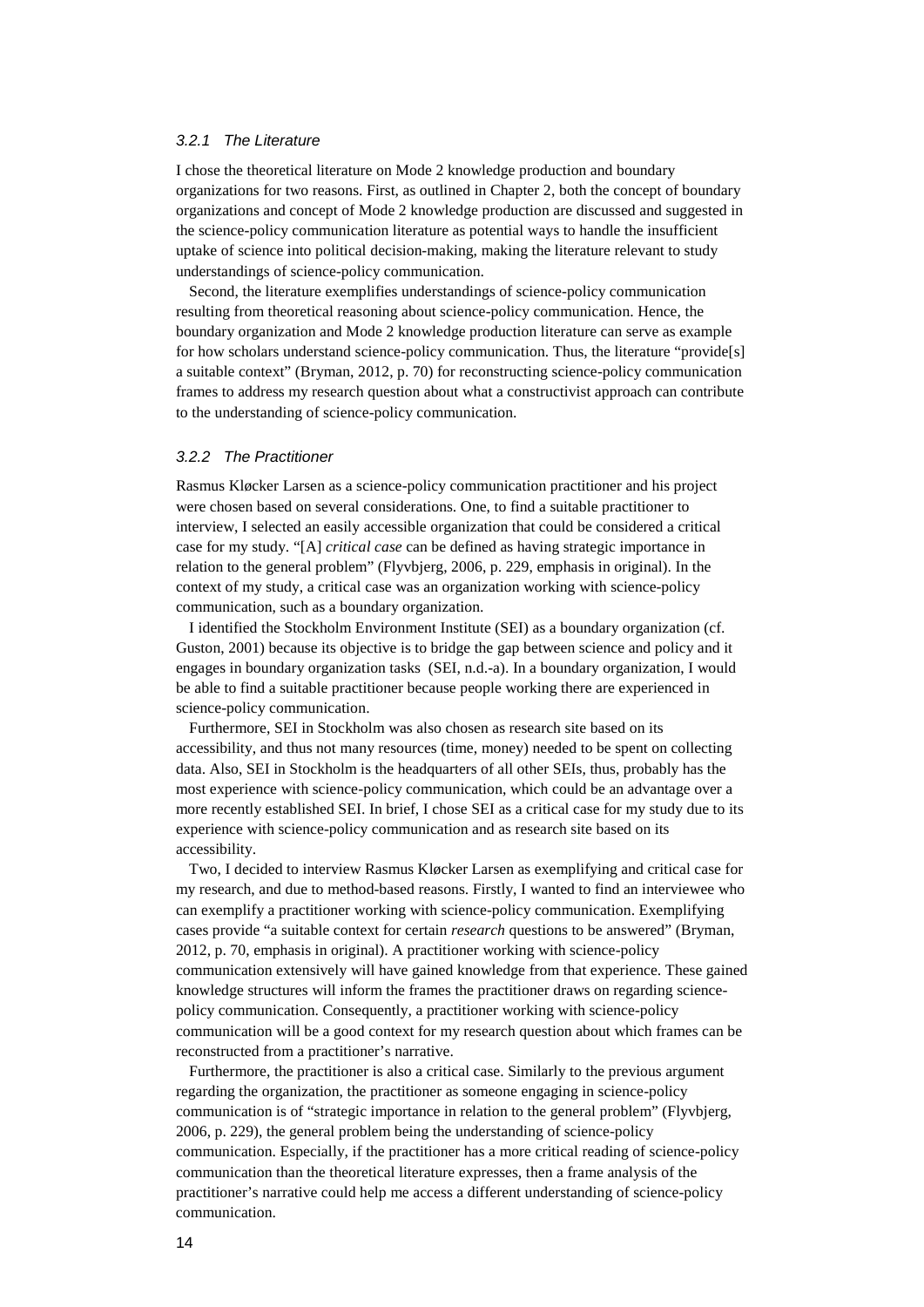Secondly, Rasmus Kløcker Larsen was chosen due to method-based reasons. As mentioned, I intended to create a so-called practitioner profile to be able to reconstruct a science-policy communication frame from a practitioner narrative. To generate a practitioner profile, a profile interview needs to be conducted, and to conduct a useful profile interview, the interviewee should fulfill certain criteria (Forester et al., 2005a).

Rasmus Kløcker Larsen fits most of the criteria for a suitable interviewee, such as long engagement in the practice I am interested in, science-policy communication, and being reflective. I learned from scoping work that he is known to be a reflective practitioner and has long experience with science-policy communication. As a reflective practitioner, I considered that he could have a critical view on science-policy communication.

Lastly, to generate a helpful practitioner profile that contains the practitioner narrative, the profile interview needs to evolve around a specific case. Forester et al. (2005a) give advice on what constitutes a good case. Hence, in my email contact with the practitioner, I asked him to choose a case, i.e. a project, where he was actively engaged in, which he learned a lot from, that showed challenges of science-policy communication, which had taken place within the last three years (even though during the interview, it turned out to be older than that), and that had been finished. Based on these criteria, the practitioner and I decided to talk about a project regarding oil palms that took place in the Philippines.

In short, Rasmus Kløcker Larsen as a practitioner of science-policy communication was chosen as an exemplifying and critical case for answering my research question about different understandings of science-policy communication. Furthermore, I decided to interview him because he fulfilled most criteria for a good interviewee for a profile interview and might potentially have a critical stance to the practice of science-policy communication. The project we decided to talk about fulfilled the criteria for a good case.

## 3.3 Data Collection and Data Generation

One, I collected and generated data to be able to analyze a practitioner narrative. First, I collected data by conducting a profile interview. Part of the interview preparation was to choose a good case, i.e. project, to talk about during the interview. That is because practitioner profiles are "[c]rafted from edited transcripts of interviews with experienced practitioners speaking about how they handled specific, memorable projects or cases" (Forester et al., 2005f). As mentioned, I decided on a case with the interviewee through email contact.

Then, I prepared an interview guide (Appendix 2) "according to the three main sections of a profile interview (background first, then the practice story, then reflections)" (Forester et al., 2005c). To prepare questions, I went through the SEI website, the website about profile interviewing, and I read a working paper on the Philippine case that was suggested to me by the interviewee.

During the interview, it was important to stick to the mentioned three sections, however, within the sections I sometimes changed the order of the questions I had prepared because in a profile interview "questions should follow the flow of the conversation as naturally as possible" (Forester et al., 2005c).

I conducted the interview with Rasmus Kløcker Larsen, who has the position of a research fellow at SEI and specializes in natural resource management (SEI, n.d.-c). The interview took place at SEI in Stockholm, on the 22nd of February 2018 and was audio recorded. Recording increases the reliability of research results (Silverman, 2015, pp. 87– 88). The interview was held in English, which both interviewee and interviewer speak fluently, but is neither's mother tongue.

Second, to generate the data for the frame analysis, I created the interview transcript and then the practitioner profile from the transcript. I made the transcript following the advice given by Forester et al. (2005e) about what to transcribe and where to insert paragraphs, and how I should mark inaudible parts. I transcribed the interview verbatim, leaving out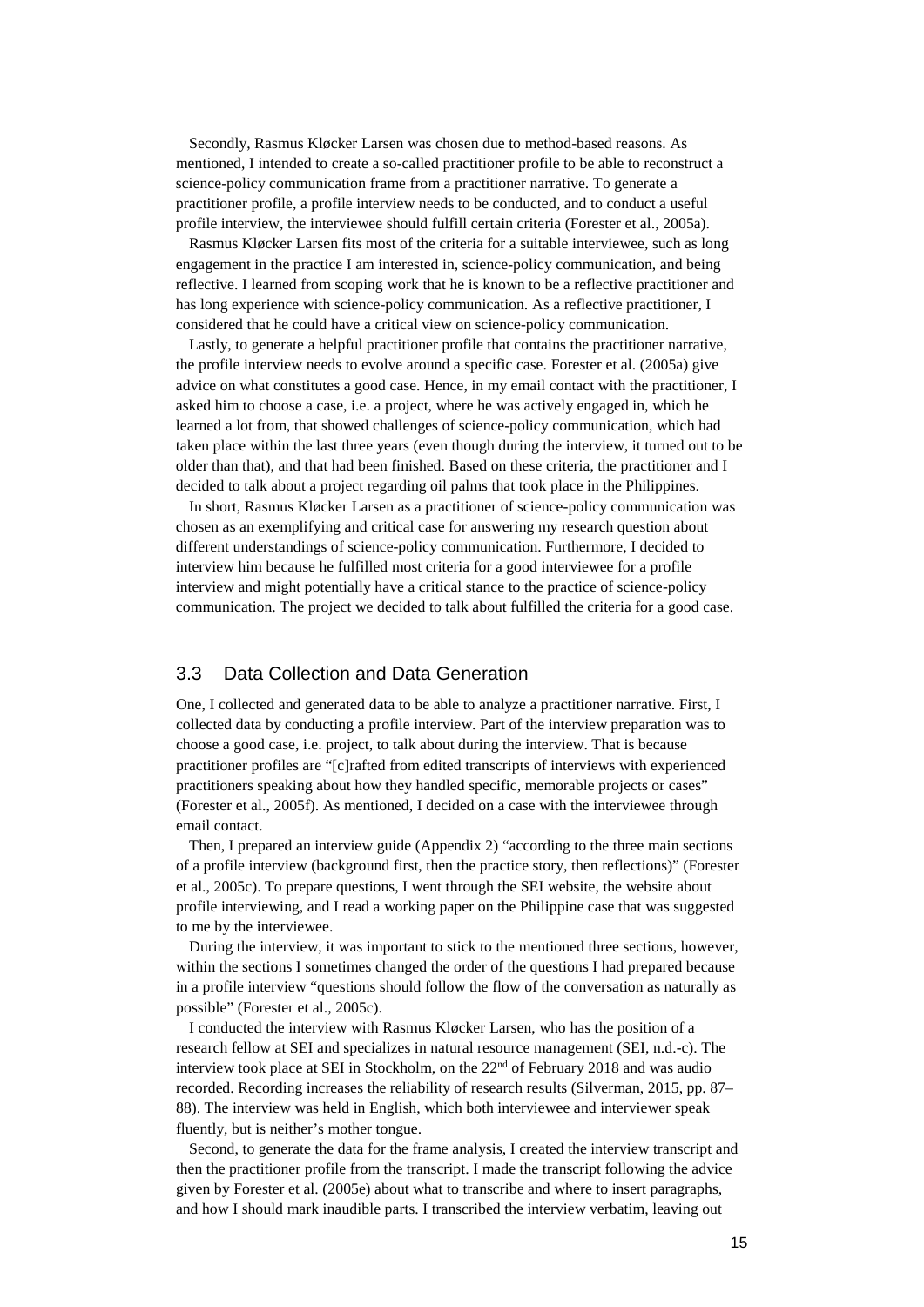fillers like "um". I used VLC media player to play the recording. I listened to the recording three rounds to correct mistakes and trying to understand inaudible parts. I inserted pauses in his speech only in the third round of transcribing. While transcribing, I realized that I should have put the phone closer to him. It is easy to understand me, but what he says is sometimes hard to hear.

After creating the transcript, I generated the practitioner profile, following Forester et al.'s (2005b) guidelines. Essentially, the practitioner profile should only consist of the practitioner's words. The guidelines suggest to first work on formatting issues, moving on to basic editing and finish the profile with a bit more complex editing. In the complex editing phase, I moved a few text parts around to create a better flow of the story. During this stage, I had to listen again to the practitioner's speech patterns to represent correctly what he wanted to say.

The practitioner profile requires that the interviewee checks the profile, which was not possible due to the time constraints of the interviewee. Also, I tried to follow up with a question and asked for some clarifications, which could not be answered by the practitioner due to time constraints. Therefore, I had to make decisions about things I wanted to leave out and words that I put in to improve sentences and the story flow. Later, the practitioner confirmed that nothing is incorrect. The practitioner profile contained the practitioner narrative and was the material on which I applied the frame analysis.

Two, I collected and generated data to be able to analyze the boundary organization and Mode 2 knowledge production literature. I collected data by finding relevant articles to write a literature review on the concepts of boundary organization and Mode 2 knowledge production. Thus, I generated data by writing literature reviews on these two concepts (Appendix 3 contains a list of literature that was used in the literature reviews). These literature reviews served then as the material to reconstruct the theoretical science-policy communication frames.

### 3.4 Frame Theory

My research question focuses on how a constructivist perspective contributes to a more comprehensive understanding of science-policy communication. In this theory section, I will argue that frame theory is a suitable theoretical framework to investigate this question because its conceptual background falls within the constructivist tradition: both, the process of frame creation, framing, and what frames do express the constructivist worldview. Also, adapted from the work of van Hulst and Yanow (2016), frame theory can be used to analyze dynamic processes, such as science-policy communication.

#### *3.4.1 Frame Theory's Constructivist Background*

To begin, framing represents a constructivist worldview because it highlights that the background and experience of the actor who engages in framing influences the framing/understanding of the issue or situation. Framing happens in "highly situated interactional processes of communication" (van Hulst & Yanow, 2016, p. 95). Notably, "actors bring their own prior knowledge (from experiences, education, and other sources) to situational sense-making" (van Hulst & Yanow, 2016, p. 99), meaning, different actors can frame the same situation differently.

The origin of the frame/framing concept exemplifies how the same situation can be understood differently. Van Hulst and Yanow (2016, p. 94) trace it back to Bateson's (1955/1972a) work, who understands framing as a way to meta-communicate among monkeys whether or not a situation should be considered playing or fighting.

Furthermore, framing is the "interactive, intersubjective process through which frames are constructed" (van Hulst & Yanow, 2016, p. 93, referring to Weick, 1979). This means, because the framing process is influenced by different experiences, backgrounds,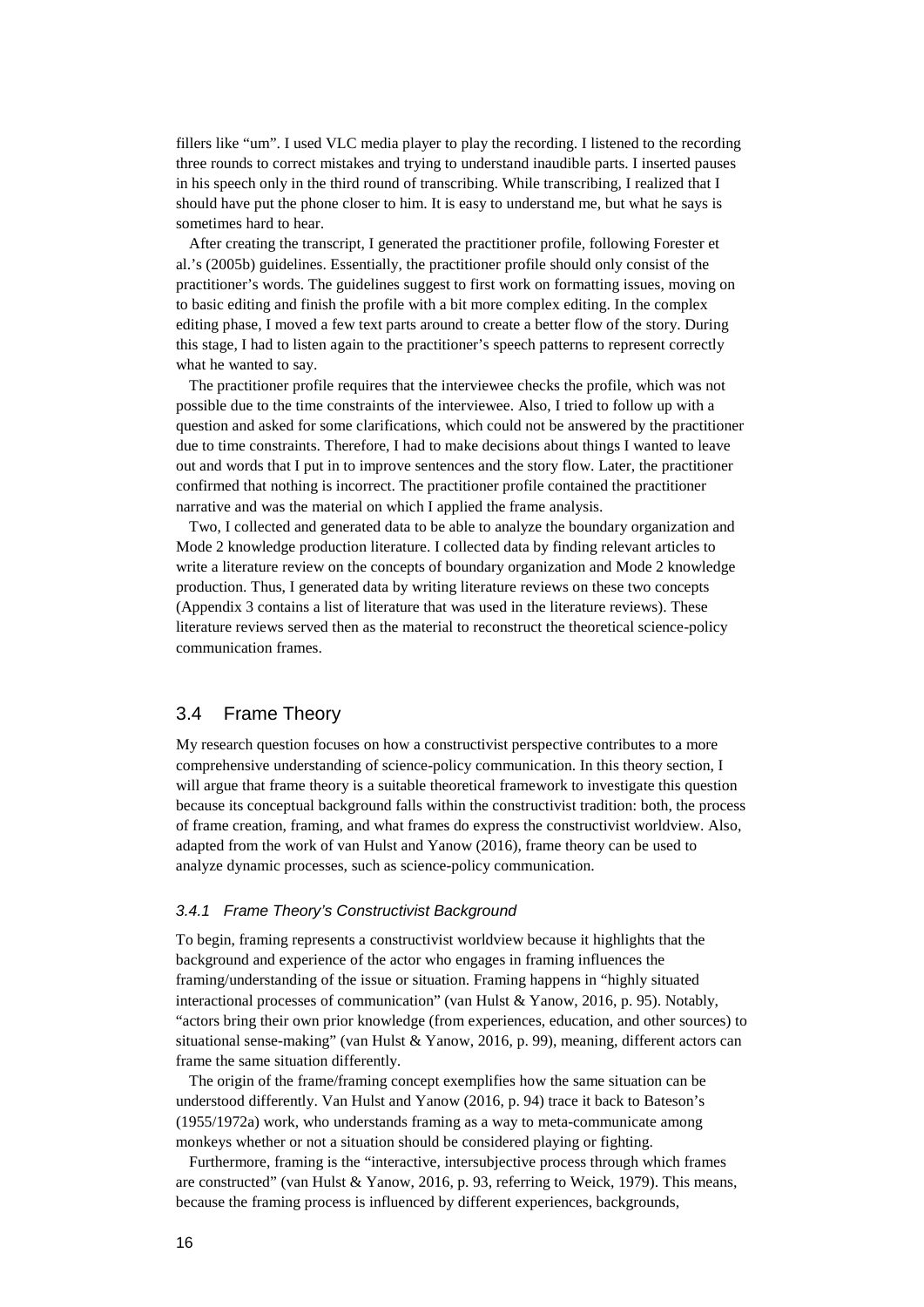educations, and other sources, the resulting frames will hold different understandings of a situation or an issue, such as science-policy communication.

In brief, the process of frame creation, framing, is influenced by an actor's experience, background, and other sources, meaning, each actor likely creates their own understanding of the issue or situation. Consequently, the frames coming out of the individual framing processes will employ different understandings of the same situation or issue. This illustrates the constructivist worldview behind framing/frame theory.

To continue, the constructivist background of frame theory is elucidated by how frames work and what they do. "[F]rames work to make some ideas more salient […], others less so – and others entirely invisible" (Entman, 1991, p. 7). Salience means "making a piece of information more noticeable, meaningful, or memorable to audiences" (Entman, 1993, p. 53). Because frames highlight certain aspects and downplay others "[f]rames, like metaphors […], are implicit theories of a situation […]. What gets produced in the framing process is both a model *of* the world – reflecting prior sense-making – and a model *for* subsequent action in that world" (van Hulst & Yanow, 2016, p. 98, emphasis in original).

There are several definitions of what frames are and what they do (Benford & Snow, 2000, p. 614; Björnehed & Erikson, 2018, p. 110; Entman, 1993, pp. 52–54; Inglis, 2013, p. 124; Nisbet & Scheufele, 2009, p. 1770, referring to Ferree et al., 2002; Perri 6, 2005, pp. 94–95; Scheufele, 1999, p. 106), which can be summarized in that frames contain a diagnosis of a situation and a corresponding action bias. A frame's diagnosis of the situation describes the issue and a frame's action bias suggests what ought to be done about the issue. In this thesis, the diagnosis of the situation describes what it is that science-policy communication should address and the action bias suggests how science-policy communication ought to address it.

In short, "frames help simplify complex issues by lending greater weight to certain considerations and arguments over others, translating why an issue might be a problem, who or what might be responsible, and what should be done" (Nisbet & Scheufele, 2009, p. 1770, referring to Ferree et al., 2002), i.e. offering a definition of a situation and a bias for action.

In conclusion, different science-policy communication frames will highlight different aspects of science-policy communication and downplay others, that is, different frames are based on different understandings of the science-policy communication (which highlights the constructivist worldview behind frame theory). Consequently, frame theory is useful to identify and relate different understandings of science-policy communication to each other. Hence, frame theory as a constructivist approach can contribute to a more comprehensive understanding of science-policy communication.

#### *3.4.2 Frame Theory and the Study of Dynamic Processes*

Frame theory is a suitable framework to study dynamic processes, such as science-policy communication. According to van Hulst & Yanow (2016, p. 94), two social science disciplines took up Bateson's ideas about frames, policy analysis and social psychology. The social psychology branch led to how social movements use the frame concept and they follow a concept of frame theory according to Goffman's understanding that frames are constructed in social interaction (van Hulst & Yanow, 2016, p. 94).

Parallel to Goffman, Schön, following Bateson's (1972b) work (not referenced in this thesis), developed his own concept of framing (van Hulst & Yanow, 2016, p. 95), and together with Rein, they developed a theory about framing applicable to analyzing policy processes (van Hulst & Yanow, 2016, p. 93). Van Hulst and Yanow (2016) developed Schön and Rein's approach to make it more suitable to study dynamic policy processes. According to them, "[i]n policy-making, framing is a process in and through which policyrelevant actors intersubjectively construct the meanings of the policy-relevant situations with which they are involved, whether directly or as onlookers and stakeholders" (van Hulst & Yanow, 2016, p. 97).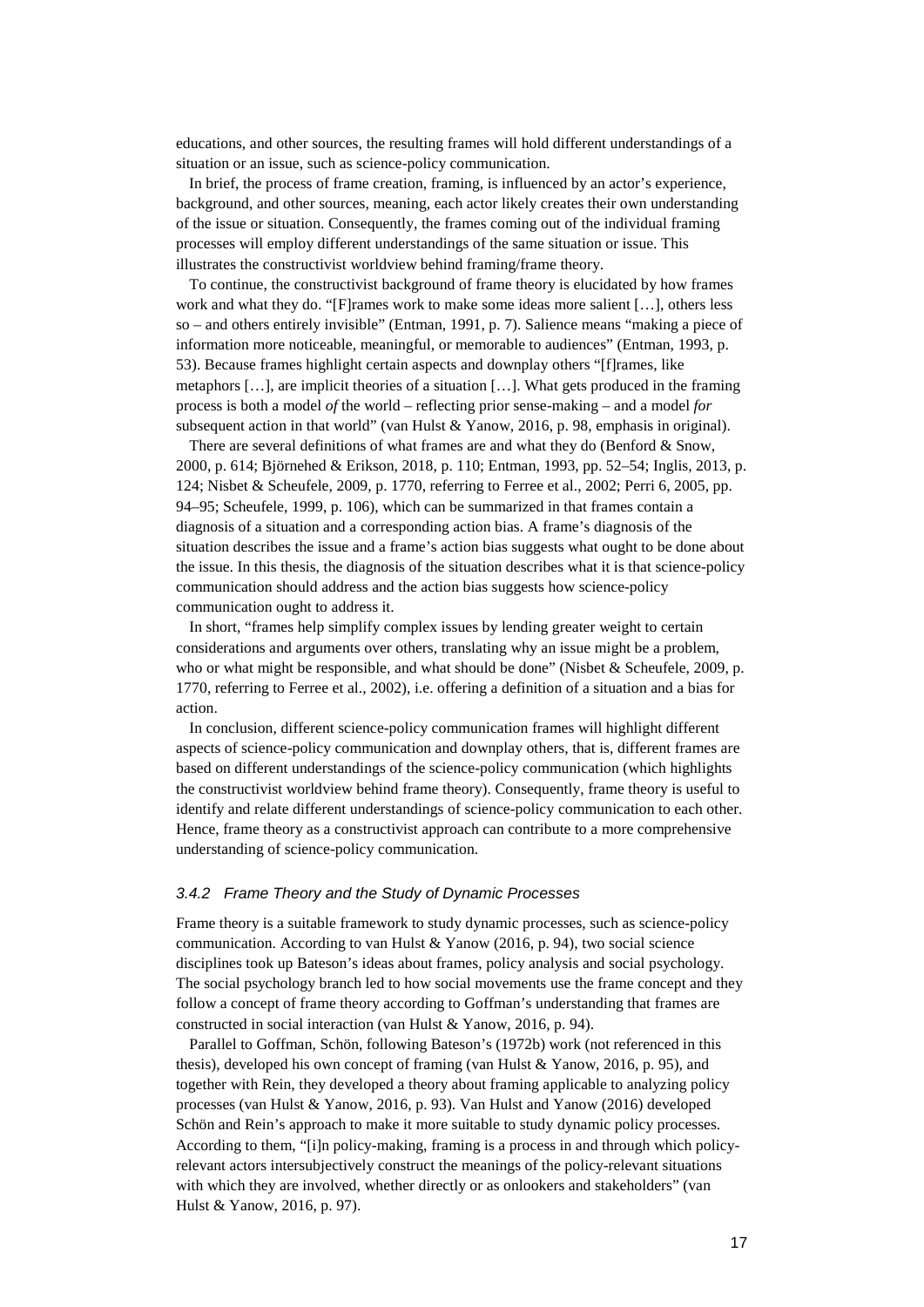Furthermore, van Hulst and Yanow (2016, p. 93) emphasize analyzing the framing of policy-making because they consider a framing approach more suitable to study dynamic processes. Even though also science-policy communication is a dynamic process, I will focus on frames because I aim to reconstruct the understandings that are embedded in science-policy communication theory and practice, not how these understandings come into being. Therefore, I will adapt van Hulst and Yanow's (2016) work to the context of my study and use their approach to framing in policy processes as a basis for how I use frame theory and frame analysis to reconstruct different science-policy communication frames.

## 3.5 Frame Analysis

#### *3.5.1 Frame Analysis as Tool*

Frame theory informs a tool for data analysis, namely, frame analysis. In the following, I will describe how the frame theory literature suggests a frame analysis should be conducted, and I will outline what I focused on in my frame analysis, based on the work of van Hulst and Yanow (2016). Afterward, I will present how I reconstructed the sciencepolicy communication frames from two types of material, a practitioner profile and literature reviews on the concepts of boundary organizations and Mode 2 knowledge production.

To start, the frame theory literature points out that a frame analysis reconstructs what is made salient about something, i.e. science-policy communication. By focusing on what is made salient, the frame analysis yields a diagnosis of the situation and an action bias, here, regarding science-policy communication.

Concretely, to find out what is made salient, frame analysis focuses on language or particular words, such as metaphors. Entman (1993), focusing on media frames, writes that "*text* contains frames, which are manifested by the presence or absence of certain keywords, stock phrases, stereotyped images, sources of information, and sentences that provide thematically reinforcing clusters of facts or judgements" (p. 52, emphasis in original). Similarly, van Hulst and Yanow (2016) state that "features that are selected for attention have to be named. Such policy naming at times invokes metaphors" (p. 99).

Hence, "frames can be detected probing for particular words and visual images that consistently appear in a narrative and convey thematically consonant meanings across media and time" (Entman, 1991, p. 7). Consequently, frame analysis is focused on extracting recurring themes as well as the language used in the material, such as metaphors, to draw out the salient features of a frame.

To continue, by drawing out salient features the diagnosis and the action bias that a frame contains can be reconstructed. These analytical tools, diagnosis of the situation and action bias, are used in the frame analysis "to describe the problems and solutions associated with the various frames at stake within a given context" (Björnehed & Erikson, 2018, p. 111). Thus, I will use them to reconstruct science-policy communication frames.

To end, the focus of my frame analysis regarding science-policy communication will be based on the work of van Hulst and Yanow (2016). As mentioned, their focus is on framing, whereas I focus on the reconstruction of frames. Therefore, I will adapt their work to fit it to the purpose of my thesis. According to van Hulst and Yanow (2016, p. 102), framing in policy processes happens on three entities: the content of the policy issue, the identities and relationships connected to the policy process, and the policy process itself.

Since the aim of this thesis is to reconstruct how *science-policy communication* is understood, one focus of the analysis is on the science-policy communication *process*. This means that I will concentrate on reconstructing the understanding of how and when sciencepolicy communication is conducted. I can investigate the process through analyzing the "story about the storytelling and other policy activities. That is [the] […] notion of metacommunication: the ways in which people communicate about what is being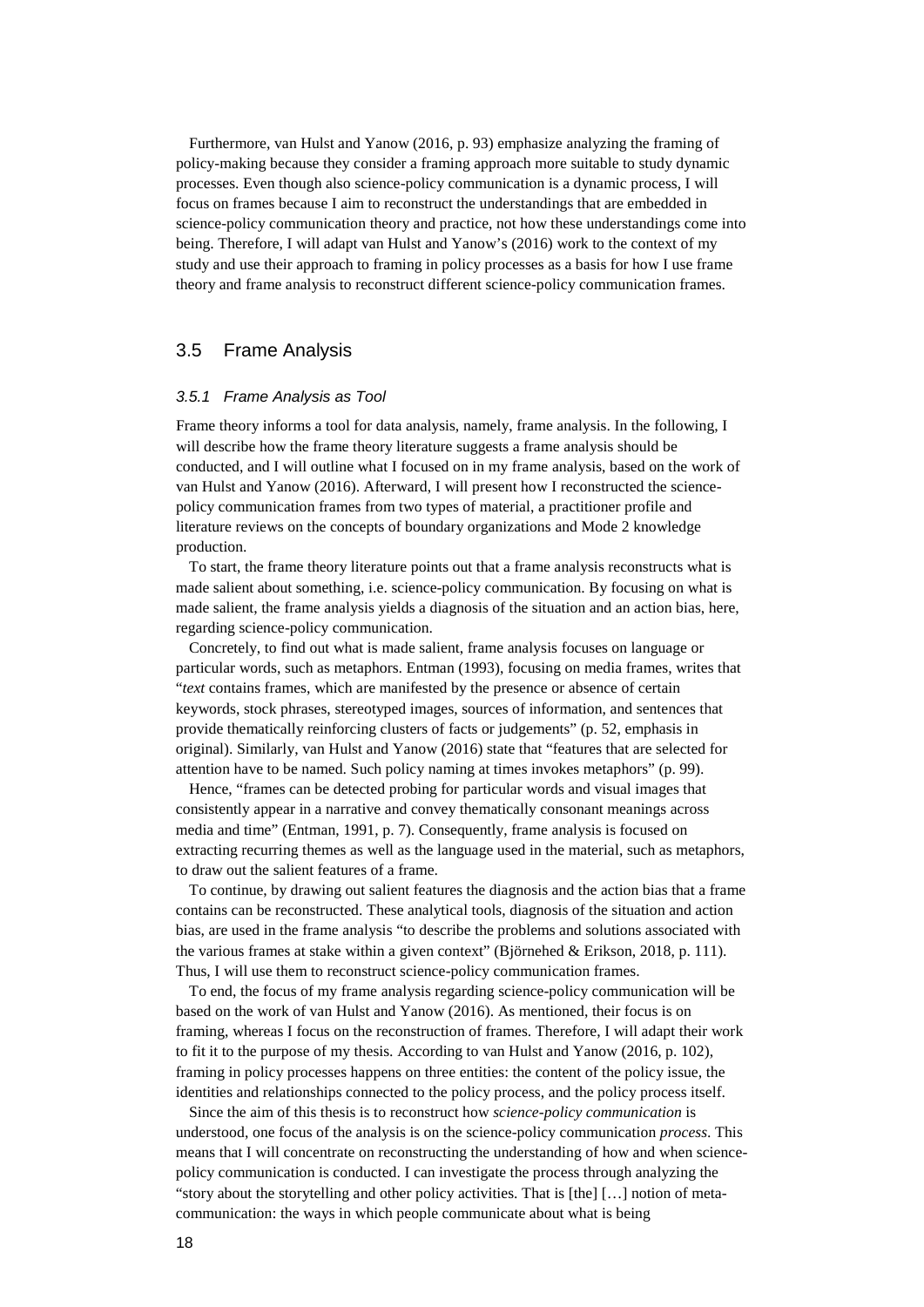communicated" (van Hulst & Yanow, 2016, p. 103), here science-policy communication, which also says something about the "social, cultural, political, and/or other context" (van Hulst & Yanow, 2016, p. 103) of science-policy communication.

Additionally, the frame analysis will focus on the *identities* of the participants in sciencepolicy communication because their identities are intertwined with the framing of the science-policy communication situation. Van Hulst and Yanow (2016) argue that looking at the identities of frame-makers is relevant because "[c]onflicts over the meaning of policy situations […] may also be located in policy-relevant actors' sense of their own and other actors' identities and the relationship between or among them" (p. 102). Hence, focusing the frame analysis on the identities of science-policy communication participants enables more insight into the salient features of the different science-policy communication frames. I will analyze the identities of science-policy communication participants by looking at how their role in the science-policy communication process is described.

To summarize, the frame theoretical literature suggests that a frame analysis should focus on salient features such as recurring themes and metaphors to reconstruct a diagnosis of the situation and an action bias from the material. Both together, diagnosis of the situation and action bias constitute a frame. Based on the work of van Hulst and Yanow (2016), I will focus on salient features regarding the science-policy communication process and the identities connected to that process to reconstruct science-policy communication frames.

#### *3.5.2 Conducting the Frame Analyses*

Here, I will present the frame analyses I conducted to reconstruct the practice embedded frame and the theoretical frames. One, I conducted a frame analysis on the practitioner profile following an iterative process and based on the work of van Hulst and Yanow (2016), as described earlier. Concretely, to reconstruct the salient features from the practitioner profile, I conducted a content analysis focused on the science-policy communication process described in the narrative and the identities connected to that process. It is important that the content analysis is informed by the frame analytic focus to yield relevant results (cf. Entman, 1993, p. 57).

Following roughly the suggestions for content analysis by Mayring (2010, pp. 601–611). I created a codebook (Appendix 1) to guide the analysis. To code all text passages relevant to the science-policy communication process and identities, I needed to be aware of the practitioner's understanding of science-policy communication as well as of my understanding of science-policy communication (both are outlined in the Foreword). The unit of coding was as much text as I considered necessary to understand the relevance of the text passage. As I was only one person doing the study, I did not use intercoder reliability to test the validity of the results gained from the coding.

After the coding, I reduced the material of both analysis foci, science-policy communication process and identities, until I arrived at key terms. During paraphrasing, I used "the researcher" or "the researchers" whenever the practitioner used "I" or "we". From the key terms, I intended to reconstruct the diagnosis of the situation and the action bias regarding science-policy communication, concretely, the science-policy communication frames. However, I realized that some of the keywords that came out of the content analysis appeared in both categories, D and A. Hence, I focused on the underlying thought styles and assumptions behind what I had coded as diagnosis and action bias to reconstruct the frames.

Two, I conducted a frame analysis on the literature reviews on boundary organizations and Mode 2 knowledge production. During the analytic processes, I searched for recurring themes and metaphors about the science-policy communication process and identities to reconstruct the diagnosis of the science-policy communication situation and the corresponding action bias. These analyses yielded the science-policy communication frames the boundary organization and Mode 2 knowledge production literature draw on.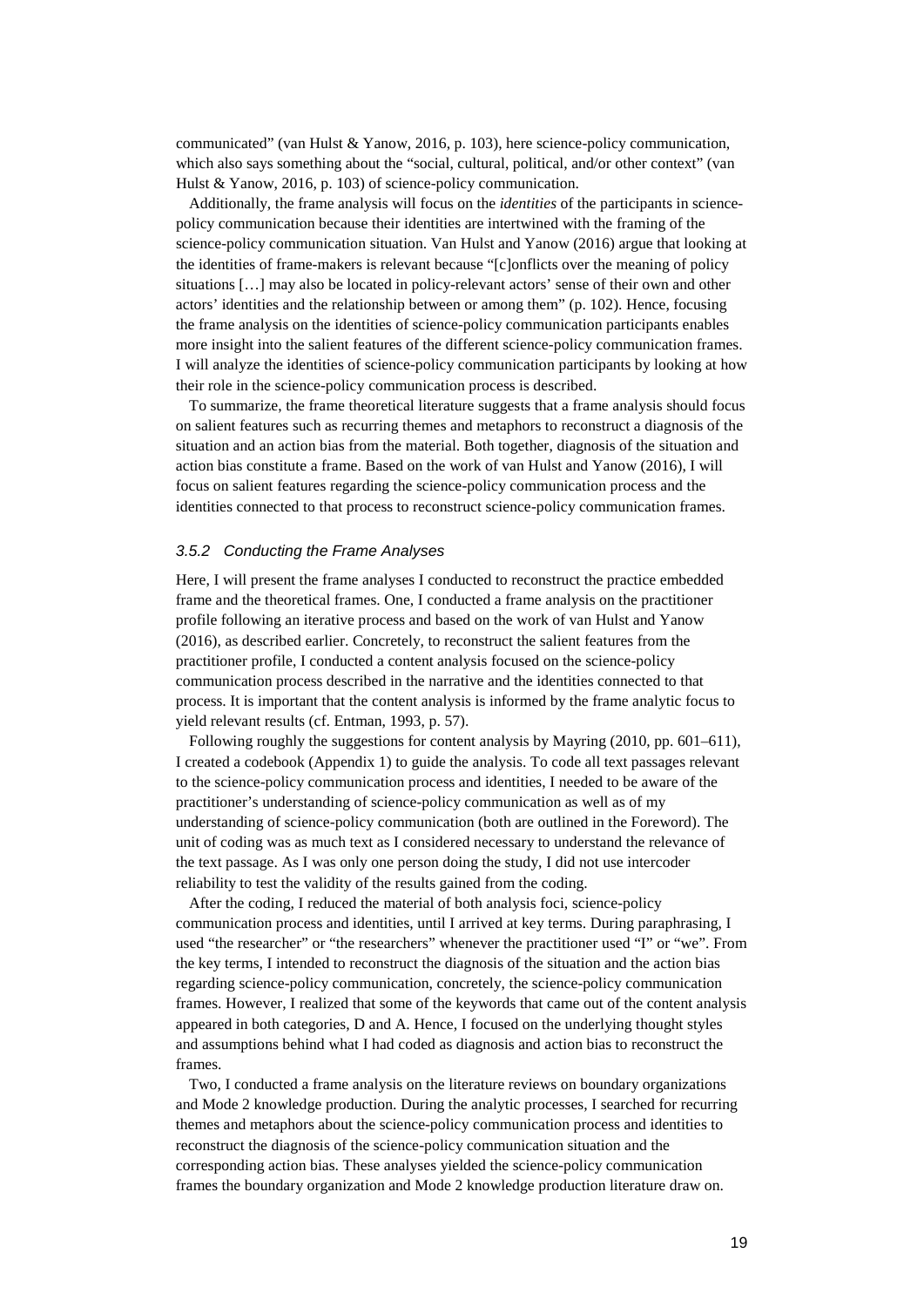Hence, using the method of frame analysis, I reconstructed different science-policy communication frames, which will be presented in Chapter 4. In Chapter 5, I will discuss the different frames in relation to each other to access the assumptions these frames are based on regarding how science-policy communication works. Thus, the frame analysis as constructivist approach can illuminate aspects of science-policy communication not highlighted by the realist view and can contribute to a more comprehensive understanding of it.

### 3.6 Methodological Reflections

In the following, I will discuss how my initial realist worldview and understanding of science-policy communication influenced the early stages of my research, I will elaborate on my decision to conduct one interview, an alternative method of data collection, and a potential caveat of my results regarding robustness and validity.

One, as outlined in the Foreword, going into my research I had a realist worldview and the understanding that science-policy communication was about getting more scientific findings into policy-making; therefore, I wanted to find improvements for how scientists and policy-makers communicate. This understanding and my initial worldview influenced which literature on science-policy communication I engaged with, and it affected me when preparing for and during the interview.

Because I considered science-policy communication as science-to-public policycommunication, the literature on boundary organizations was very appealing to me so that my project was long focused on what the boundary organization literature has to say about science-policy communication. Only after the interview, when I realized that there are also other understandings of science-policy communication, did I engage with the Mode 2 knowledge production literature. Therefore, I am more familiar with the literature on boundary organizations than with the Mode 2 knowledge production literature.

Preparing for the interview, my initial understanding of science-policy communication influenced the creation of the interview guide, so that I mainly focused on questions about the interviewee's interaction with the local government.

During the interview, my realist worldview made it hard for me to realize that my interviewee's understanding of science-policy communication differed from mine. Hence, it was challenging to realize when we were talking about science-policy communication and I would try to steer the conversation towards my understanding of science-policy communication, while my interviewee probably felt that we were already talking about science-policy communication, wondering why I wanted to talk about his interaction with the local government as he considered his interaction with other actors more important.

Two, I decided to conduct only one interview because it fits my research design. Conducting one interview could be a limitation regarding the validity of the results obtained from the practitioner narrative because I will not have other practice embedded frames to compare my results to.

However, the frame embedded in the practitioner narrative is a collective frame. Part of frame theory is the claim that frames are embedded in practices (cf. Dougherty, 2004, p. 47) and, thus, not "invented" by one practitioner. Hence, through the practitioner's story, I could gain access to this practice embedded collective frame, which adds to the validity of my practice embedded frame results.

Also, my approach to studying different understandings of science-policy communication included a frame analysis into the scientific literature on boundary organizations and Mode 2 knowledge production, a narrative from a practitioner, and a frame analysis of this narrative. Thus, the interview on a practice-based story about science-policy communication provided one set of data in addition to the other data that allowed me to reconstruct frames and gain access to different science-policy communication understandings.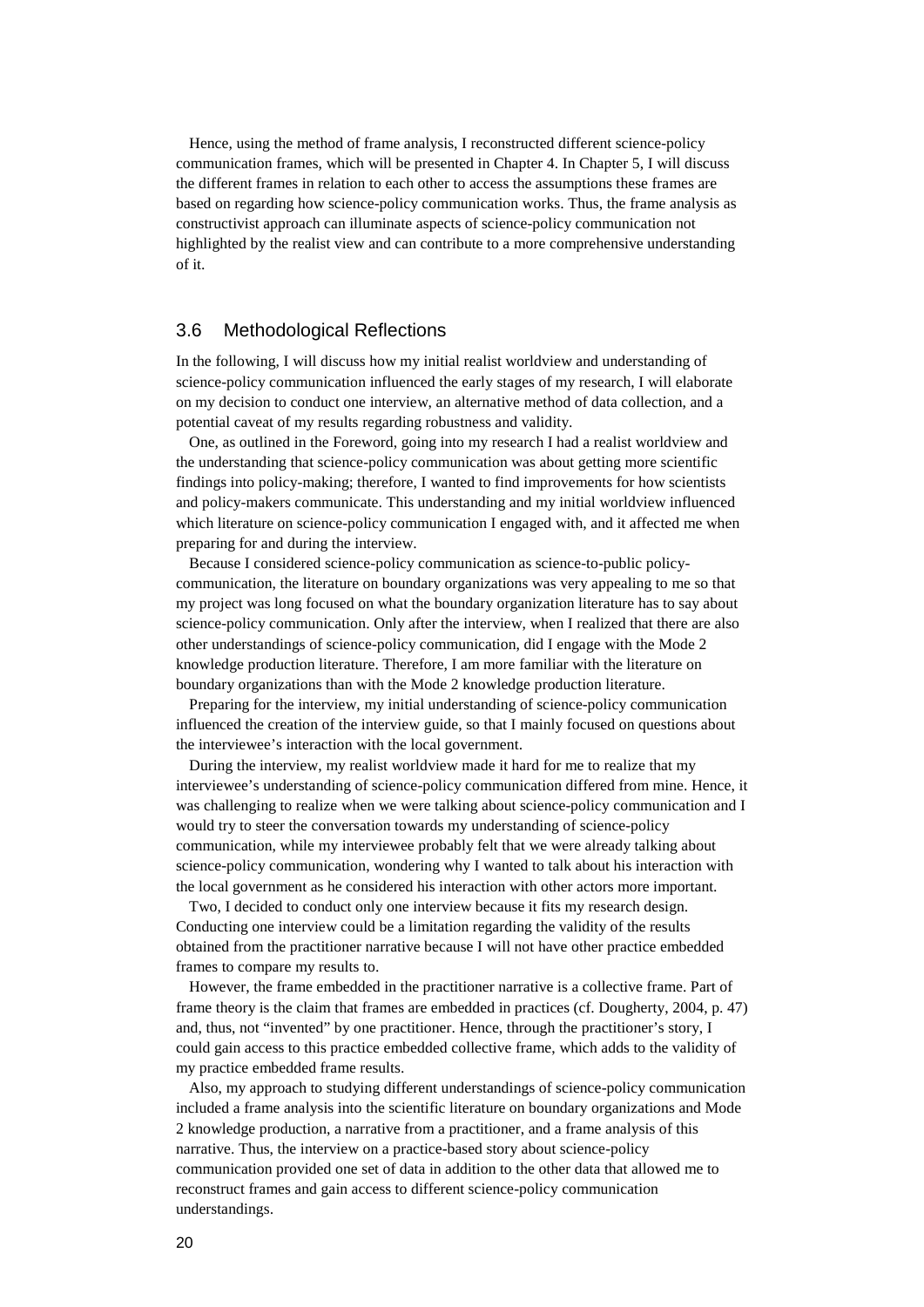Furthermore, the decision to conduct one interview gave me the time to be guided by the material during the analysis and follow my iterative research approach. For example, early in the analysis process, I only focused my analysis on the science-policy communication process. However, going back to van Hulst and Yanow's (2016) work, I realized the importance of analyzing identities connected to that process. Because I had time available, I could conduct this second frame analysis on my material, which contributed greatly to reconstructing the science-policy communication frames.

Also, the profile interview is a rather time-consuming method of data collection in terms of preparation as certain prerequisites need to be fulfilled (see sections 3.2.2 and 3.3), and the generation of the material needs the additional step of creating a practitioner profile (see section 3.3). Hence, having several interviews might have increased the validity of my findings regarding the practitioner narrative, but it would have been at the cost of not having enough time for my iterative research process.

Three, an alternative method to qualitatively collect data would be a semi-structured interview. I could have done a frame analysis on the transcript instead of conducting a profile interview and creating the practitioner profile. However, as already explained in Chapter 2, the practitioner profile is heavily story focused and because frames and stories have similar ways of making sense of the world, the practitioner profile was well-suited data for a frame analysis.

Last, some reflections on the validity and robustness of my results connected to the chosen case and the practitioner profile. One of the requirements for a profile interview is to talk about a project that has happened within the last three years (Forester et al., 2005a). I thought that the project I had agreed on with the interviewee fulfills that criteria since it is running from 2013-2017 (SEI, n.d.-b). However, during the interview, it became clear that the practitioner had been actively engaged on site only during 2013, which made the project we talked about much older than the recommended three years. This might have affected what the practitioner remembered from the project regarding interactions with other stakeholders, which is essential when analyzing the understanding of science-policy communication expressed in the narrative, and thus might affect the validity of the frame result obtained from the practitioner narrative.

Regarding the robustness of my results, I asked the interviewee to make his practitioner profile publicly available, however, he did not agree to that to exclude potential misunderstandings. Therefore, the practitioner profile cannot be found in the Appendix of this thesis. This might affect the robustness of my research result since parts of the material that I used might not be available for others to repeat the study. Yet, as the practitioner draws on a collective frame in his narrative, interviewing another practitioner with a critical reading of science-policy communication following the profile interview guidelines and focusing on reconstructing his/her understanding of science-policy communication can yield similar results compared to this study.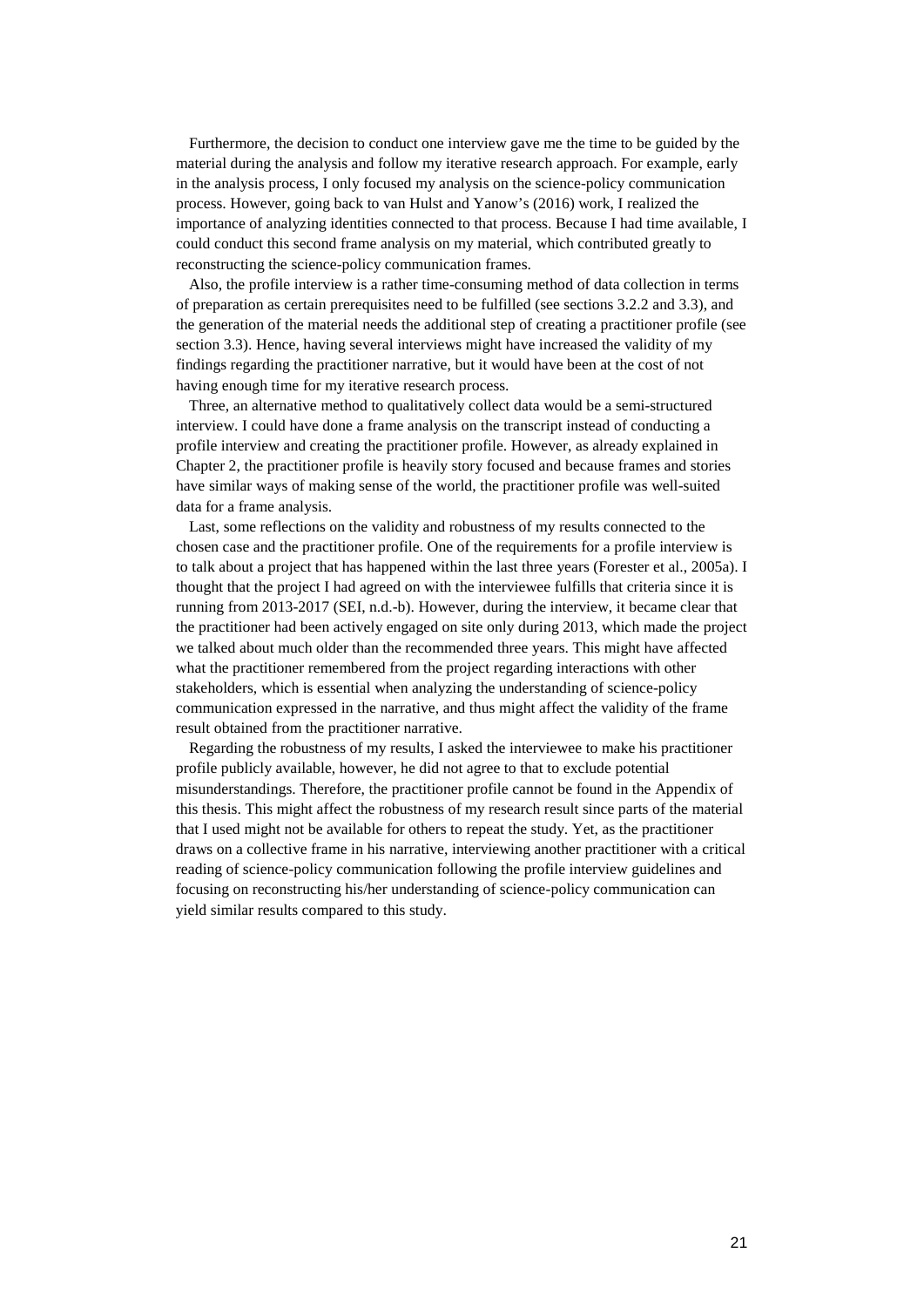## 4 The Science-Policy Communication Frames

The analysis results in three science-policy communication frames, two theoretical and once practice embedded frame (Table 1). I use the labels 'theoretical frame' and 'practice embedded frame' to clarify which frames I reconstructed from the scholarly literature and which from the practitioner narrative, while being aware that the frames that I reconstructed from the scholarly literature are potentially informed by theoretical considerations as well as the practice of science-policy communication.

In the following, I will first present the theoretical frame reconstructed from the boundary organization literature, second, illustrate the theoretical frame reconstructed from the Mode 2 knowledge production literature and, third, outline the practice embedded frame. I will begin each section by describing the frame's diagnosis of the situation followed by the frame's action bias and end with which roles the frame highlights for the science-policy communication participants. In the practice embedded frame, the action bias and the role of the researcher are interconnected.

### 4.1 The Knowledge Intermediary Frame

The 'knowledge intermediary' frame was reconstructed from the boundary organization literature. The frame diagnoses that there is a difference between science and non-science, highlighted by the metaphor 'boundary'. Science-policy communication blurs that boundary, emphasized in the metaphor 'boundary work' (which refers to the interaction between science and nonscience (cf. Guston, 2001, p. 399, referring to Gieryn 1995, 1999)), because the communication process is non-linear and complex. Boundary blurring might jeopardize the integrity of science and politics, yet it is beneficial for political decision-making.

Consequently, the frame suggests boundary organizations as intermediaries between science and policy-making. They ought to maintain the integrity of both science and politics, made visible in the metaphor of 'dual accountability', and help the process of information flow between science (knowledge producer) and politics (knowledge user) as well as create knowledge that is both useful to and usable in political decision-making.

Thus, the frame highlights the role of science as knowledge/information producer and politics as knowledge/information user while emphasizing boundary organizations as intermediaries aiding the flow of information/knowledge which produce useful and usable knowledge. This knowledge intermediary frame will be outlined in the following, illustrated with examples from the boundary organization literature. The words 'knowledge' and 'information' will be used interchangeably because the literature sometimes refers to knowledge production/use and sometimes to information production/use.

To begin, I depict the knowledge intermediary frame's diagnosis of the situation. The frame emphasizes a difference between science and non-science, which is made salient in the boundary organization literature through the metaphor 'boundary': there is a "boundary between what does and does not count as science" (Guston, 1999, p. 87).

Also, the frame highlights that science-policy communication blurs that boundary because the communication between science and policy-making is non-linear. The literature emphasizes this by using the metaphor 'boundary work' (Guston, 2001) and by pointing out the complexity of science-policy communication as "decision-makers have to adjudicate between a wide range of interests, values, and perspectives – whether social, economic, or environmental – and determine which are the most compelling in a given situation" (Bednarek, Shouse, Hudson, & Goldburg, 2016, p. 291).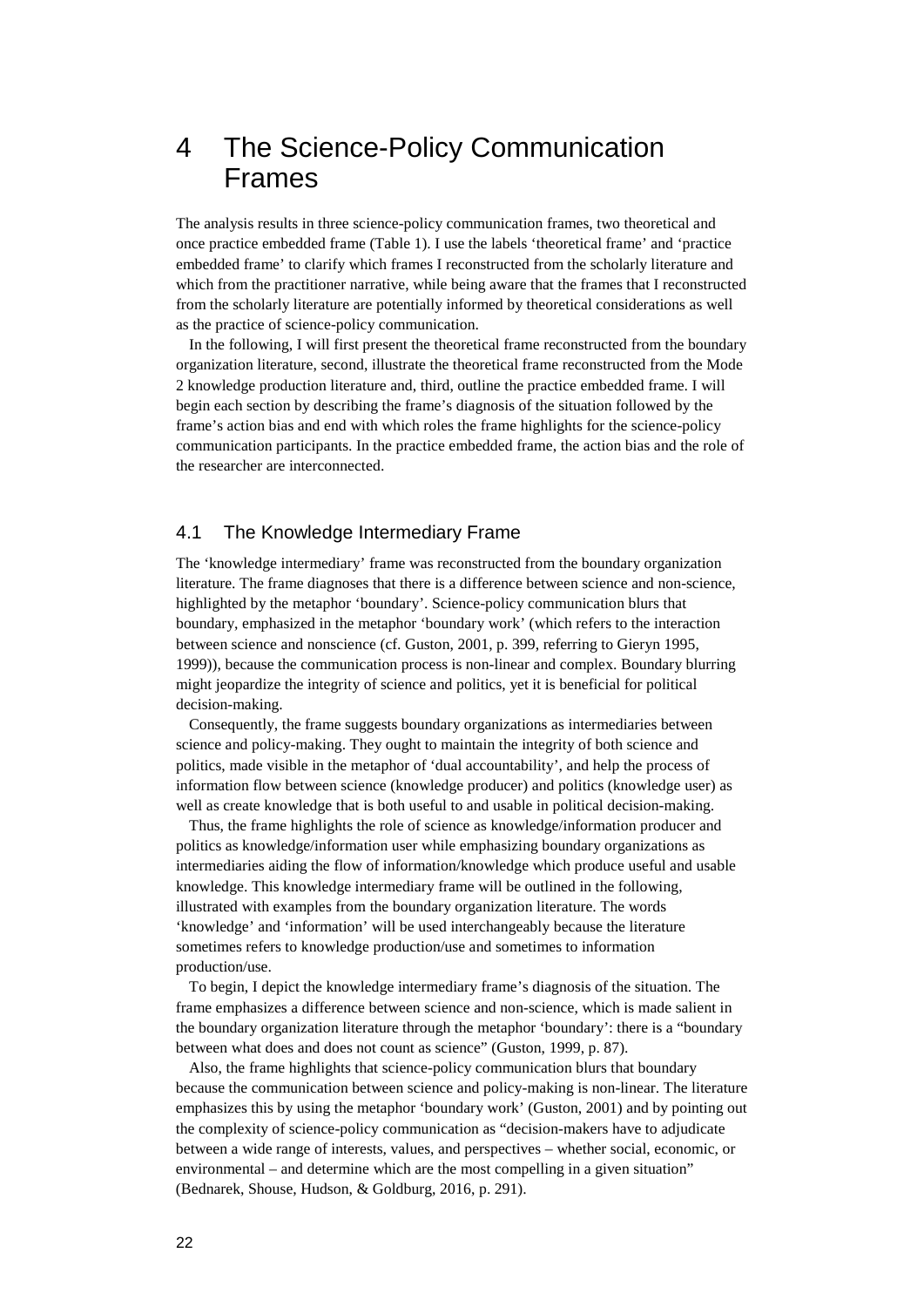The frame draws attention to that the complex interaction between science and policymaking can create problems for the integrity of science and of politics. Guston (2001, p. 399) emphasizes this in his work by pointing out that

"the flexibility of boundary work might lead to confusion or even dangerous instabilities between science and nonscience. These risks could be conceived, perhaps, as the politicization of science or the reciprocal scientification of politics. […] [B]oth should be understood to mean the rendering of norms and practices in one enterprise in a way that unreflexively mimics norms and practices in the other. These concerns have been central to the so-called science wars, and to the extent that they are implicated in public discussions of such policy issues as health and safety regulations, climate change, or genetically modified organisms, they are real problems for policy makers and publics alike".

At the same time, the frame makes visible that the blurring of boundaries can help political decision-making. Guston (2001, p. 399) highlights that by point to that "the blurring of boundaries between science and politics, rather than the intentional separation often advocated and practiced, can lead to more productive policy making" because "when those boundaries were initially blurred, policy-making was easier" (Guston, 1999, p. 89, referring to Jasanoff, 1990). Additionally, Guston (1999, p. 89) points out that boundary blurring "can improve the position of science in society, for society's ultimate benefit".

In short, the knowledge intermediary frame diagnoses that there is a boundary between science and politics and that science-policy communication blurs that boundary, which may jeopardize the integrity of science and of politics, but at the same time is helpful for political decision-making.

To continue, the frame suggests boundary organizations as a way to institutionalize science-policy interactions. The literature points out that boundary organizations allow for the blurring of boundaries while providing protection from the dangers inherent in the blurring by using the metaphor 'dual accountability'. Guston (2001, p. 401) points out that boundary organizations have "distinct lines of accountability" to both science and politics.

Concretely, the literature emphasizes that "[b]oundary organizations appear to need the approval of science for the credibility of their knowledge claims, as well as the approval of political institutions for the legitimacy of their policy orientations" (Miller, 2001, p. 483; similarly cf. Bednarek et al., 2016, p. 292).

A boundary organization can have "its own goals and strategies to maintain its legitimacy in the eyes of both audiences" (Hage, Leroy, & Petersen, 2010, p. 275). Thus, the metaphor dual accountability highlights that boundary organizations as separate organizations "can operate on both sides of the boundary while maintaining their credibility and independence" (Cook, Mascia, Schwartz, Possingham, & Fuller, 2013, p. 673).

Using the metaphor of dual accountability, the literature emphasizes that boundary organizations do not endanger science' and politics' integrity because they stabilize and blur the boundary between science and politics at the same time:

"[S]uccessful boundary organization will thus succeed in pleasing two sets of principals [i.e. science and politics] and remain stable to external forces astride the internal instability at the actual boundary. The success of the organization in performing these tasks can then be taken as the stability of the boundary, while in practice the boundary continues to be negotiated at the lowest level and the greatest nuance within the confines of the organization." (Guston, 2001, p. 401)

In brief, the knowledge intermediary frame suggests boundary organizations to address the diagnosed complex interaction between science and policy-making and its inherent problem and benefit. Using the metaphor of dual accountability, the literature makes salient that boundary organizations stabilize the boundary between science and politics, i.e. ensure each's integrity, while blurring it.

Furthermore, the frame emphasizes that science has the role of knowledge producer and policy-making of knowledge user. Boundary organizations are intermediaries between science (as knowledge producer) and politics (as knowledge user) as well as knowledge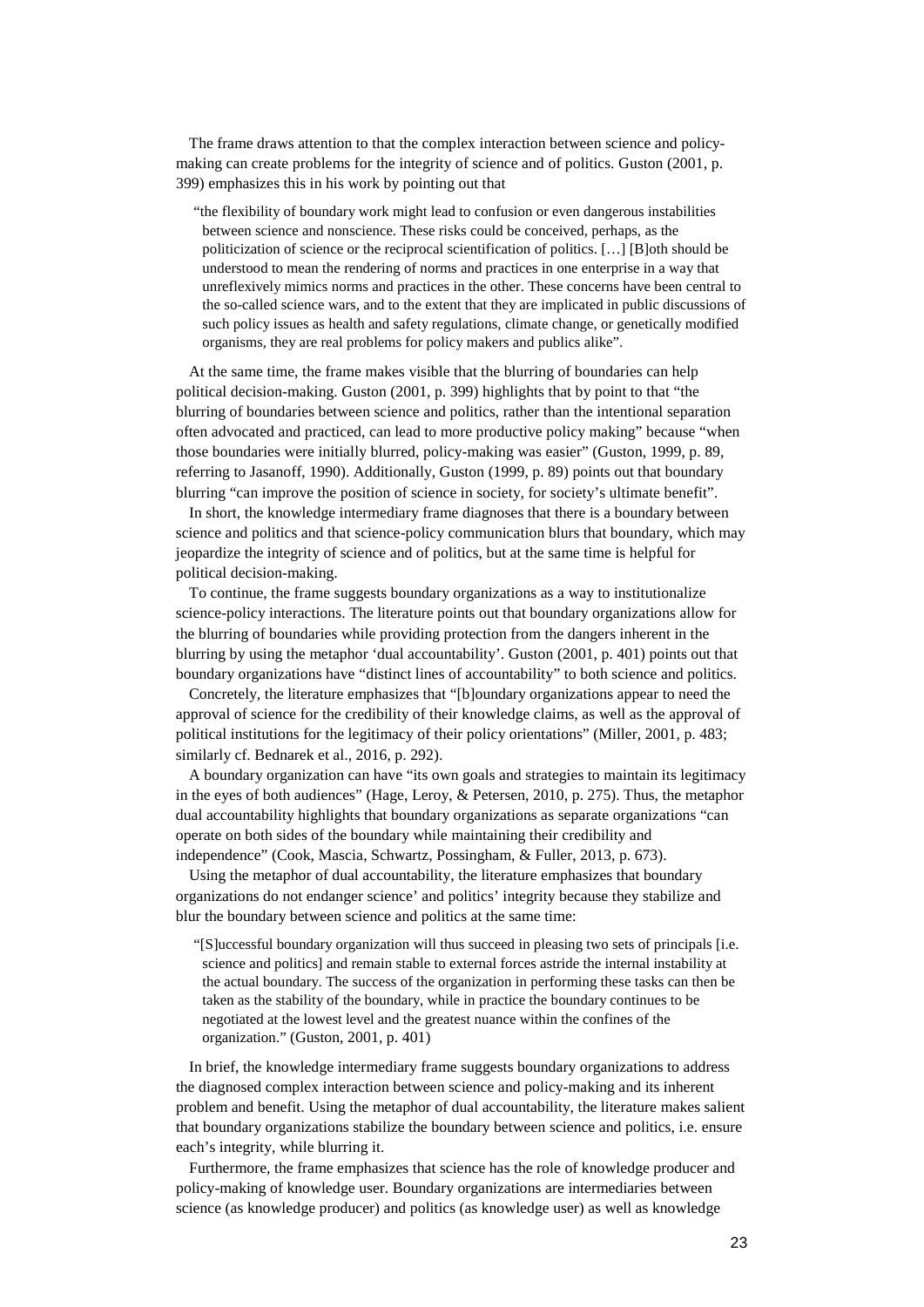producers. The boundary organization literature makes the role of science as knowledge producer and the role of politics as knowledge user salient when emphasizing that boundary organizations link "the producers of knowledge" and "decisionmakers" (Buizer, Jacobs, & Cash, 2016, p. 4597) to reconcile "the supply of scientific information with users' demands so that scientists produce information that decision makers need and use in policy decisions" (McNie, 2007, p. 17).

Next, the literature draws attention to two roles of boundary organizations: intermediaries between science and politics and knowledge producers. One, the literature emphasizes boundary organizations' intermediary role when pointing out that those organizations stand in between the realms of science and politics (Pohl et al., 2010, p. 269), working at the border between them (Hauck et al., 2014, p. 380; Pietri et al., 2011, p. 300). Thus, "[b]oundary organizations act as intermediaries between scientists who produce information, and decision makers who use the information" (McNie, 2007, p. 28).

The literature highlights that as an intermediary, boundary organizations "can help improve the end-to-end process of knowledge co-production and application by enabling scientists and decision-makers to increase mutual understanding of capacities and needs" (Tribbia & Moser, 2008, p. 317, emphasis in original, referring to several authors). Also, boundary organizations facilitate "a two-way flow of information" (McNie, 2007, p. 28) and "improve the flow of information to end-users" (Graham & Mitchell, 2016, p. 383).

(Cash, Borck, & Patt, 2006, pp. 465–466, 468–470) point out that boundary organizations aid in the flow of information between science and policy-making by engaging in convening, translating, collaborating, and mediating, which are practices that can "effectively harness science and technology for sustainability by ensuring salience, credibility, and legitimacy across boundaries" (p. 468). These practices are highlighted also in other boundary organization literature (Buizer et al., 2016, p. 4597; Cook et al., 2013, p. 669; Weichselgartner & Kasperson, 2010, p. 275).

Two, the frame draws attention to the boundary organizations' role as knowledge producers, using the metaphor 'boundary objects'. Guston (2001) points out that boundary organizations produce knowledge in the form of "boundary objects". Also, McNie (2007, p. 28) highlights that "[b]oundary organizations produce boundary objects, such as reports, conferences and the like".

Additionally, the boundary organization literature emphasizes that as knowledge producers, boundary organizations generate useful knowledge (McNie, 2007, p. 28). Concretely, boundary organizations ought to work on "creating salient, credible, and legitimate information simultaneously for multiple audiences" because "information requires three […] attributes – saliency, credibility, and legitimacy" to be useful (Cash et al., 2003, p. 1).

To conclude, the knowledge intermediary frame diagnoses that the blurring of the boundary between science and politics through science-policy communication, on the one hand, is helpful for policy-making, and, on the other hand, might jeopardize the integrity of science as well as politics. Therefore, the frame suggests boundary organizations to address the challenge of allowing for boundary blurring that does not jeopardize the integrity of either realm. Boundary organizations can fulfill this task, which is highlighted in the metaphor 'dual accountability'. Concretely, boundary organizations aid the flow of knowledge between science and politics through the tasks of convening, translating, collaborating, and mediating. Also, boundary organizations are knowledge producers, focused on creating useful knowledge for science and policy. Boundary organizations are intermediaries between science, in the role of knowledge producer, and political decisionmaking, in the role of knowledge user.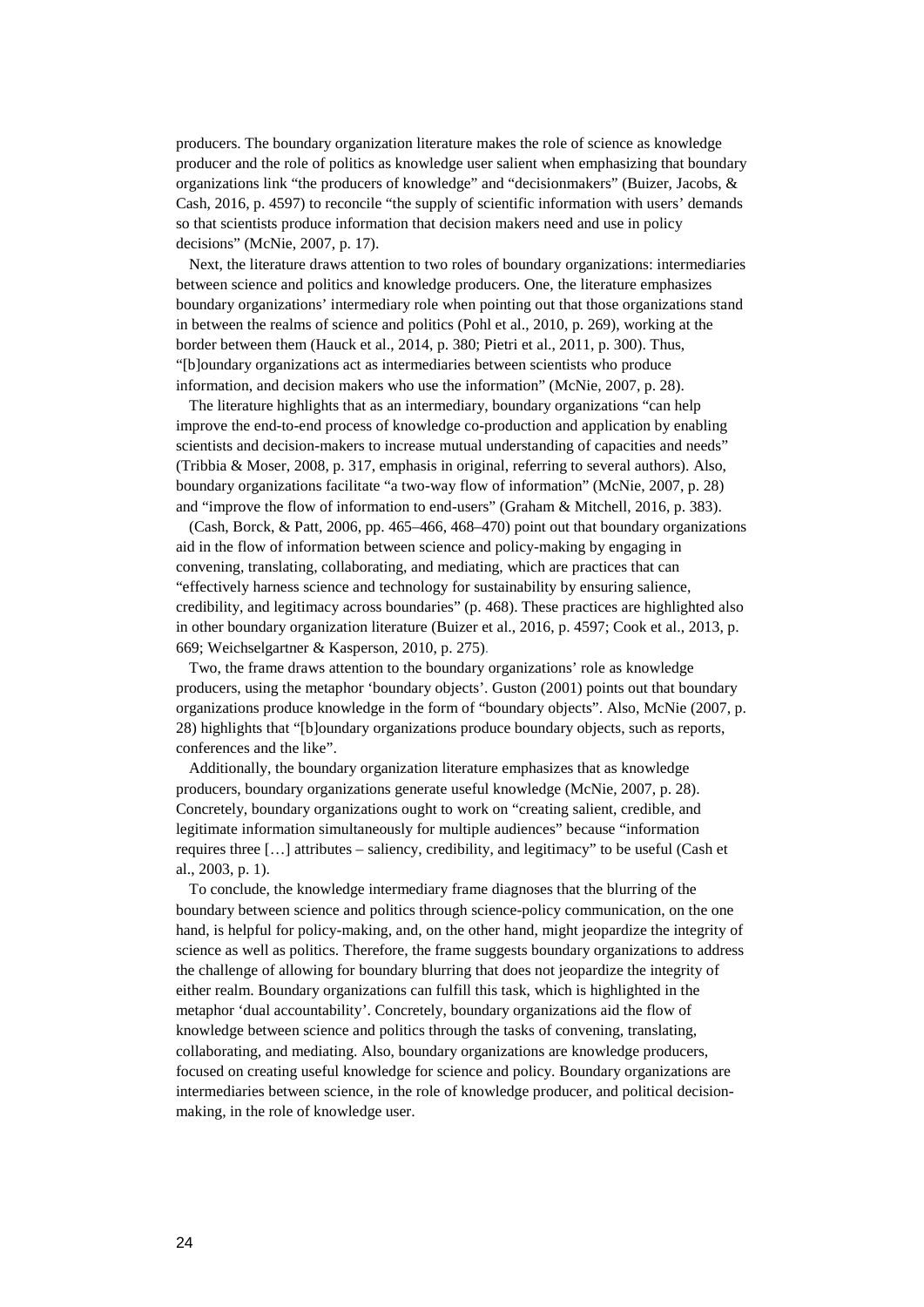### 4.2 The Co-Creating Knowledge Frame

From the literature on Mode 2 knowledge production, I reconstructed the science-policy communication frame 'co-creating knowledge'. In the following, I will outline that the frame diagnoses changes in society and suggests Mode 2 knowledge production to act upon these changes, emphasizing that science ought to become a governance actor and society ought to actively participate in the knowledge production process.

To begin, I will present that the frame diagnoses changes in society: (1) the public puts demands on science and decision-making, (2) knowledge production is socially distributed, (3) the concept of expertise has expanded, and, (4) complex issues have emerged.

One, the frame highlights that society puts demands on science and (political) decisionmaking. This is made salient in the literature when Nowotny (2003, p. 151) points out that "citizens [should] […] express their views and articulate their demands" and that "[t]oday, there is a widespread expectation that science not only ought to listen to these demands, but also can satisfy them". Also, Engels (2005, p. 14) draws attention to that "the research process should be open to the broader public", highlighting science that is "problem-driven, context-sensitive, trans-disciplinary, interactive, and participatory", meaning, knowledge production is considered "to be useful to someone" within wider society, be it the public, economic sector or academia (Gibbons, Nowotny, Schwartzman, Scott, & Trow, 1994, p. 4).

Similarly, society puts demands on decision-making. Gibbons et al. (1994, p. 7) highlight that "[a]n expanding number of interest, and so-called concerned, groups are demanding representation in the setting of the policy agenda as well as in the subsequent decision making process".

Two, the frame brings to the foreground that society has changed regarding knowledge production, which is emphasized in the metaphor of 'socially distributed knowledge'. Engels (2005, p. 14) points out that the "institutional separation between the production and the use of knowledge is regarded as inappropriate in the face of  $[...]$  changing expectations [on science]". Concretely, Gibbons et al. (1994, p. 11) draw attention to that there is no single source of knowledge anymore because universities do no longer hold a monopoly on knowledge production as they produce students who are able to judge university research and who are able to create knowledge in other organizations. Also, "sources of [knowledge] supply are increasingly diverse, as are the demands of differentiated forms of specialist knowledge", therefore, "we also speak of socially distributed knowledge" (Gibbons et al., 1994, p. 4).

Three, the frame makes visible that the concept of expertise has extended. This is made salient in Nowotny's (2003) work. She points out that specialized knowledge is not the only form of expertise anymore but includes different knowledge dimensions (p. 155). Therefore, all members of society are now experts (p. 156). Additionally, she draws attention to that the role of experts has changed; they are now expected to be ""key actors of governance: either as proactive agendasetters in their own right or, more often, as resources for actors in government, business and civil society"" (p. 152, referring to EC, 2001).

Four, the frame highlights that new complex issues have emerged that society has to deal with. This is visible in that "the issue on which research is based cannot be answered in scientific and technical terms alone" (Gibbons et al., 1994, p. 7) and that

"research towards the resolution of these types of problem has to incorporate options for the implementation of the solutions and these are bound to touch the values and preferences of different individuals and groups that have been seen as traditionally outside of the scientific and technological system" (Gibbons et al., 1994, p. 7)

In short, the co-creating knowledge frame's diagnosis of the situation highlights the following changes: (1) Citizens demand that scientific processes should be participatory, and they demand to be part of the decision-making process. (2) Knowledge production has changed, which is made visible through the metaphor of socially distributed knowledge. (3)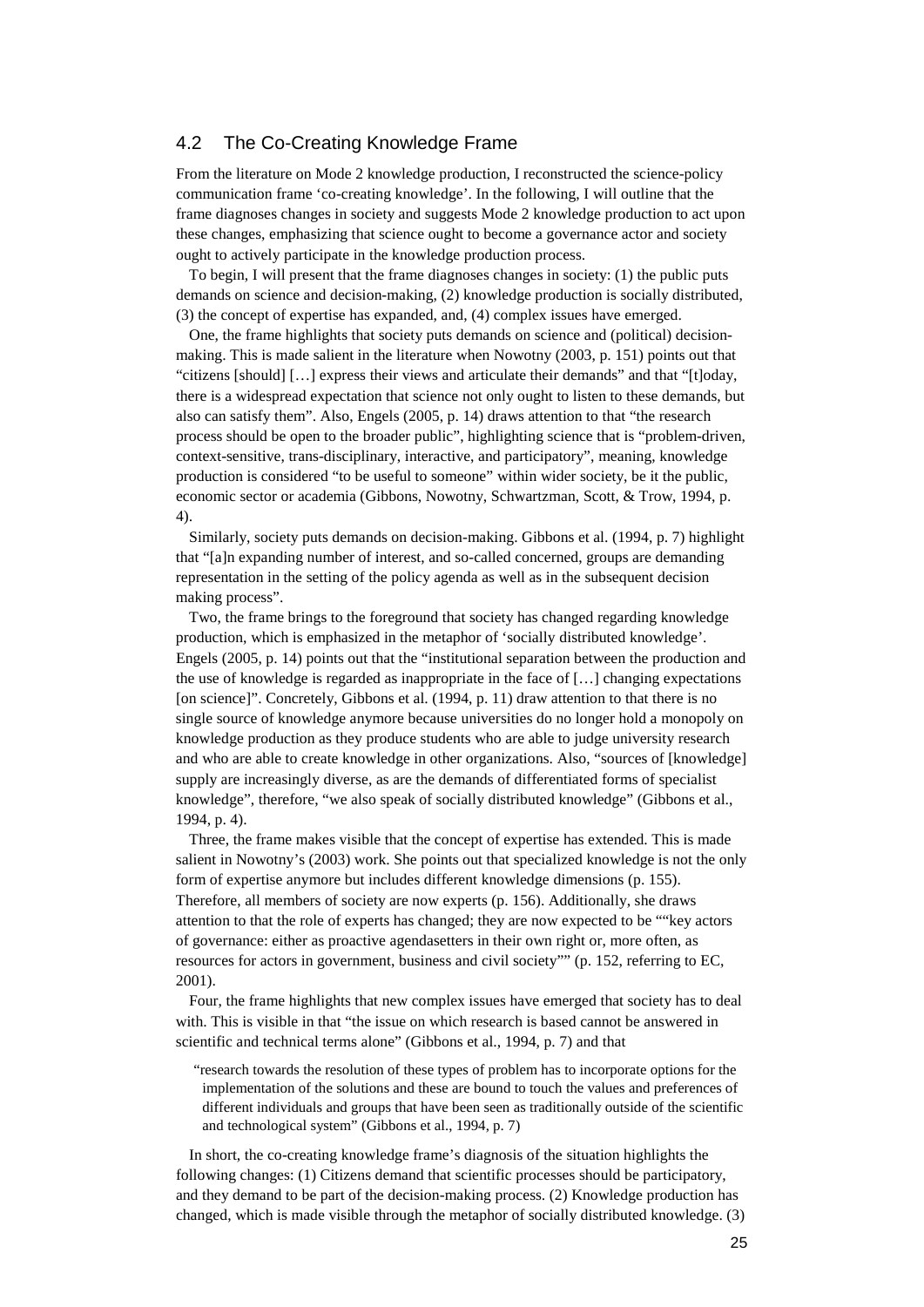The concept of expertise has extended beyond specialized knowledge and includes other types of knowledge, and is made salient in that experts should become governance actors. (4) Issues have come up in society which cannot be solved through purely scientific solutions anymore, instead, solutions need to include ways of implementation and consider the values of those affected by it.

To continue, the frame suggests Mode 2 knowledge production to address the diagnosed changes. The literature highlights the suitability of Mode 2 knowledge production using the metaphors 'context of application', 'social knowledge', and 'agora'. Context of application emphasizes that "[k]nowledge is always produced under an aspect of continuous negotiation and it will not be produced unless and until the interests of the various actors are included" (Gibbons et al., 1994, p. 4).

The metaphor also draws attention to that "problem solving […] is organised around a particular application" (Gibbons et al., 1994, p. 3), meaning, the knowledge that is produced needs to be useful to someone in society (Gibbons et al., 1994, p. 4). Hence, the metaphor context of application used by Gibbons et al. (1994) makes visible the suitability of Mode 2 knowledge production as a way to handle the diagnosed changes.

Similarly, Nowotny (2003, p. 155) uses the metaphor of "social knowledge", which emphasizes that knowledge "remains contextual in the sense that it will take on different forms on the epistemological, institutional and political level" and that scientists "are aware of the societal context for their work".

Another metaphor used by Nowotny (2003) is "agora". This metaphor draws attention to the need to

"embrace the political arena and the market place, and to go beyond both. The 'agora' is the problem-generating and problem-solving environment in which the contextualisation of knowledge production takes place. It is populated not only by arrays of competing 'experts' and the organisations and institutions through which they bring their knowledge and experience to bear on decisions taken, but also variously jostling 'publics'. The 'agora' is in its own right a domain of primary knowledge production, through which people enter the research process and where knowledge (Mode 2 knowledge) is embodied in people, processes and projects. If we all are experts now, the order and ordering of the regime of pluralistic expertise will be played out and negotiated in this public space" (Nowotny, 2003, pp. 155–156).

In brief, the co-creating knowledge frame suggests Mode 2 knowledge production to handle the diagnosed changes in society. The literature highlights this by pointing out that Mode 2 knowledge production is "a reaction to the growing complexity of environmental issues, to new forms of uncertainties, and to changing public expectations towards science" (Engels, 2005, p. 13), and through the metaphors "context of application", "social knowledge", and "agora". These metaphors make salient that Mode 2 knowledge production emphasizes a research process based on negotiating different interests and that aims at producing knowledge that is useful to societal actors.

Last, the frame highlights that the participants in science-policy communication are science and society, with science taking on the role of a governance actor and society becoming an active participant in the research process. The role of science has changed from just being a scientist or an expert to governance actor. This change is visible when Nowotny (2003, p. 152) points out that scientists ought to exercise "comparative judgement and the ability to move back and forth, that is, to transgress the boundaries between specialised knowledge and its multiple, many-layered (and often unforeseeable) context of implication". Thus, scientists become experts in being governance actors (Nowotny, 2003, p. 152; referring to EC, 2001).

Similarly, Gibbons et al. (1994, p. 7) draw attention to that scientists should suggest implementations for the knowledge they provide as well as actively partake in the definition of problems, the finding of solutions, and their evaluation. Likewise, in "policymaking, for example, the role of science changes from simply providing technical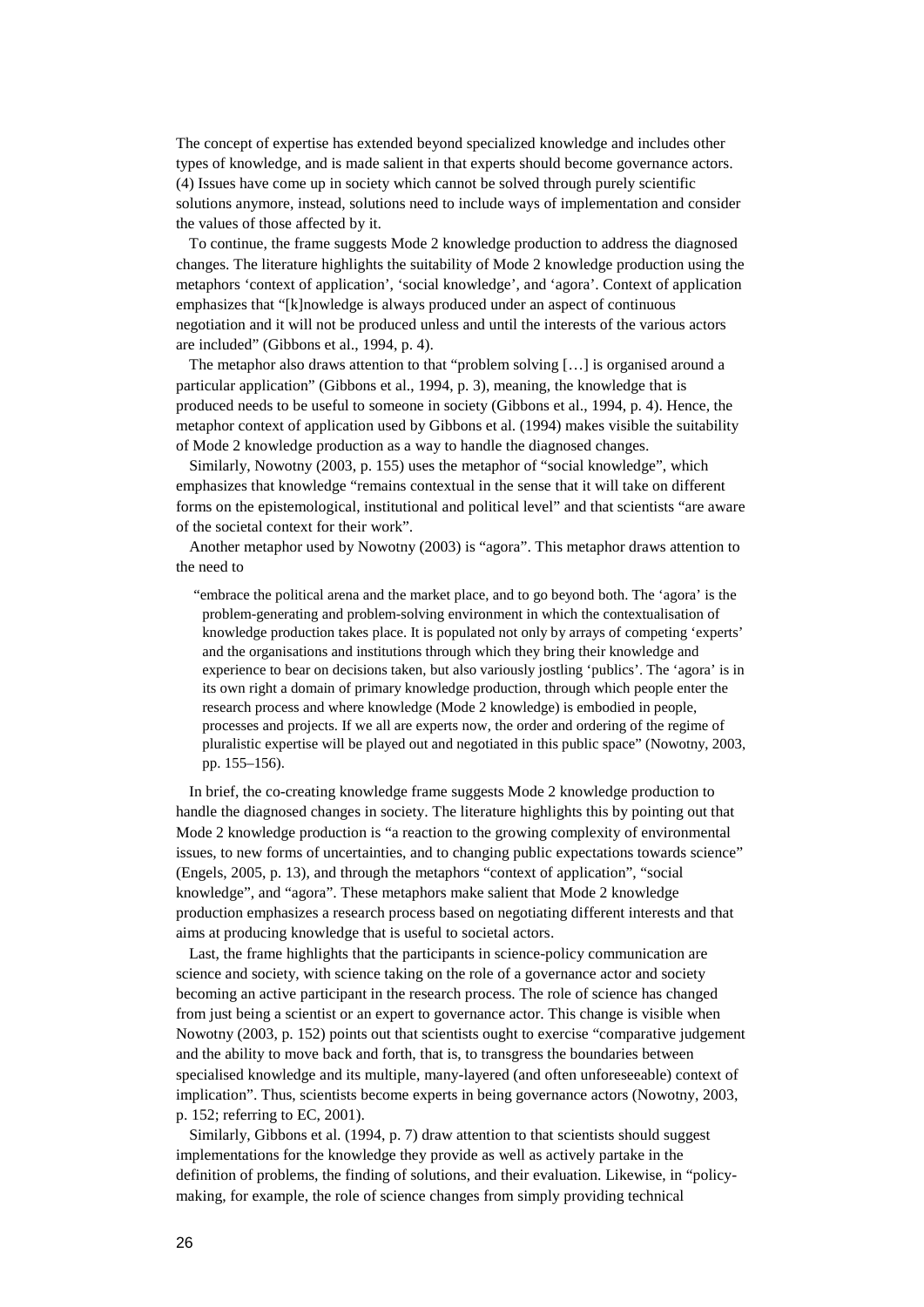information to the 'much more diffuse activity' of 'assisting in the process of governance'" (Pohl et al., 2010, p. 169, referring to Funtowicz et al., 2000, p. 335).

Moreover, the frame brings to the foreground that the role of society has changed, which is made salient by Nowotny (2003, p. 155) writing that "society is no longer only an addressee of science, but an active partner participating in the production of social knowledge".

To conclude, the Mode 2 knowledge production literature draws on a science-policy communication frame, co-creating knowledge, that diagnoses four changes: (1) society puts demands on science and decision-making, (2) knowledge is socially distributed, (3) the concept of experts has broadened, and (4) complex issues have arisen that can neither be dealt with purely scientific methods nor with an interaction between science and society where society is excluded from the research process and science does not focus on societal issues.

Hence, the frame suggests that Mode 2 knowledge production should handle these new challenges through negotiations of interests and co-production of knowledge, which is made salient in the metaphors of the 'context of application', 'social knowledge', and 'agora'. Mode 2 knowledge production includes a change in the roles of society and science, thus, the frame highlights that society becomes an active participant in the knowledge production process and scientists are becoming experts in being political actors.

## 4.3 The Critical Frame

I reconstructed the 'critical' science-policy communication frame from the practitioner narrative. The frame diagnoses a situation where the local community is negatively affected, but the government does not give support to change their situation. Based on that diagnosis, the frame suggests that the researcher ought to take on the role of a critical facilitator. The critical facilitator should put pressure on local and international governments as well as the private sector and support the local stakeholders and empower them.

To begin, the frame diagnoses that the local community is negatively affected. This is made salient in the narrative pointing out that "through interviewing, talking to people in localities, we found that there were a lot of negative impacts on the smallholders who were not being paid what they were promised and indigenous groups who lost their lands".

Furthermore, there is no support for the local community from the government to change their situation. This diagnosis is made visible when the narrative draws attention to that "in the localities where the oil is produced, often governance breaks down or there's a weak state, or institutions do not work as we are used to in Europe". "Many people have their hands tied and there are lots of reasons why governments don't work the way they work here [in Europe]", "[a]nd then, there were others who clearly didn't really care that much".

To continue, based on the diagnosis that negatively affected local communities are not supported by the government, the frame suggests that the researcher ought to take on the role of a critical facilitator and ought to support the local community and put pressure on the government and the private sector. The frame's action bias is highlighted in the metaphor of 'governance impact':

"[Y]ou need to think about […] *governance* impact, how you can impact the private sector, the Malaysian company. The smallholders were a key actor: we influenced them in a tiny bit, we supported them in their negotiations. The indigenous groups – empowering them in their struggle for recognition of their rights. So, you need to think about impact in those various levels or different sectors, different ways".

To achieve this impact, the frame highlights the researcher's role as critical facilitator, which is made visible in the narrative when the researcher fulfills facilitation tasks and puts pressure on the local government, international political decision-making, and the private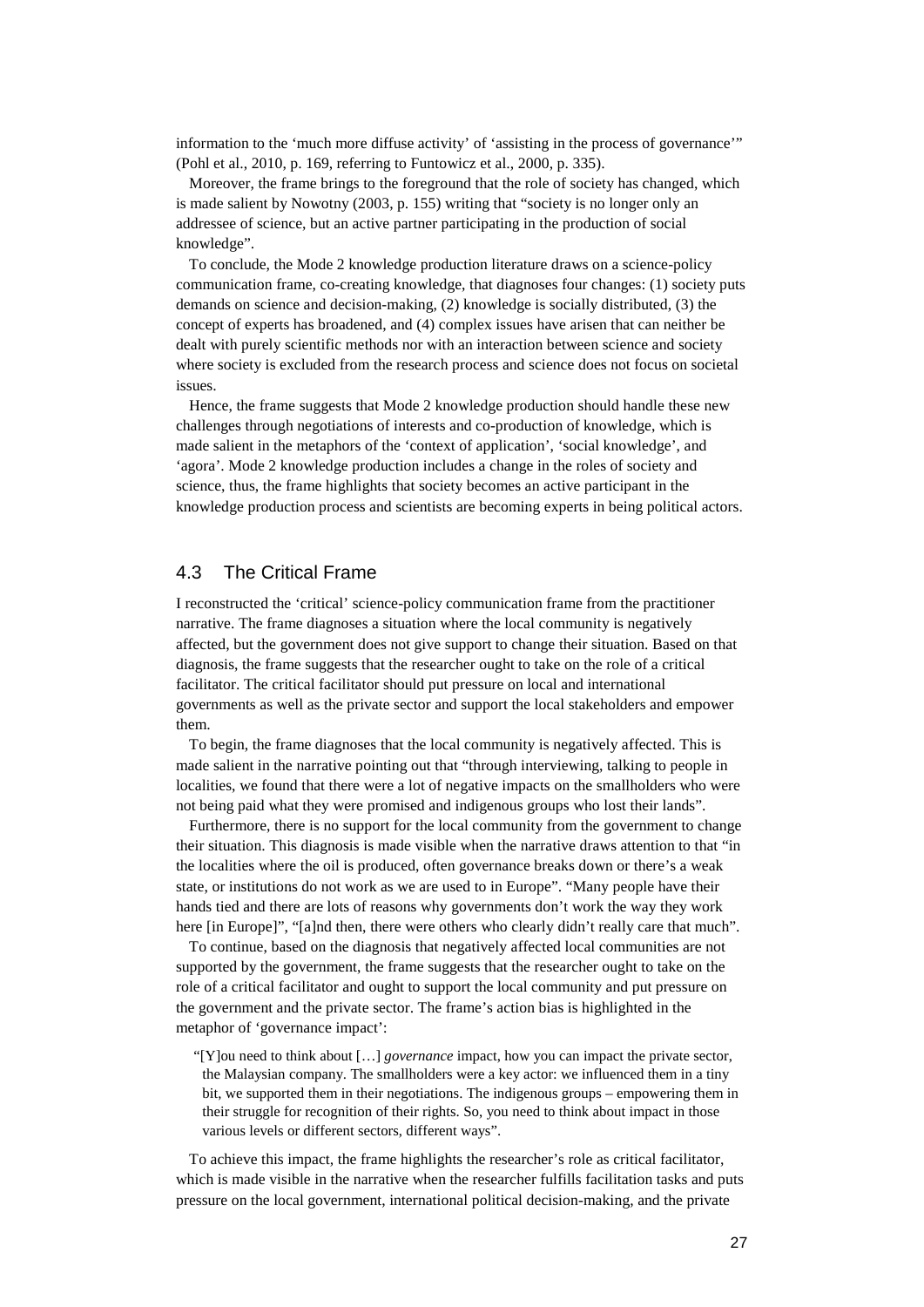sector. I will now outline the facilitation tasks and later illustrate the emphasis on the role as *critical* facilitator.

The narrative points out that the researcher engages in several facilitation tasks. One, the researcher learns about the local situation. This becomes salient from the story about how the researcher investigates the area where oil palms grow, when he talks with the government and listens to the people belonging to the affected stakeholders.

Two, the researcher is aware of different viewpoints and tries to represent them correctly. "[T]he task as a practitioner, as a researcher, is to try and understand the positionality of each actor or why they behave as they do". Also, "the purpose was really to try and shed light on the issues from various perspectives. There was no intention of limiting it to any particular group of actors". Additionally, "that process of verification, or what you may call social validation, that I did with people, is very important".

Three, the narrative points out that the researcher makes available the opportunity for stakeholders to meet:

"And then ultimately, all of the offices, the agencies, actors, we met with were invited to a stakeholder workshop in the end of the project. […] It might have been the first time that all those different actors actually met in such a situation to discuss the oil palm project and the problems created by it".

Last, the researcher provides resources:

"I was acting as a project leader and provided the funding, through the Swedish grant. So this activity, this project happened because I took that initiative and then contacted the Palawan State University […] They took an interest and they made a substantial effort to the project and it would never have happened without them. Often that's the case, the local partner most often is more important than the international partner, but sometimes there is a need for resources or a specific initiative for things to happen".

The researcher also provides resources in form of the study: "I think, some of the actors there, some of the government offices, and some of the NGOs used our study and said, "Hey, it's not just something we say, actually, this is …", it became leverage for that discussion too".

Specifically, the frame emphasizes the role of a *critical* facilitator. This attribute is made salient in the narrative when the researcher questions the work of the local government:

"I would come back and say, "But you told me that your office had done this and that, but the cooperatives still tell us that it's just a mess in the field still. Why…It hasn't helped with the support you provided. Do you know why this is the case?" And then they would try and answer that question. I am sure some have been annoyed, but I think others might have found it useful to stimulate reflection and help them […] reflect on their own practice".

Furthermore, the frame makes salient that as a critical facilitator, the researcher ought to put pressure on the local government (seen in the previous quote), but also on the international decision-making, and the public sector. The narrative highlights this when the researcher tries to get the research results into international decision-making:

"I was engaged with different people and colleagues and NGOs, here in Europe, to try to feed in some of the insights, giving them research evidence, the report, and participating in a few meetings. Often those actors were NGOs, they are lobbying towards the European Parliament",

and when the researcher raises awareness about the situation in an international company:

"[W]hen we finished the SEI report, I also followed-up with […] the company Hongkong who purchases some of the oil, or that we thought was purchasing oil from Palawan, so I send the report to them and said, "Hey, do you know what's happening? Do you know what damage it causes?"".

Also, the narrative points out the role of the critical facilitator when drawing attention to that the researcher puts pressure on the local company by asking uncomfortable questions: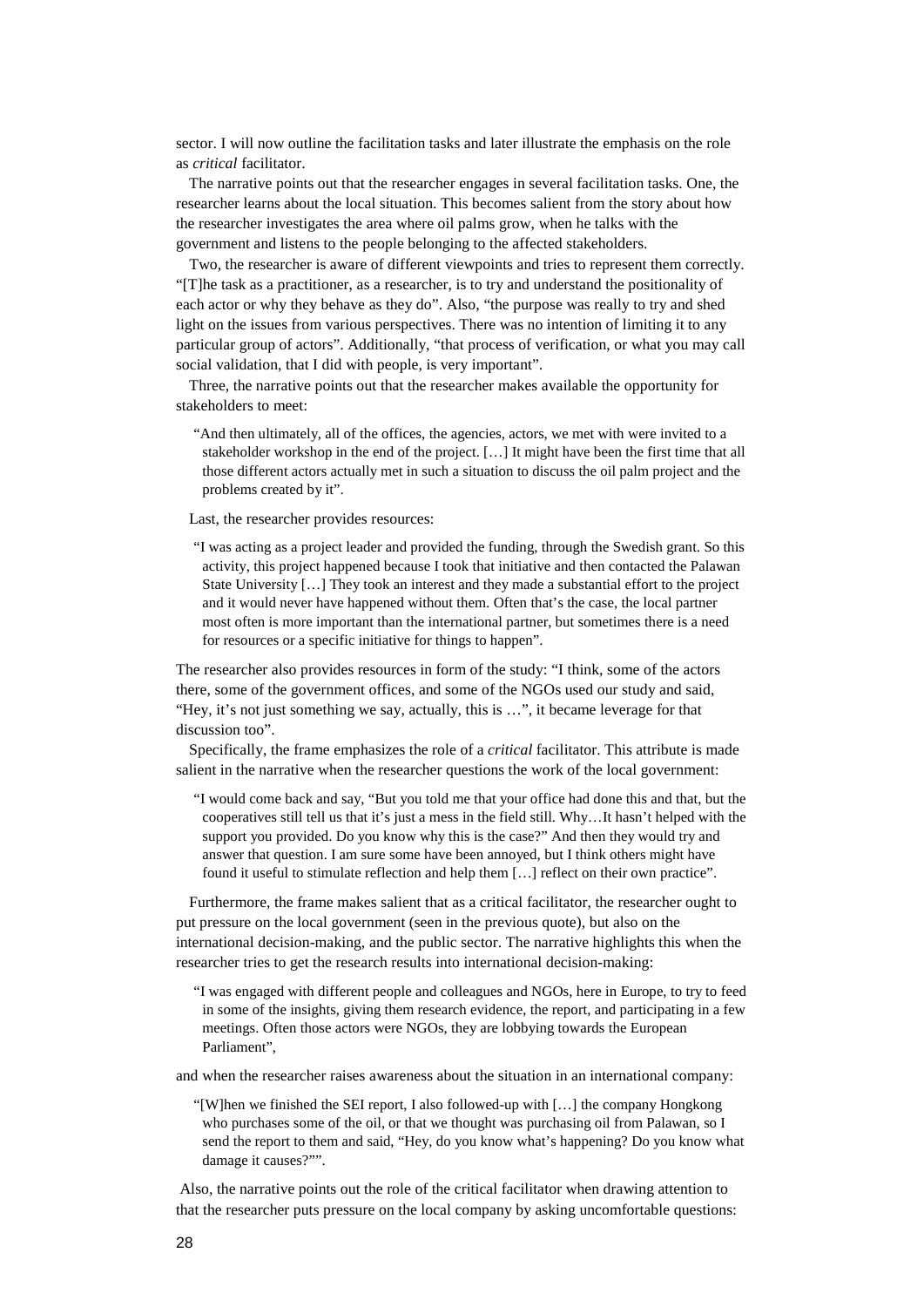"by nature of the questions we asked, the [Malaysian] company, naturally, became more hesitant because we were looking into things that was not in their interest"; and when he supports the local stakeholders to change the position of the Malaysian company during negotiations.

Moreover, the frame emphasizes that as a *critical* facilitator the researcher ought to support the local community to change their situation. That is, in the narrative, the researcher does not take governmental support for granted:

"[O]f course, it would have been nice, wonderful, to see a provincial leadership or government say, "Oh, is that the case, let's get this right, now. Now we'll intervene. Now we'll sort this out and make sure laws are followed and...". But that's not the case. […] I, sort of came to accept that it's just different in reality. Now, when I did this project (because I had worked in similar projects in South-East Asia before) it wasn't so much of a surprise".

Thus, the researcher takes on the role of the critical facilitator to support the marginalized stakeholders, which becomes apparent in the narrative when the researcher focuses on local opportunities:

"What I tried to do was to focus on the opportunities that are there. And one key opportunity was the momentum that was created by the cooperatives of smallholders themselves in banding together in that federation and initiating a renegotiation of their contracts with the Malaysian company. That was an opportunity: to support them in mobilizing one or two meetings, and giving them inputs, and joining a meeting with the company, and giving them so support".

"[T]hat's something that you learn over time and always have to remind yourself of: not getting stuck on a preconceived idea about how to change things but finding, using the opportunities that actually exist or that others create for you or create for themselves".

"[I]f you want to contribute to a long-term, just transition in society, then, basically, all research needs to support actors who are already embedded and are engaged in those negotiations or relations. […] In Palawan it was the smallholders or indigenous tribal groups. Because they know what change is needed. The researchers rarely really know".

Additionally, the narrative highlights that if the researcher wants to support the local actors, he/she needs to create relationships with them:

"[I]f you would like to actually contribute in a more substantial way, then it's better to […] do your work […] where you can build up relationships […]. Otherwise, it's a risk that it's too transient to be a meaningful actor".

To end, the critical frame also highlights which roles the other actors as participants in science-policy communication take on. The narrative emphasizes that the local stakeholders are primarily informants and collaborating with the researcher. For example, the government's "role was as a stakeholder or an informant". The affected stakeholders collaborate in the research, which is made visible in the narrative about the researcher "working with the different actors, the indigenous groups, and stakeholders – to study the impacts and trying to identify improvements in governance and through regulations or negotiations between the parties", and are informants: "through interviewing, talking to people in localities, we found that there were a lot of negative impacts on the smallholders who were not being paid what they were promised and indigenous groups who lost their lands". The local university is emphasized as a collaborator in the research process.

Conversely, the frame makes visible the roles of the local (Malaysian) company, the international company, and the international decision-makers as negotiation partners as well as knowledge receivers. This is made salient in the narrative when the researcher sends the report to the company Hong Kong and calls them to raise awareness about the negative situation and when he tries to get the knowledge into European decision-making. The role of the local company is highlighted as negotiation partner who talks with the affected stakeholders that want to change their situation.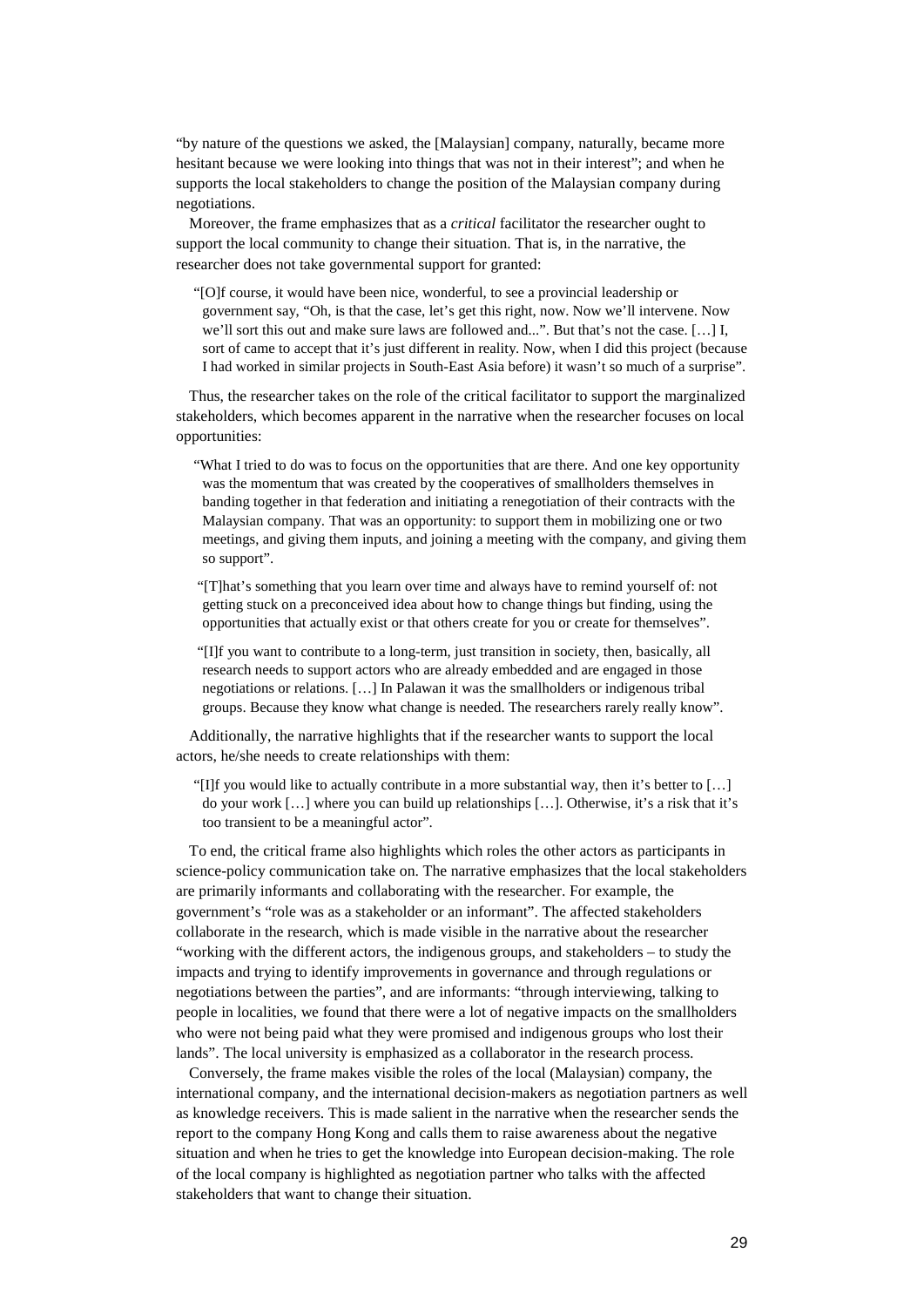To summarize, the critical science-policy communication frame diagnoses that negatively affected local stakeholders do not receive support from the government to change their situation. Consequently, the researcher ought to take on the role of a critical facilitator who supports and empowers the local community and puts pressure on the local and international government and the private sector, made salient through the metaphor governance impact. The frame highlights that affected stakeholders, the local government, and the local university are collaborators and informants in the research process. The private sector and the international decision-making arena is a participant in science-policy communication as a negotiation partner and as a recipient of scientific knowledge.

## 4.4 Summary Table

| <b>Frame</b>           | <b>Diagnosis of the Situation</b>                                                                                                                                                                                                                                      | <b>Action Bias</b>                                                                                                                                                                                                                                                                                                                                   |
|------------------------|------------------------------------------------------------------------------------------------------------------------------------------------------------------------------------------------------------------------------------------------------------------------|------------------------------------------------------------------------------------------------------------------------------------------------------------------------------------------------------------------------------------------------------------------------------------------------------------------------------------------------------|
| Knowledge Intermediary | There is a boundary between<br>science (knowledge producer)<br>and politics (knowledge user)<br>and science-policy<br>communication blurs that<br>boundary, which jeopardizes<br>the integrity of science and<br>politics, but also helps<br>political decision-making | Boundary organizations ought<br>to blur the boundary without<br>jeopardizing the integrity of<br>science and of politics. To do<br>so, boundary organizations<br>ought to aid the flow of<br>knowledge between science<br>and policy-makers and create<br>useful and usable knowledge<br>themselves                                                  |
| Co-Creating Knowledge  | Society has changed: the<br>public put demands on science<br>and policy-making, knowledge<br>is socially distributed, the<br>expert concept and role have<br>extended, new complex issues<br>cannot be answered with<br>science alone                                  | Mode 2 knowledge production<br>ought to handle these<br>challenges by negotiating<br>different knowledges and<br>interests and creating<br>knowledge that is useful for<br>societal actors. In Mode 2<br>knowledge production the<br>researcher ought to become a<br>governance actor and society<br>an active participant in<br>producing knowledge |
| Critical               | The government does not<br>support the negatively affected<br>local community                                                                                                                                                                                          | The researcher ought to<br>become a critical facilitator<br>who supports and empowers<br>the local stakeholders and puts<br>pressure on local and<br>international governments and<br>the private sector                                                                                                                                             |

*Table 1. Reconstructed science-policy communication frames. The theoretical and practice embedded frames showing diagnosis of the situation and action bias.*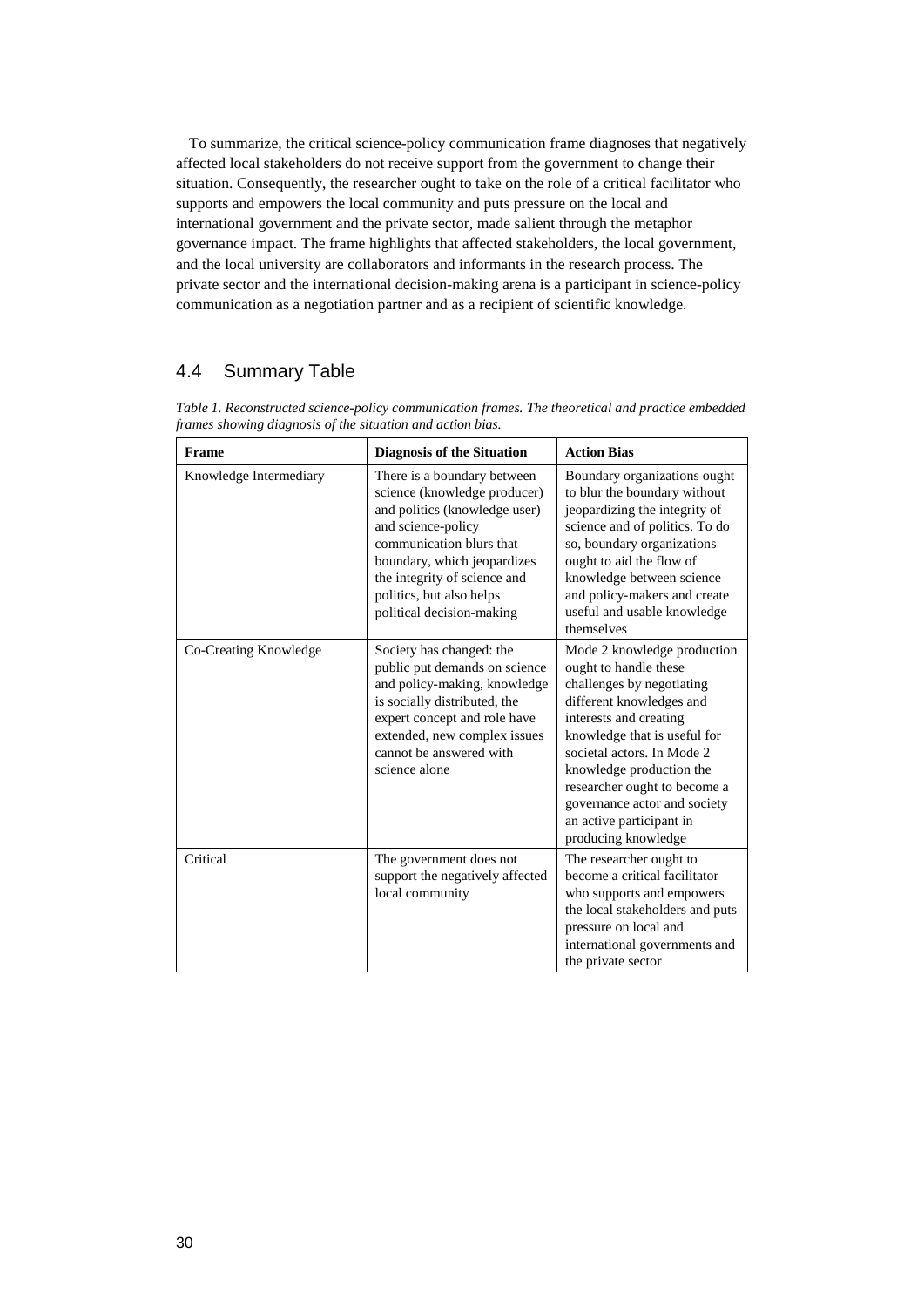## 5 Science-Policy Communication Assumptions and the Constructivist **Contribution**

## 5.1 What assumptions do the frames include about how sciencepolicy communication works?

The results show that the theoretical frames and the practice embedded frame are based on different assumptions about how science-policy communication works. These assumptions will be outlined by discussing the different science-policy communication frames in relation to each other.

The two theoretical frames highlight that science-policy communication needs to be changed and give suggestions for how to change it. Furthermore, the frames emphasize creating knowledge that is useful for science, politics, and society. That is because the frames include the assumption that science-policy communication is about good communication and that (useful) knowledge leads to change. Also, the environmental science and policy literature presented in Chapter 2 employs this assumption.

Both theoretical frames, knowledge intermediary and co-creating knowledge, point out that science-policy communication needs to change and suggest how. The knowledge intermediary frame emphasizes that the complex science-policy communication situation endangers the integrity of science and politics, yet is helpful for political decision-making. Therefore, science-policy communication should go through an intermediary, boundary organizations, that is accountable to both science and politics.

Conversely, the co-creating knowledge frame draws attention to changes in society that puts demands on and poses challenges to the science-policy/society interaction. Hence, the frame suggests Mode 2 knowledge production as a research process that includes society and negotiates the interests and knowledges of societal actors.

Moreover, the theoretical frames make salient that science-policy communication is about creating knowledge that is useful for science, policy-making, and societal actors. The knowledge intermediary frame makes visible that science-policy communication is about creating useful knowledge. It highlights boundary organizations as responsible for this, in that they should aid the flow of knowledge as intermediaries between knowledge production and knowledge use as well as create knowledge that is usable by both science and politics.

Similarly, the co-creating knowledge frame highlights creating useful knowledge for society. This is visible in that knowledge production should happen in the context of application, meaning that in the research process, different types of knowledge should be negotiated and society should actively contribute to the knowledge production process.

The theoretical frames emphasize knowledge production and changes in science-policy communication because they are based on the understanding that science-policy communication works through communication and that knowledge leads to change. Communication in the context of the knowledge intermediary frame means that boundary organizations engage in the practices of convening, translating, and mediating knowledge as well as of collaboration between knowledge producers and knowledge users. Concretely, boundary organizations enable "scientists and decision-makers to increase mutual understanding of capacities and needs" (Tribbia & Moser, 2008, p. 317).

In the context of the co-creating knowledge frame, communication is emphasized as negotiation of different types of knowledge and interests as well as in citizens expressing their demands and needs for science. Hence, the frame includes the assumption that science-policy communication encompasses communication with wider society. Thus, both frames are based on the assumption that science-policy communication works through communication.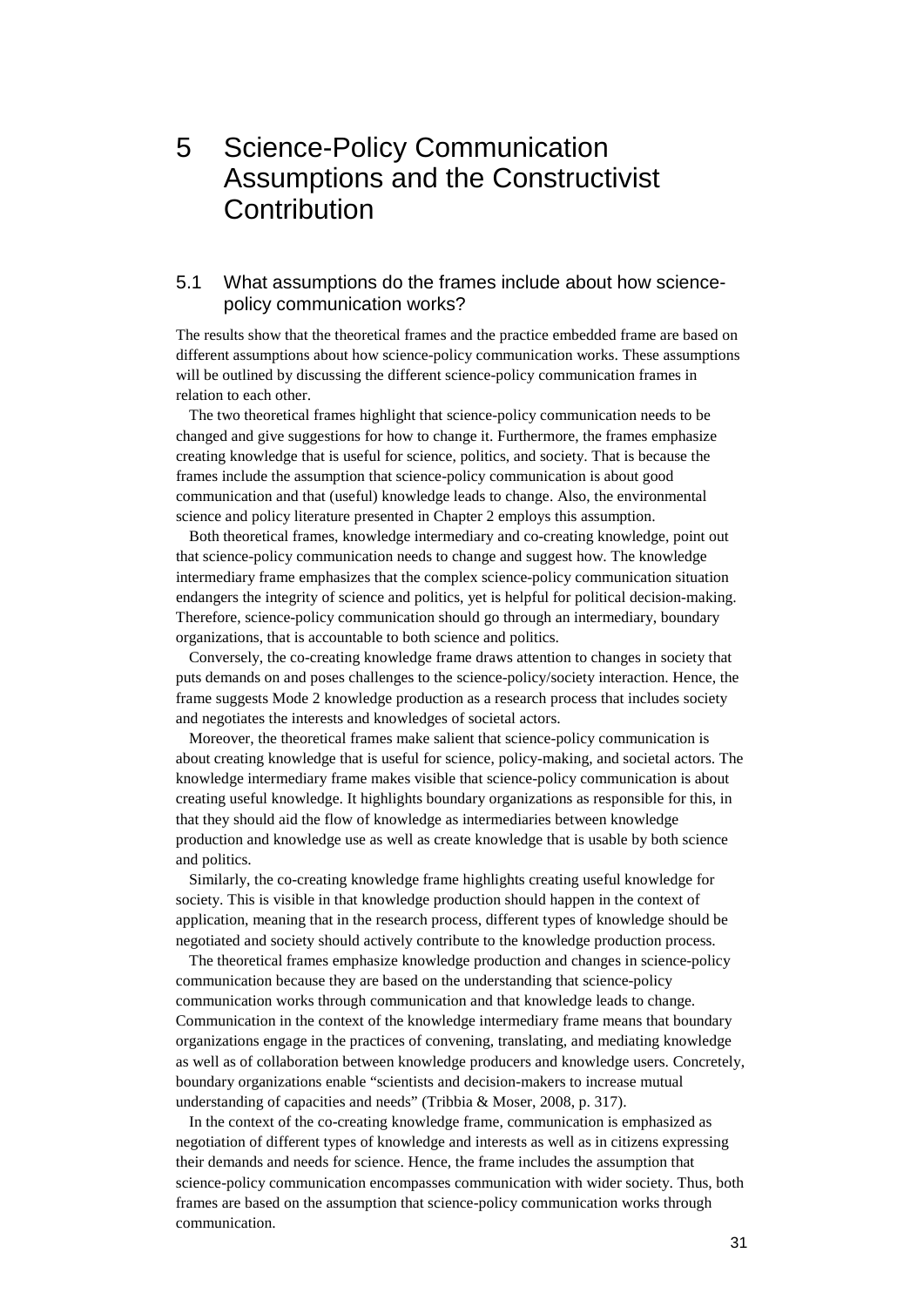Furthermore, the frames include the understanding that knowledge leads to change. In the knowledge intermediary frame, this is visible in that boundary organization literature emphasizes boundary organizations as "bridge between actors and their knowledge sources" (Buizer et al., 2016, p. 4597) and as organizations that facilitate connecting science to "policy and management approaches" and "help to promote the use of the best available science to inform complex policy decisions" (Pietri et al., 2011, p. 313). These quotes and the previously outlined emphasis on knowledge production and knowledge transfer make salient that knowledge should arrive at political decision-makers, who induce change through suggesting policies and policy implementations.

Also, the co-creating knowledge frame includes the 'knowledge-leads-to-change' assumption. Nowotny (2003, p. 156) emphasizes the agora as "problem generating and problem-solving environment" where Mode 2 knowledge production takes place. Thus, the co-creating knowledge frame makes visible that knowledge production and creating change, i.e. solving problems, are strongly interconnected through Mode 2 knowledge production.

Moreover, the basic idea that science-policy communication is about communication and that knowledge can create change is employed by the environmental science and policy literature presented in Chapter 2. This assumption is visible in the metaphor of "barriers" in science-policy communication to explain why science is not used in decision-making. Furthermore, that knowledge creates change is salient in the expectation expressed in the literature that science should be used in political decision-making.

However, the critical frame challenges the understanding that knowledge alone can create change by emphasizing that power relationships need to be taken into consideration to create change. The critical stance to knowledge as a key factor for change is made visible in the narrative. "Sometimes you can be hard hitting, you have a paper, you have a report, you have an argument that you can put up, and a minister might say, "Oh, OK, I'll pass this new law." Sometimes that happens". But, *sometimes* is not enough if the goal is "to contribute to a long-term, just transition in society". This brief story highlights that getting science into political decision-making has only limited chances of creating change.

Based on the basic idea that science-policy communication happens in a context of power and that change can only happen when taking that into consideration, the critical frame emphasizes that science-policy communication should be about empowering and supporting marginalized groups, who do not have access to policy-making processes. The emphasis on supporting marginalized groups is expressed in the metaphor of governance impact (see section 4.3).

Also, the narrative highlights the missing access of marginalized groups when drawing attention to that the local government does not give support to the negatively affected community. Additionally, the knowledge that the marginalized community possess is not taken into consideration. This is emphasized in the narrative when the research study is needed to support the local's claim that the situation is bad: "some of the actors there, some of the government offices, and some of the NGOs used our study and said, "Hey, it's not just something we say, actually, this is …", it became leverage for that discussion too". That the local actors' knowledge is not considered sufficient in the discussion about the bad situation can be considered missing access to policy-making.

Furthermore, the frame emphasizes that the local government is also affected by power relationships. This is highlighted in the previous quote, when also the local government needs support from science to point out that the local situation is bad, as well as in other parts of the narrative:

"The cooperatives department, for instance, is the one in the provincial government responsible for supporting the cooperatives in their economic activities, so it was with them we discussed what support they had given, how they had tried to help the smallholders when they faced issues, and why the situation was still unresolved. I met a lot of really nice, very committed people there, who were trying to do their best but with limited resources and with difficult conditions, lack of political interest, perhaps".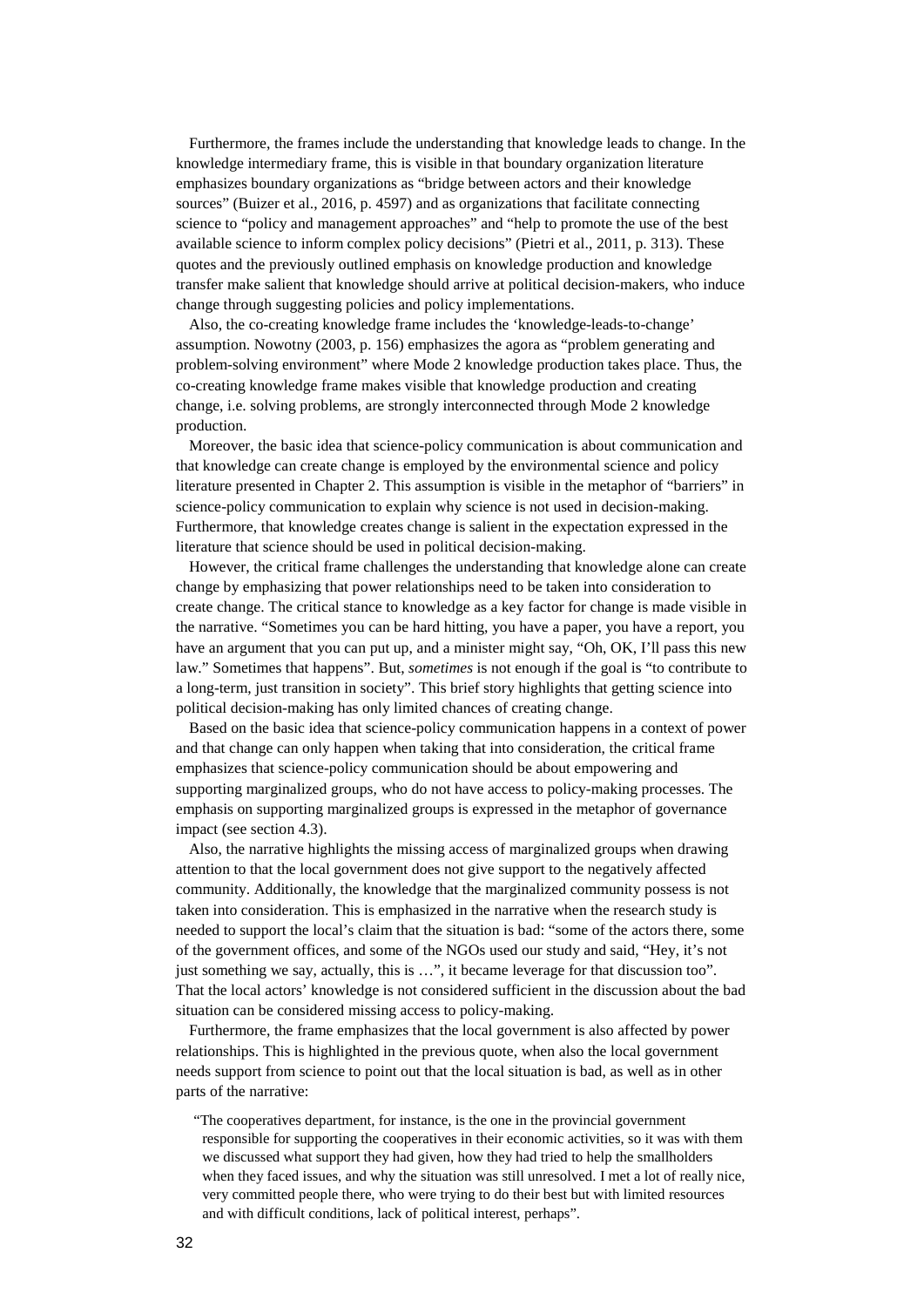"Some people in some offices clearly had an interest in supporting our work, being very frustrated themselves, probably much more than I was frustrated as a foreigner, about this project developing in this unfortunate way in their province; and they would like to provide information. Some taught us not to mention their names but gave us information in confidence".

Thus, "in the localities where the oil is produced, often governance breaks down or there's a weak state, or institutions do not work as we are used to in Europe" because "[m]any people have their hands tied and there are lots of reasons why governments don't work the way they work here [in Europe]". By pointing out that also the local government can be affected by power relationships, the critical frame draws attention to its inherent assumption that science-policy communication happens in a context of power and that to create change, the communication process needs to take power relationships into consideration.

Science-policy communication in the context of power is also discussed by Pohl et al. (2010). Studying sustainability research, the researchers "identified an overall challenge for sustainability researchers: that of structuring the *agora* during the co-production of knowledge" (Pohl et al., 2010, pp. 270–271, emphasis in original). Pohl et al. (2010) identified power as one part of that challenge and point out that

"[w]ith regard to power, the challenge for sustainability researchers is to prevent the process from being 'highjacked by local elites, companies or government agencies' (Wiggins *et al*., 2004: 1952), which can happen when one of the scientific disciplines or social actors involved in the co-production of knowledge imposes its perspective as the only valid one" (p. 271).

Also, the critical frame includes the understanding that science-policy communication works through building relationships. This is visible when the narrative emphasizes the importance to create relationships between the research and the affected stakeholders so that the researcher is able to empower them:

"[A] learning for me was that if you would like to actually contribute in a more substantial way, then it's better to […] build up relationships […]. Otherwise, it's a risk that it's too transient to be a meaningful actor".

In sum, the results highlight that the theoretical and the practice embedded frames include different assumptions about science-policy communication. Most notably, the knowledge intermediary and co-creating knowledge frames emphasize that science-policy communication should create knowledge because they are based on the basic idea that knowledge leads to change, whereas, the critical frame challenges the understanding that knowledge equals change. Instead, the frame includes the assumption that science-policy communication takes place in a power context and that change only happens through taking that into consideration.

## 5.2 What can a constructivist approach contribute to the understanding of science-policy communication?

The discussion of the science-policy communication frames illustrates that each frame is based on a different assumption regarding how science-policy communication works. The frames reconstructed from the boundary organization and Mode 2 production literature include the basic idea that science-policy communication is about communication and that knowledge leads to change. This assumption is also visible in the environmental science and policy literature. However, the understanding that knowledge alone leads to change is challenged by the critical frame, which is based on the assumption that science-policy communication is situated in a power context and should create change by taking that context into consideration. Also, Pohl et al. (2010) refer to power as a challenge in sciencepolicy communication.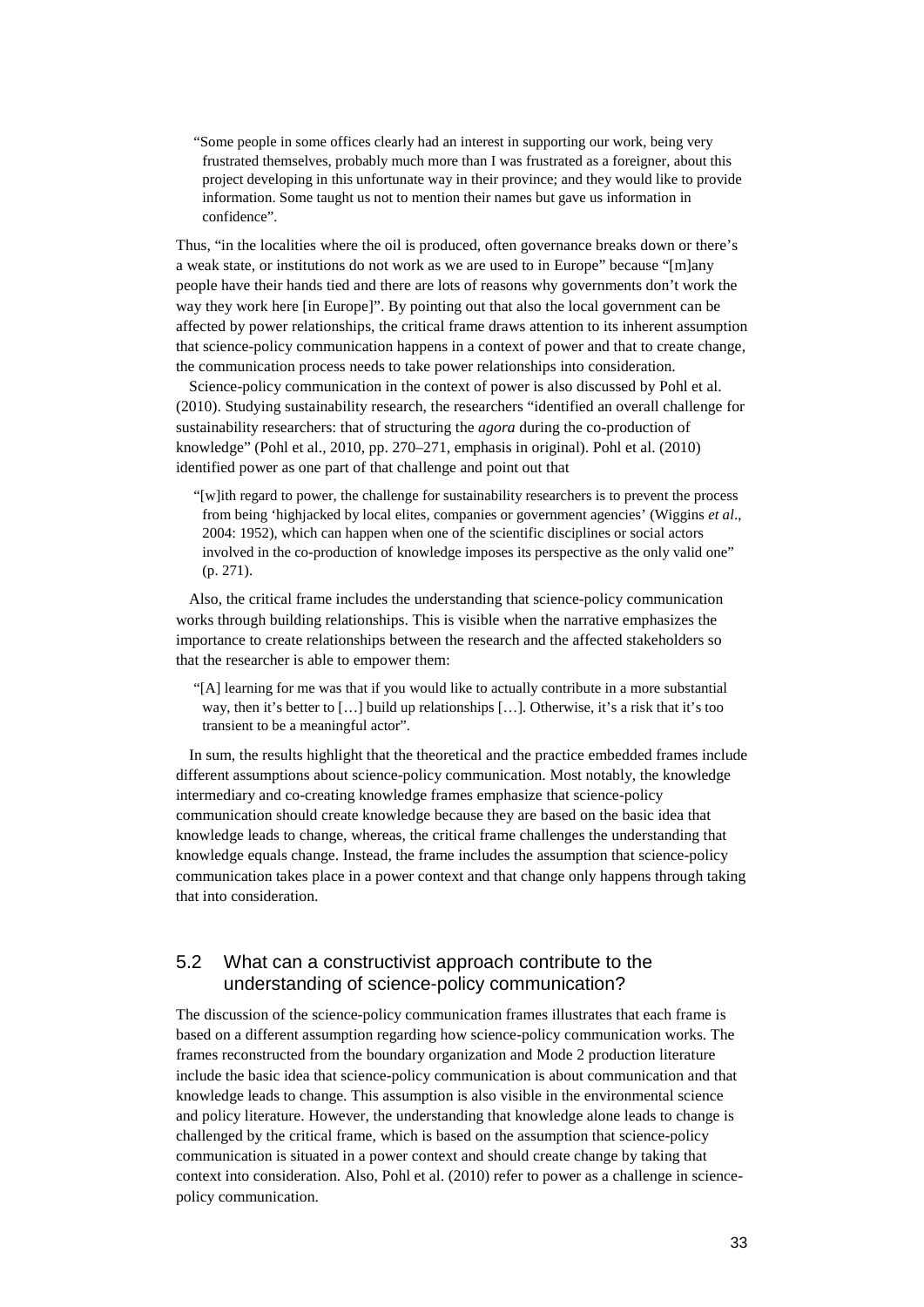These different understandings of science-policy communication can have implications for when science-policy communication takes place and is talked about. One implication results from the biasing for action function of frames, namely, depending on the understanding of science-policy communication, participants act in a certain way. To elaborate on this, I will briefly return to van Hulst and Yanow's (2016) focus on framing. They maintain that "frames develop through highly situated interactional processes of communication" (p. 95) and that "actors bring their own prior knowledge (from experiences, education, and other sources) to situational sense-making" (p. 99). Accordingly, also the context which participants of science-policy communication find themselves in affects the framing of the science-policy communication process.

From the practitioner narrative, it becomes clear that the practitioner had previous experience in similar contexts. Therefore, talking about himself in the narrative, the practitioner accepted that the local government cannot support the local stakeholders to change their difficult situation. Consequently, the practitioner employed a critical sciencepolicy communication frame, biasing him to become a critical facilitator who does not take government for granted and supports and empowers marginalized stakeholders.

Thus, van Hulst and Yanow's (2016) focus on framing makes visible that depending on context and based on experience, practitioners taking part in science-policy communication frame science-policy communication in a certain way, which influences how they act.

Another implication derives from that actors frame the same (science-policy communication) situation differently. As a result, actors taking part in the same sciencepolicy communication process might misunderstand each other when talking about sciencepolicy communication. The quotes by van Hulst and Yanow (2016) cited in the previous paragraph support that actors participating in the same the science-policy communication process can frame that process differently.

Accordingly, actors frame differently who is considered a participant in science-policy communication, which and how knowledge gets created, where science-policy communication takes place and who has which role in the science-policy communication process. Hence, actors engaging in science-policy communication who draw on different frames regarding science-policy communication might have difficulty understanding each other (cf. Lewicki et al., 2003) and communicating what they want to talk about.

These implications show that a constructivist approach to science-policy communication contributes to a more comprehensive understanding of science-policy communication. Through frame theory, a constructivist approach highlights that actors can draw on different understandings of science-policy communication and might even act differently in the communication situation depending on the frame they employ. Additionally, when engaging in the same science-policy communication process, employing different frames about that process might make communicating about it difficult.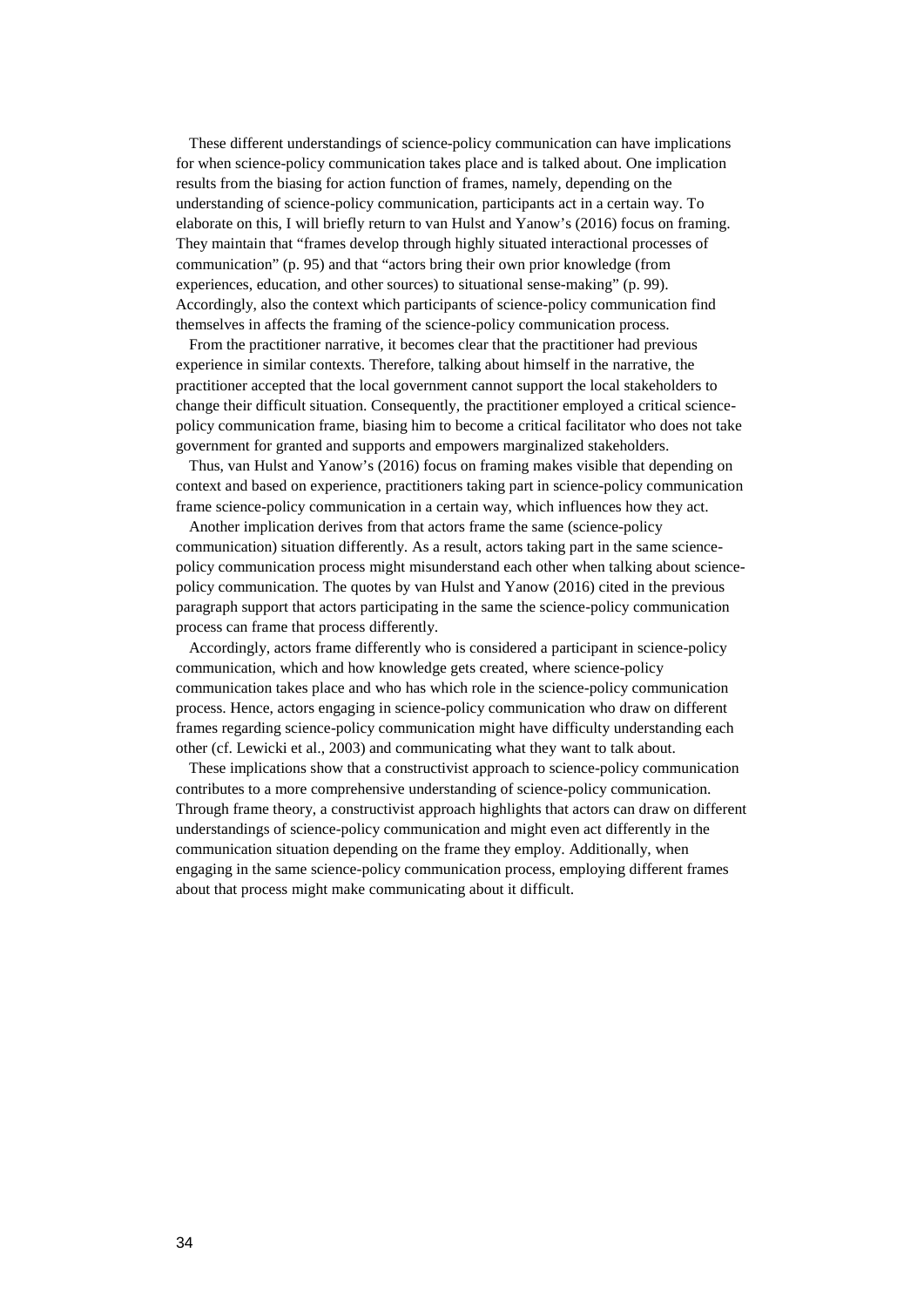## 6 Conclusion

The overarching question behind my research is: What can a constructivist approach contribute to the understanding of science-policy communication? Based in the field of environmental communication, this question reacts to the realist view on science-policy communication discovered in the environmental science and policy literature.

To answer the research question, I used frame analysis to gain access to the understanding of science-policy communication that the scholarly literature draws on, and to a practice-based understanding that expresses a more critical reading of science-policy communication. The frame analyses yielded two theoretical frames, knowledge intermediary and co-creating knowledge, and one practice embedded frame, the critical frame.

The discussion shows that the theoretical frames include the assumption that sciencepolicy communication works through communication and that knowledge leads to change, whereas, the practice embedded frame is based on the understanding that science-policy communication is situated in a power context and that science-policy communication works through building relationships. Thus, the critical frame draws attention to that knowledge production in agoras and boundary organizations should be part of a broader process that includes the consideration of power relationships to create change.

Furthermore, the discussion highlights that actors who participate in science-policy communication can have different frames of the same communication process, and hence might act differently and might misunderstand each other when talking about it. Therefore, a constructivist approach that uses frame theory can contribute to a more comprehensive understanding of science-policy communication.

Also, this thesis is a valuable contribution to the field of environmental communication. Hallgren and Ljung (n.d., p. 2) argue that "communication is an essential part in all management of environmental issues and natural recourses". Hence, knowing more about science-policy communication in the field of environmental sustainability will ultimately help in the management of natural resources.

The research presented in this thesis points to interesting areas of further investigation. Based on the implication that actors act differently depending on the frame they draw on, important questions for further investigations would be: In a concrete science-policy communication situation, how do the participants frame the science-policy communication process they are part of? Who do they frame as participants of the science-policy communication process? Are they aware of potential differences in understanding of the same process?

Also, the implication of potential misunderstandings due to different science-policy communication frames could be further studied. Frame theory suggests that to address misunderstandings due to differences in frames, actors should engage in reframing of, for example, science-policy communication. Hence, the following question could be asked: Do actors taking part in the same communication process engage in reframing regarding the process?

Additionally, the critical frame emphasizes that science-policy communication is situated in a power context. Concretely, the frame draws attention to that the presence of a weak government can influence the framing of science-policy communication in such a way that the researcher takes on the role of a critical facilitator. Hence, it would be interesting to find out what power relations exist between scientists and politicians, for example in a context where there is a weak or a strong government, and how those relations affect science-policy communication.

Lastly, and maybe going a bit away from the focus of this thesis, the critical frame highlights the importance of building relationships between the researcher and the other stakeholders. This raises the question: How does relationship building look like between actors participating in science-policy communication? And what importance does trust play in these relationships?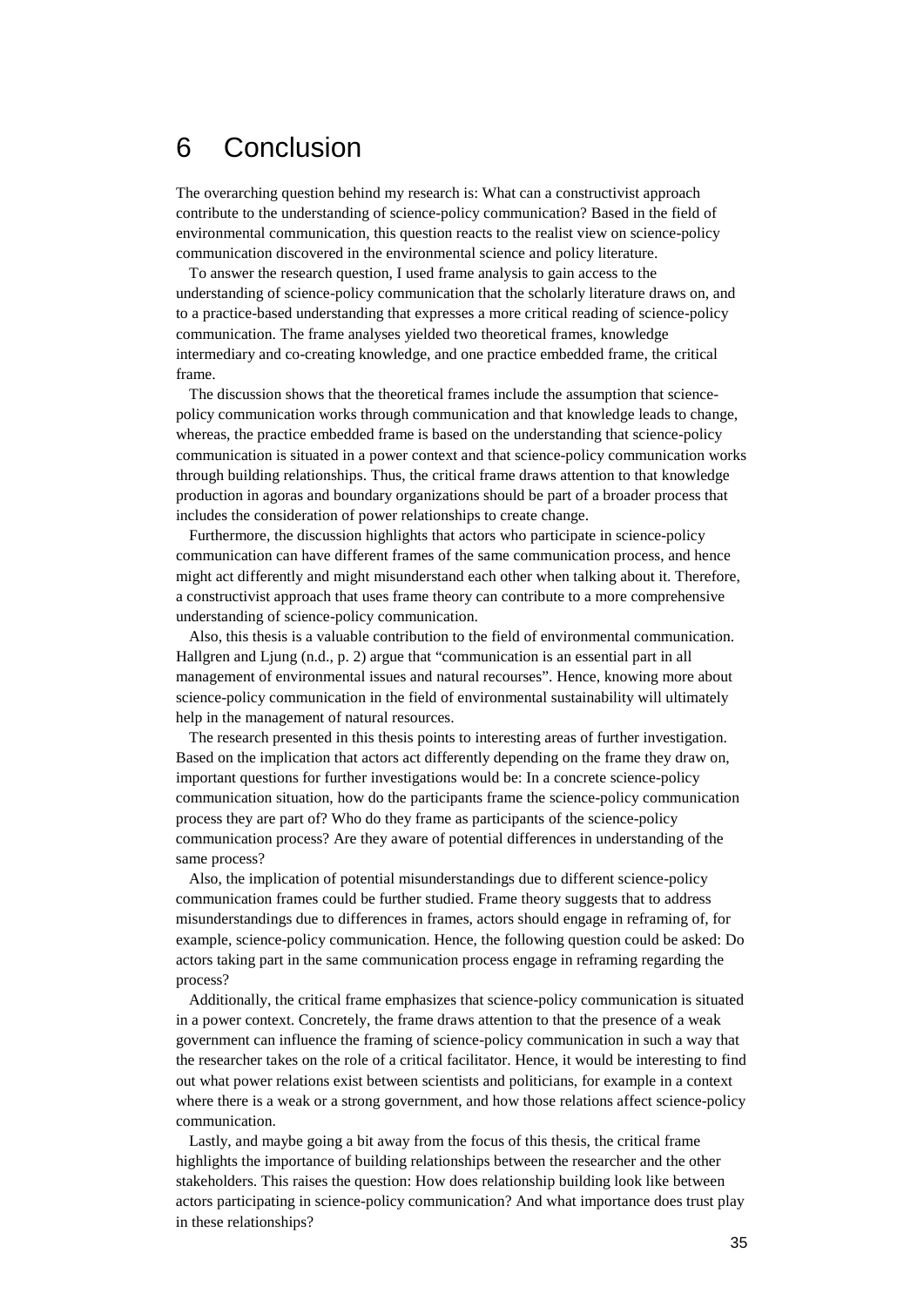To end, realism and constructivism are different worldviews and each contributes to the understanding of science-policy communication with something that is not visible form the other perspective. Thus, the research in this thesis adds to the realist approach of the environmental science and policy literature to broaden the knowledge about science-policy communication.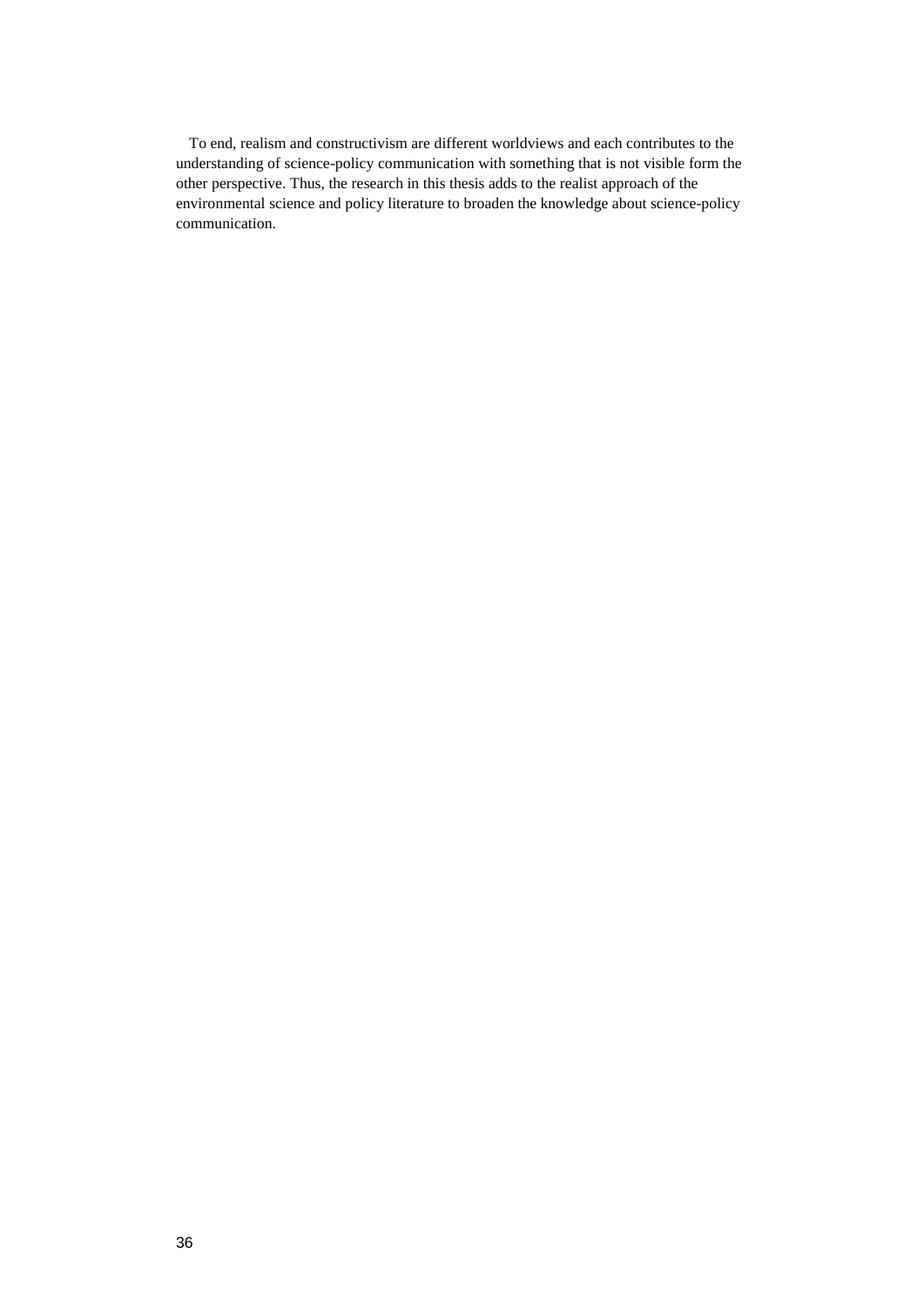## **References**

- Bednarek, A. T., Shouse, B., Hudson, C. G., & Goldburg, R. (2016). Science-policy intermediaries from a practitioner's perspective: The Lenfest Ocean Program experience. *Science and Public Policy*, *43*(2), 291–300. https://doi.org/10.1093/scipol/scv008
- Benford, R. D., & Snow, D. A. (2000). Framing processes and social movements: An overview and assessment. *Annual Review of Sociology*, *26*, 611–639.
- Björnehed, E., & Erikson, J. (2018). Making the most of the frame: Developing the analytical potential of frame analysis. *Policy Studies*, *39*(2), 109–126. https://doi.org/10.1080/01442872.2018.1434874
- Bryman, A. (2012). Research designs. In *Social research methods* (4th ed., pp. 44–78). Oxford: Oxford University Press.
- Buizer, J., Jacobs, K., & Cash, D. W. (2016). Making short-term climate forecasts useful: Linking science and action. *Proceedings of the National Academy of Sciences*, *113*(17), 4597–4602. https://doi.org/10.1073/pnas.0900518107
- Campbell, B. (1998). Realism versus constructivism: Which is a more appropriate theory for addressing the nature of science in science education? *Electronic Journal of Science Education*, *3*(1). Retrieved from http://ejse.southwestern.edu/article/view/7597
- Cash, D. W., Borck, J. C., & Patt, A. G. (2006). Countering the loading-dock approach to linking science and decision making: Comparative analysis of El Niño/Southern Oscillation (ENSO) forecasting systems. *Science, Technology, & Human Values*, *31*(4), 465–494. https://doi.org/10.1177/0162243906287547
- Cash, D. W., Clark, W. C., Alcock, F., Dickson, N. M., Eckley, N., & Jäger, J. (2003). Salience, credibility, legitimacy and boundaries: Linking research, assessment and decision making, 1–24.
- Cook, C. N., Mascia, M. B., Schwartz, M. W., Possingham, H. P., & Fuller, R. A. (2013). Achieving conservation science that bridges the knowledge–action boundary. *Conservation Biology*, *27*(4), 669–678. https://doi.org/10.1111/cobi.12050
- Cox, R. (2010). *Environmental communication and the public sphere* (2nd ed.). Los Angeles, CA: SAGE Publications.
- Creswell, J. W. (2014). *Research design: Qualitative, quantitative, and mixed methods approaches* (4th ed.). London: SAGE Publications.
- Dougherty, D. (2004). Organizing practices in services: Capturing practice-based knowledge for innovation. *Strategic Organization*, *2*(1), 35–64. https://doi.org/10.1177/1476127004040914
- Engels, A. (2005). The science-policy interface. *Integrated Assessment*, *5*(1). Retrieved from https://www.researchgate.net/publication/228402562\_The\_Science-Policy\_Interface
- Entman, R. M. (1991). Framing U.S. coverage of international news: Contrasts in narratives of the KAL and Iran Air incidents. *Journal of Communication*, *41*(4), 6–27. https://doi.org/10.1111/j.1460-2466.1991.tb02328.x
- Entman, R. M. (1993). Framing: Toward clarification of a fractured paradigm. *Journal of Communication*, *43*(4), 51–58.
- Flyvbjerg, B. (2006). Five misunderstandings about case-study research. *Qualitative Inquiry*, *12*(2), 219–245. https://doi.org/10.1177/1077800405284363
- Forester, J., Peters, S., & Hittleman, M. (2005a). Creating profiles: Choosing a case. Retrieved May 26, 2018, from https://courses2.cit.cornell.edu/fit117/CP\_CC.htm
- Forester, J., Peters, S., & Hittleman, M. (2005b). Creating profiles: Editing. Retrieved May 26, 2018, from https://courses2.cit.cornell.edu/fit117/CP\_E.htm
- Forester, J., Peters, S., & Hittleman, M. (2005c). Creating profiles: Interviewing creating questions. Retrieved January 11, 2018, from

https://courses2.cit.cornell.edu/fit117/CP\_I\_CreatingQuestions.htm

- Forester, J., Peters, S., & Hittleman, M. (2005d). Creating profiles: Interviewing on "double vision." Retrieved January 11, 2018, from https://courses2.cit.cornell.edu/fit117/CP\_I\_Doublevision.htm
- Forester, J., Peters, S., & Hittleman, M. (2005e). Creating profiles: Transcribing. Retrieved May 26, 2018, from https://courses2.cit.cornell.edu/fit117/CP\_T.htm
- Forester, J., Peters, S., & Hittleman, M. (2005f). Profiles of practitioners: Practice stories from the field. Retrieved May 25, 2018, from https://courses2.cit.cornell.edu/fit117/index.htm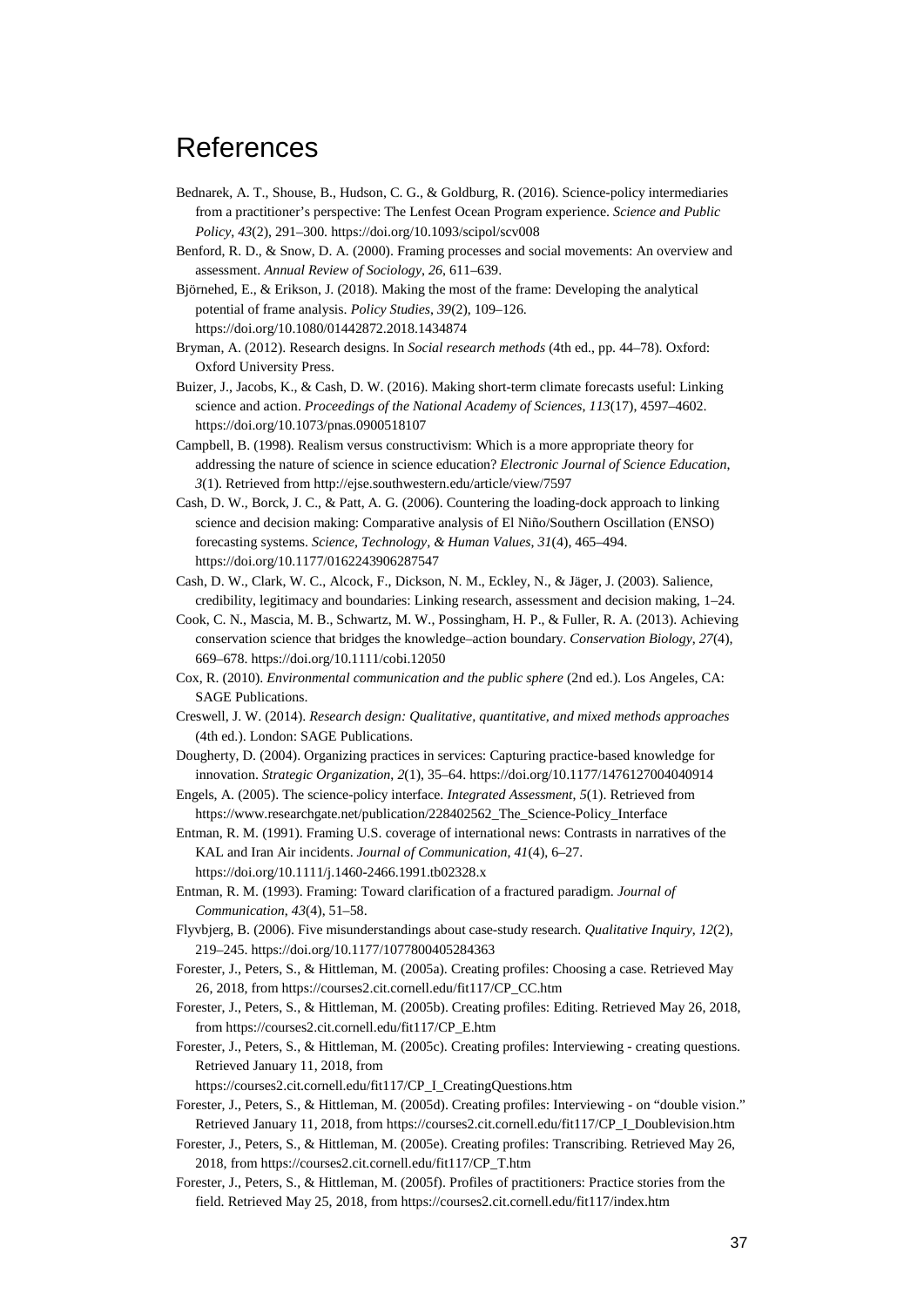- Forester, J., Peters, S., & Hittleman, M. (2005g). Profiles of practitioners: Using profiles. Retrieved June 6, 2018, from https://courses2.cit.cornell.edu/fit117/UP.htm
- Gibbons, M., Nowotny, H., Schwartzman, S., Scott, P., & Trow, M. (1994). Introduction. In *The new production of knowledge: The dynamics of science and research in contemporary societies* (Vol. 24, pp. 1–16). London: SAGE Publications. Retrieved from http://www.jstor.org/stable/2076669?origin=crossref
- Graham, A., & Mitchell, C. L. (2016). The role of boundary organizations in climate change adaptation from the perspective of municipal practitioners. *Climatic Change*, *139*(3–4), 381–395. https://doi.org/10.1007/s10584-016-1799-6
- Guston, D. H. (1999). Stabilizing the boundary between US politics and science: The rôle of the Office of Technology Transfer as a boundary organization. *Social Studies of Science*, *29*(1), 87– 111. https://doi.org/10.1177/030631299029001004
- Guston, D. H. (2001). Boundary organizations in environmental policy and science: An introduction. *Science, Technology, & Human Values*, *26*(4), 399–408. https://doi.org/10.1177/016224390102600401
- Hage, M., Leroy, P., & Petersen, A. C. (2010). Stakeholder participation in environmental knowledge production. *Futures*, *42*(3), 254–264. https://doi.org/10.1016/j.futures.2009.11.011
- Hallgren, L., & Ljung, M. (n.d.). A diversity of communicative challanges. In *Environmental communication: Actor collaboration and facilitation* (pp. 1–15).
- Hauck, J., Görg, C., Werner, A., Jax, K., Bidoglio, G., Maes, J., … Ratamäki, O. (2014). Transdisciplinary enrichment of a linear research process: Experiences gathered from a research project supporting the European Biodiversity Strategy to 2020. *Interdisciplinary Science Reviews*, *39*(4), 376–391. https://doi.org/10.1179/0308018814Z.00000000098
- Hickey, G. M., Forest, P., Sandall, J. L., Lalor, B. M., & Keenan, R. J. (2013). Managing the environmental science–policy nexus in government: Perspectives from public servants in Canada and Australia. *Science and Public Policy*, *40*(4), 529–543. https://doi.org/10.1093/scipol/sct004
- Holmes, J., & Clark, R. (2008). Enhancing the use of science in environmental policy-making and regulation. *Environmental Science & Policy*, *11*(8), 702–711. https://doi.org/10.1016/j.envsci.2008.08.004
- House, E. R. (1991). Realism in research. *Educational Researcher*, *20*(6), 2-9+25. https://doi.org/10.2307/1176898
- Inglis, D. (2012). *An invitation to social theory*. Cambridge: Polity Press.
- Lewicki, R., Gray, B., & Elliott, M. (Eds.). (2003). *Making sense of intractable environmental conflicts: Concepts and cases*. Washington, DC: Island Press.
- Mayring, P. (2010). Qualitative inhaltsanalyse. In G. Mey & K. Mruck (Eds.), *Handbuch qualitative forschung in der psychologie* (pp. 601–613). Wiesbaden: VS Verlag für Sozialwissenschaften. Retrieved from //www.springer.com/de/book/9783531167268

McNie, E. C. (2007). Reconciling the supply of scientific information with user demands: An analysis of the problem and review of the literature. *Environmental Science & Policy*, *10*(1), 17–38. https://doi.org/10.1016/j.envsci.2006.10.004

- Miller, C. (2001). Hybrid management: Boundary organizations, science policy, and environmental governance in the climate regime. *Science, Technology, & Human Values*, *26*(4), 478–500.
- Nisbet, M. C., & Scheufele, D. A. (2009). What's next for science communication?: Promising directions and lingering distractions. *American Journal of Botany*, *96*(10), 1767–1778. https://doi.org/10.3732/ajb.0900041
- Nowotny, H. (2003). Democratising expertise and socially robust knowledge. *Science and Public Policy*, *30*(3), 151–156. https://doi.org/10.3152/147154303781780461
- Perri 6. (2005). What's in a frame?: Social organization, risk perception and the sociology of knowledge. *Journal of Risk Research*, *8*(2), 91–118. https://doi.org/10.1080/1366987032000081213
- Pietri, D., McAfee, S., Mace, A., Knight, E., Rogers, L., & Chornesky, E. (2011). Using science to inform controversial issues: A case study from the California Ocean Science Trust. *Coastal Management*, *39*(3), 296–316. https://doi.org/10.1080/08920753.2011.566118
- Pohl, C., Rist, S., Zimmermann, A., Fry, P., Gurung, G. S., Schneider, F., … Serrano, E. (2010). Researchers' roles in knowledge co-production: Experience from sustainability research in Kenya, Switzerland, Bolivia and Nepal. *Science and Public Policy*, *37*(4), 267–281.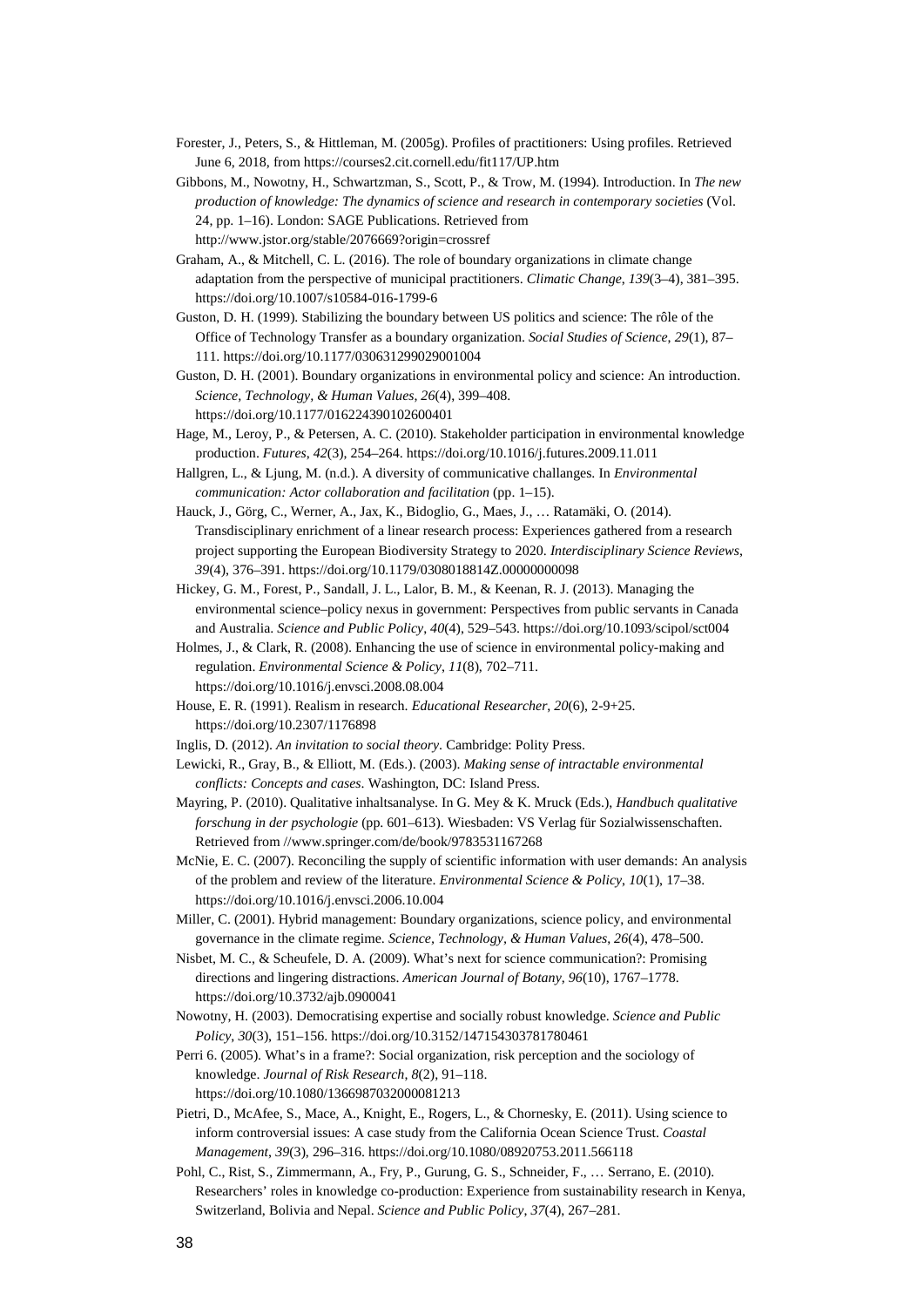- Quevauviller, P., Balabanis, P., Fragakis, C., Weydert, M., Oliver, M., Kaschl, A., … Bidoglio, G. (2005). Science-policy integration needs in support of the implementation of the EU Water Framework Directive. *Environmental Science & Policy*, *8*(3), 203–211. https://doi.org/10.1016/j.envsci.2005.02.003
- Reason, P., & Bradbury-Huang, H. (Eds.). (2000). *Handbook of action research: Participative inquiry and practice* (1 edition). London: SAGE Publications.
- Scheufele, D. (1999). Framing as a theory of media effects. *Journal of Communication*, *49*(1), 103– 122.
- SEI. (n.d.-a). About Stockholm Environment Institute: Bridging science and policy. Retrieved May 26, 2018, from https://www.sei.org/about-sei/
- SEI. (n.d.-b). Hybrid accountability innovations for the Philippine oil palm industry. Retrieved May 26, 2018, from https://www.sei.org/projects-and-tools/projects/hybrid-accountability-innovationsfor-the-philippine-oil-palm-industry/
- SEI. (n.d.-c). Rasmus Kløcker Larsen. Retrieved May 26, 2018, from https://www.sei.org/people/rasmus-klocker-larsen/
- Silverman, D. (2015). *Interpreting qualitative data* (5th ed.). London: SAGE Publications.

Tribbia, J., & Moser, S. C. (2008). More than information: What coastal managers need to plan for climate change. *Environmental Science & Policy*, *11*(4), 315–328. https://doi.org/10.1016/j.envsci.2008.01.003

- van Hulst, M., & Yanow, D. (2016). From policy "frames" to "framing": Theorizing a more dynamic, political approach. *The American Review of Public Administration*, *46*(1), 92–112.
- Weichselgartner, J., & Kasperson, R. (2010). Barriers in the science-policy-practice interface: Toward a knowledge-action-system in global environmental change research. *Global Environmental Change*, *20*(2), 266–277. https://doi.org/10.1016/j.gloenvcha.2009.11.006
- Wibeck, V. (2014). Social representations of climate change in Swedish lay focus groups: Local or distant, gradual or catastrophic? *Public Understanding of Science*, *23*(2), 204–219. https://doi.org/10.1177/0963662512462787
- Young, J. C., Waylen, K. A., Sarkki, S., Albon, S., Bainbridge, I., Balian, E., … Watt, A. (2014). Improving the science-policy dialogue to meet the challenges of biodiversity conservation: Having conversations rather than talking at one-another. *Biodiversity and Conservation*, *23*(2), 387–404. https://doi.org/10.1007/s10531-013-0607-0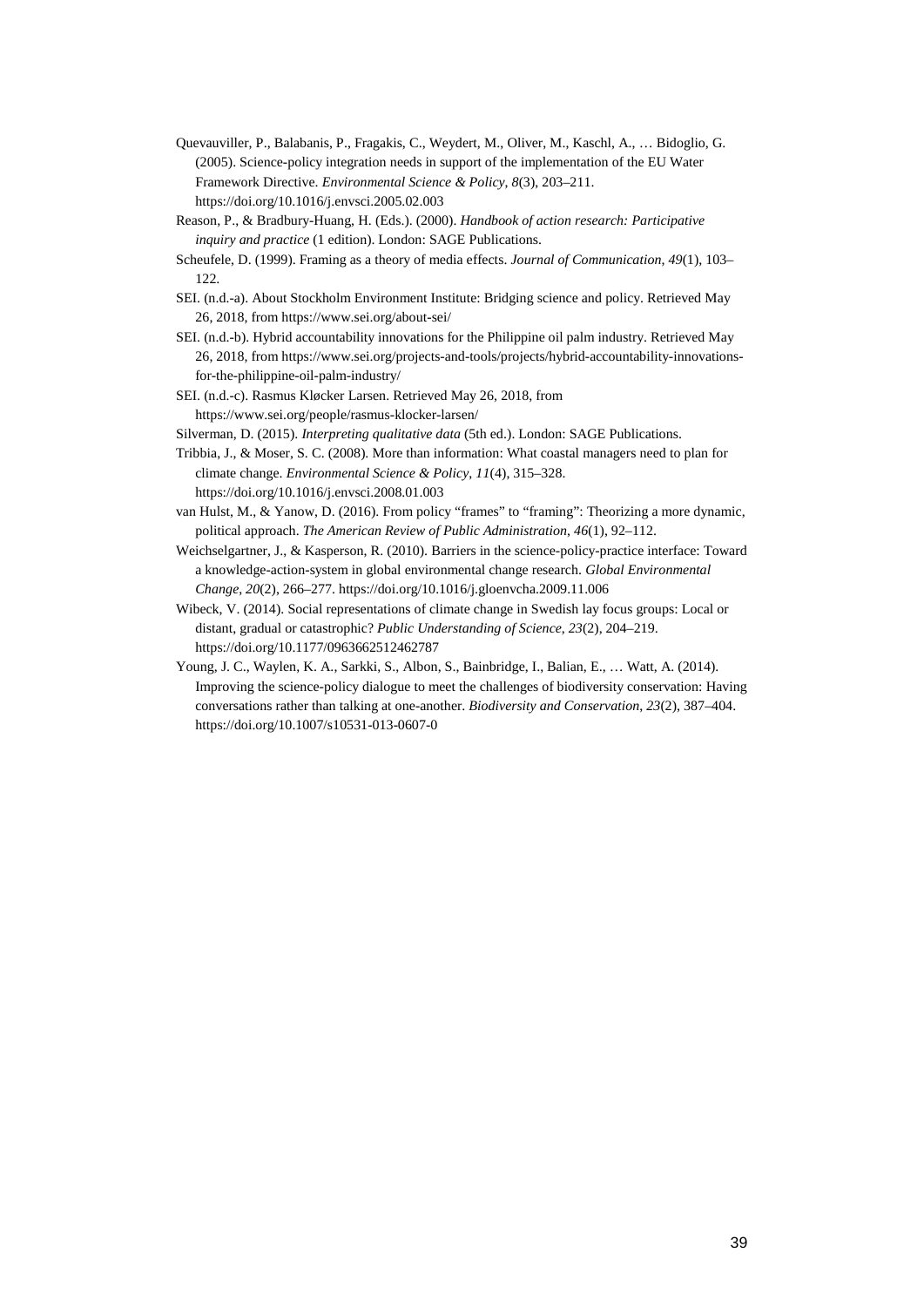## Acknowledgments

I want to thank my supervisor, Martin Westin, for his great support throughout my thesis process. I am very glad to have been able to meet and discuss with him many times about the state of my research and my research process. His feedback always helped me to move forward in my work and to improve it. And through his encouraging emails, I could keep up my motivation throughout the process.

Special thanks to Rasmus Kløcker Larsen, who let me gain insight into the work of a science-policy communication practitioner, thus, contributing essentially to this thesis and to my personal learning of what science-policy communication is about.

Also, thanks to my friends and family for listening to my struggles and providing helpful inputs when I needed them. And I am very happy to have my partner throughout this time who was there for me, helping me to relax and regain energy to continue my work.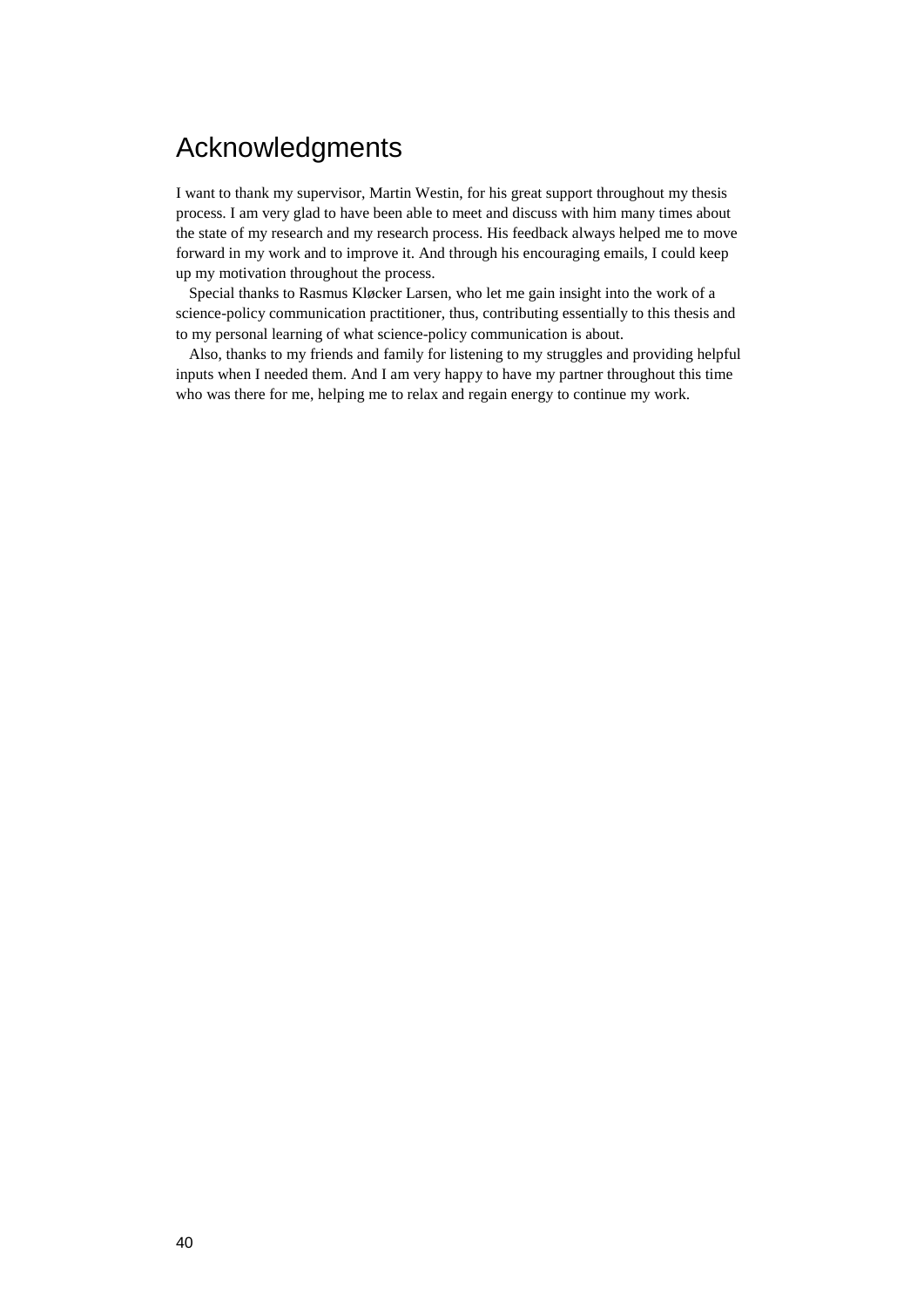# Appendix 1 Codebook

*Example codebook. The codebook guided the analysis for the science-policy communication process frames and the identity frames in relation to the science-policy communication process.* 

| <b>Frames</b>                              | <b>Frame category</b>                        | <b>Definition</b>                                                                                                                  | <b>Example</b>                                                                                                                                                                                                                                                                                                                                                                                                                                                                                                      | <b>Coding rule</b>                                                                                                                        |
|--------------------------------------------|----------------------------------------------|------------------------------------------------------------------------------------------------------------------------------------|---------------------------------------------------------------------------------------------------------------------------------------------------------------------------------------------------------------------------------------------------------------------------------------------------------------------------------------------------------------------------------------------------------------------------------------------------------------------------------------------------------------------|-------------------------------------------------------------------------------------------------------------------------------------------|
| Science-policy<br>communication<br>process | Diagnosis of the<br>situation (D)            | Language used<br>to describe the<br>science-policy<br>communication<br>process, e.g.<br>through<br>metaphors,<br>verbs, adjectives | "So what I<br>mainly did was<br>to work in one<br>island, Palawan,<br>which is also a<br>province:<br>working with<br>the different<br>actors, the<br>indigenous<br>groups, and<br>stakeholders $-$ to<br>study the<br>impacts and<br>trying to identify<br>improvements in<br>governance and<br>through<br>regulations or<br>negotiations<br>between the<br>parties and so<br>on. There were<br>many parties".                                                                                                     | I think that there<br>is a reference to<br>the process of<br>science-policy<br>communication*                                             |
|                                            | Action bias (A)/<br>suggested<br>solution(s) | explanations/<br>descriptions/<br>suggestions are<br>given to improve<br>science-policy<br>communication                           | "But a learning<br>for me was that<br>if you would<br>like to actually<br>contribute in a<br>more substantial<br>way, then it's<br>better to be a bit<br>more rooted<br>somewhere and<br>do your work<br>where you are,<br>locally, where<br>you can build up<br>relationships<br>over a much<br>longer time. You<br>can be in place<br>for not just a<br>couple of<br>months, but<br>actually be part<br>of the everyday.<br>Otherwise, it's a<br>risk that it's too<br>transient to be a<br>meaningful<br>actor". | I think that<br>metaphors or<br>other descriptions<br>are used that<br>describe how<br>science-policy<br>communication*<br>should be done |
| Identity                                   | Diagnosis of the<br>situation (D)            | Language used<br>to describe the<br>researcher in<br>relation to                                                                   | "The provincial<br>government,<br>their role was as<br>a stakeholder or<br>an informant. -                                                                                                                                                                                                                                                                                                                                                                                                                          | I think that there<br>is a reference to<br>the researcher in<br>relation to                                                               |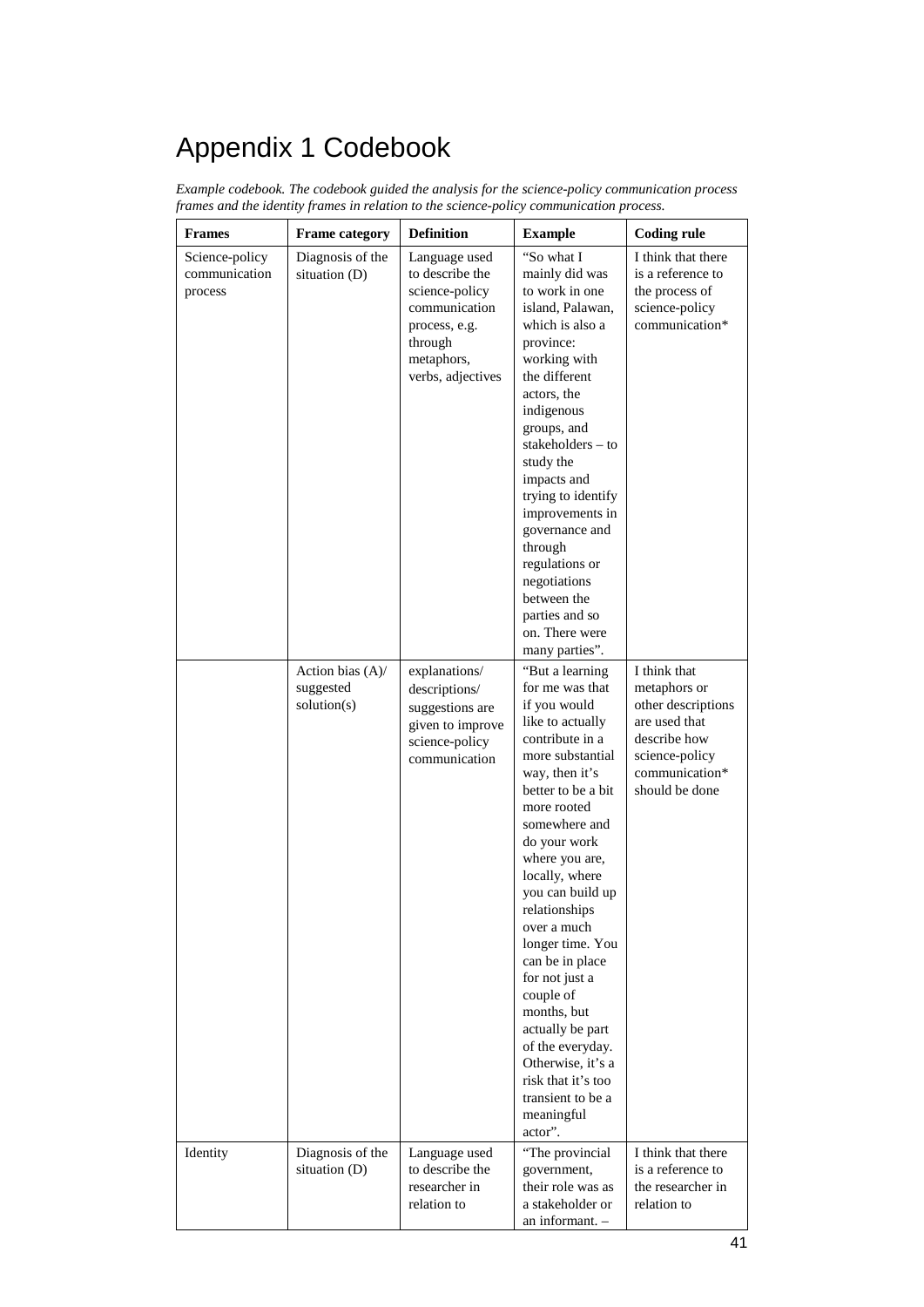|                                              | science-policy<br>communication                                                                                    | The formal<br>collaboration<br>was with the<br>state university.<br>- I met them<br>many times in<br>interviews and<br>in meetings and<br>they joined the<br>workshop in the<br>end. I suppose, I<br>did, or we did<br>initiate the<br>meetings with<br>them, saying,<br>"Hey, we do this<br>study, can we<br>come and talk to<br>you?" And they<br>said, "Yeah,<br>why not." And<br>then we had a<br>chat".                                                                                                                                                              | science-policy<br>communication*                                                                                                   |
|----------------------------------------------|--------------------------------------------------------------------------------------------------------------------|---------------------------------------------------------------------------------------------------------------------------------------------------------------------------------------------------------------------------------------------------------------------------------------------------------------------------------------------------------------------------------------------------------------------------------------------------------------------------------------------------------------------------------------------------------------------------|------------------------------------------------------------------------------------------------------------------------------------|
| Action bias (A)/<br>suggested<br>solution(s) | Language used<br>to refer to how<br>the researcher<br>behaves in<br>relation to<br>science-policy<br>communication | "I don't know<br>how much I<br>contributed to<br>those meetings. I<br>guess, in the<br>beginning, I was<br>mainly asking<br>questions, trying<br>to understand.<br>Maybe that's a<br>contribution: I<br>would come<br>back and say,<br>"But you told<br>me that your<br>office had done<br>this and that, but<br>the cooperatives<br>still tell us that<br>it's just a mess<br>in the field still.<br>WhyIt hasn't<br>helped with the<br>support you<br>provided. Do<br>you know why<br>this is the case?"<br>And then they<br>would try and<br>answer that<br>question". | I think that there<br>is a reference to<br>the researcher's<br>behavior as a<br>participant in<br>science-policy<br>communication* |

*\*Note: Science-policy communication regarding my initial understanding of and the practitioner's understanding of science-policy communication (see Foreword).*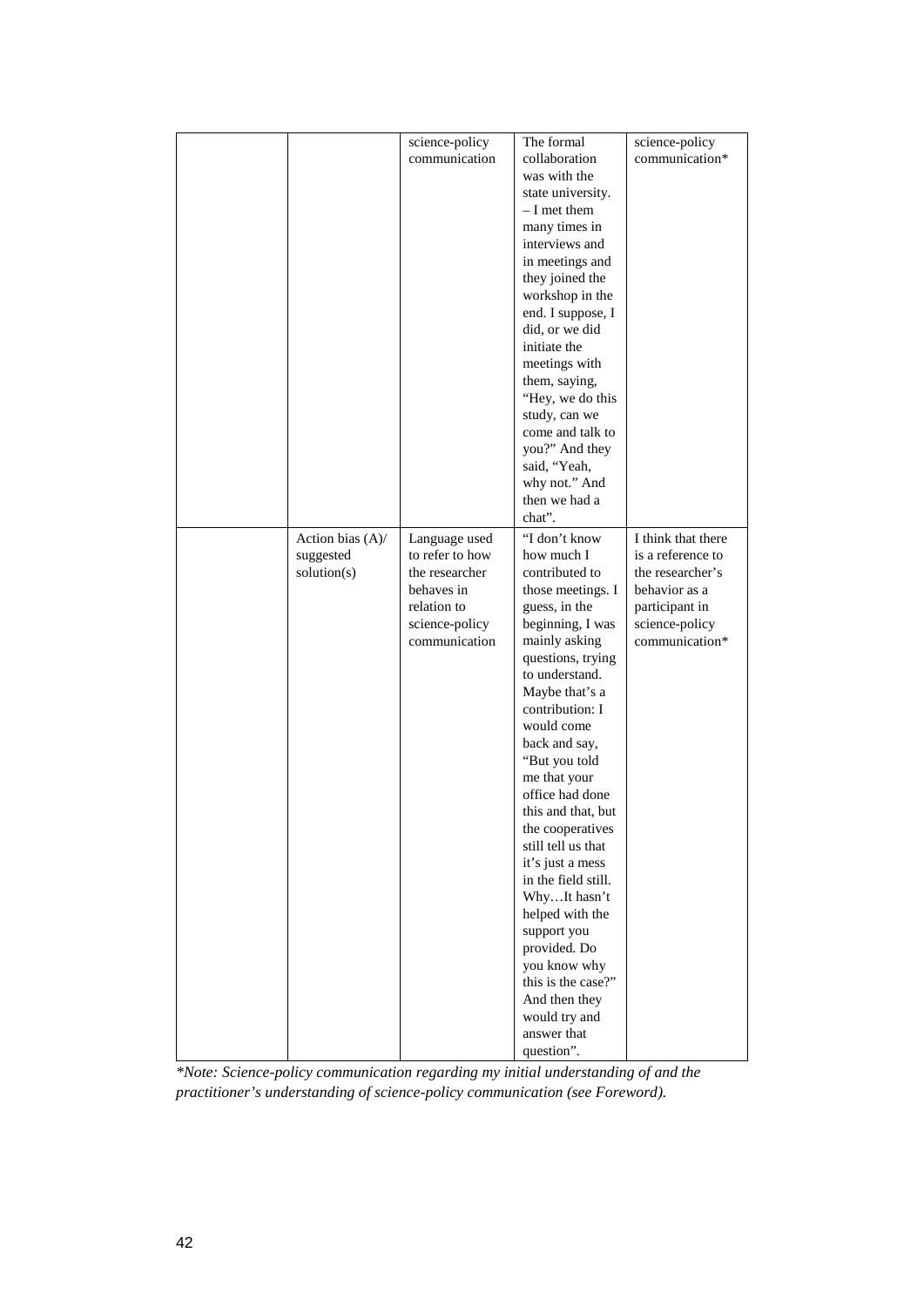## Appendix 2 Interview Guide

### Pre-Interview

*Hi, I'm Lara, I am a Master student at SLU in Uppsala and I am working on my Master's thesis right now that focuses on science-policy communication. Maybe you can introduce yourself briefly* 

### **Are you still okay with doing the interview today?\***

*I am happy to talk with you today about your experience with how you communicated and interacted with political decision-makers, such as politicians and civil servants, within the Philippine project. I am interested in what makes that communication and interaction rewarding and challenging and what you've learned a lot from. Before we begin the interview, I just want to record the day and place and who is talking.* 

#### **Interview**

*Interview with Rasmus Kløcker Larsen and interviewer Lara Hensle at Stockholm Environment Institute on the 22nd of February, 2018.* 

*Let's begin, first I will ask some personal, work related questions.*

Part 1: Life Story and Experience

I want to understand how and why you ended up working at SEI, so what led you to work at SEI?\*

What have your positions at SEI been? (facilitator? Researcher?)\* What kind of literature are you inspired by in relation to the communication and interaction between researchers and decision makers?\*

Extra useful articles?

[Can you briefly explain the concept of participatory action research?]\*

Part 2: The Practice Story

#### Let's move on to the Philippine project. Can you give me a short summary?\*

Where in the Philippines is it located?

How many people live there?

Who are the main actors?\*

How are the scientific actors involved in the project?

How are the political actors involved in the project?

What was the issue?

How did you get involved?

[And that's when most of the action that you were involved in was happening?]\*

[What were your contributions to those meetings?]\*

When did you first get into contact with the municipal and provincial government? How did you do that?

### **Was there a moment where you have been emotionally engaged? For example, where you were upset?\***

Was there a moment that was particularly significant for you?

How did you work together with the municipal/local and provincial government?

[How was your work as a researcher connected to the provincial government, was there some connection there?]\*

### When and how did you get in contact with them?\*

**Where there moments when you handled the communication with them well?\*** How did you handle challenges in your interaction with them?

**How did you make sure that you followed your own research interest?\***

**How did you make sure that you followed the interest of the local/municipal** 

**government or the provincial government?\***

**Did the communication between you and the municipal government/provincial government fail in some ways?\* How?**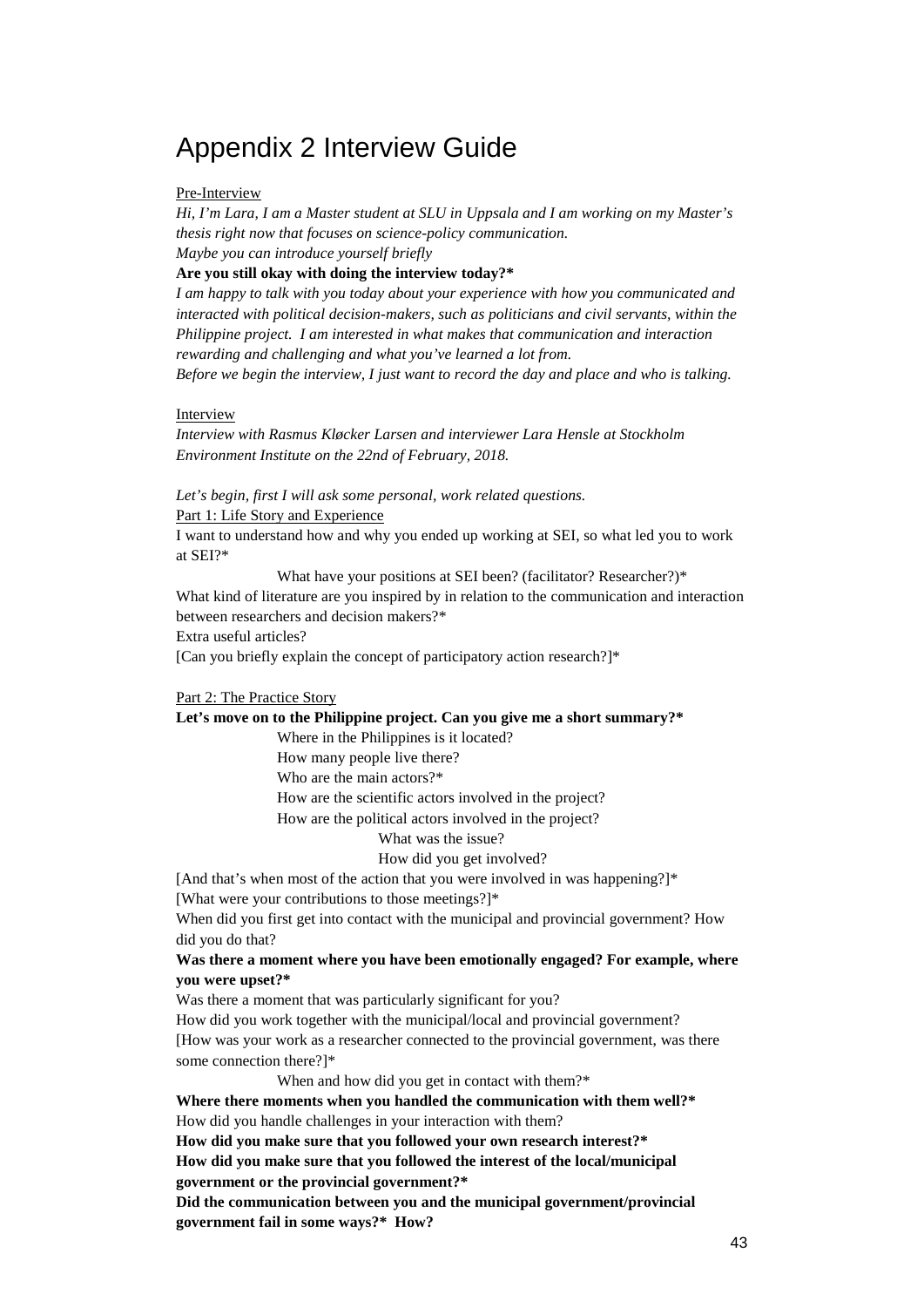**What might you have done to prevent those areas of partial failure?** What was most rewarding? How did you contribute to making it rewarding? **What kind of results did the project produce regarding science-policy communication?\* (research used? Co-create knowledge?)**

*Helping questions:*  How was it that you …? How did you come to …? "We" means whom? So what did that mean for your project? What did you do? How did you handle/how did you respond to? Do you believe what they say? Sounds like everything fell into place You mean they were angry/confused? Can you put that in words? I can't capture that on audio. Can you give an example? *Flexible questions:*  What were the key relationships that mattered most? Tell me about your specific role and contributions in this project. Let's start with the first thing you did. What was it? Were there any key turning points in this project? Were there any surprises? What were the key sources of support or resistance you encountered? Tell me about some of the memorable characters in this story (the ones that give this story color, or brought in drama, comedy, conflict, etc.) What was most difficult or challenging? How did you deal with challenges?

*If not yet answered:* 

Tell me about your specific role\* and contributions in this project. Let's start with the first thing you did. What was it?

*Turning to reflective questions*

Part 3: Reflections and Lessons

If you could do this project over again, would you do anything differently? Why, and what would you do?

**Was the relationship between researchers and policy makers different at the beginning of the project and after the project?\***  $\rightarrow$  helps to know what he was striving for, might help to see the diagnosis and action bias

**What does the project you've just talked about tell us about the central benefits and challenges of science-policy communication?\*/communication between researchers and political decision makers?**  $\rightarrow$  only ask about that if that is an important metaphor for him, if he has used that in his story

What does communication between researchers and political decision makers mean to you? What was your most valuable lesson learned?

What's next for you in your work? What are you looking forward to?

What are the lessons for someone like me, or for a junior colleague, who might be embarking on a project similar to this one?

Do you view your contributions as successful? In what ways? What specifically was accomplished?

Do any metaphors come to mind to describe the kind of work you do, especially in this project? (If needed, give examples like "orchestra conductor," "coach," etc.)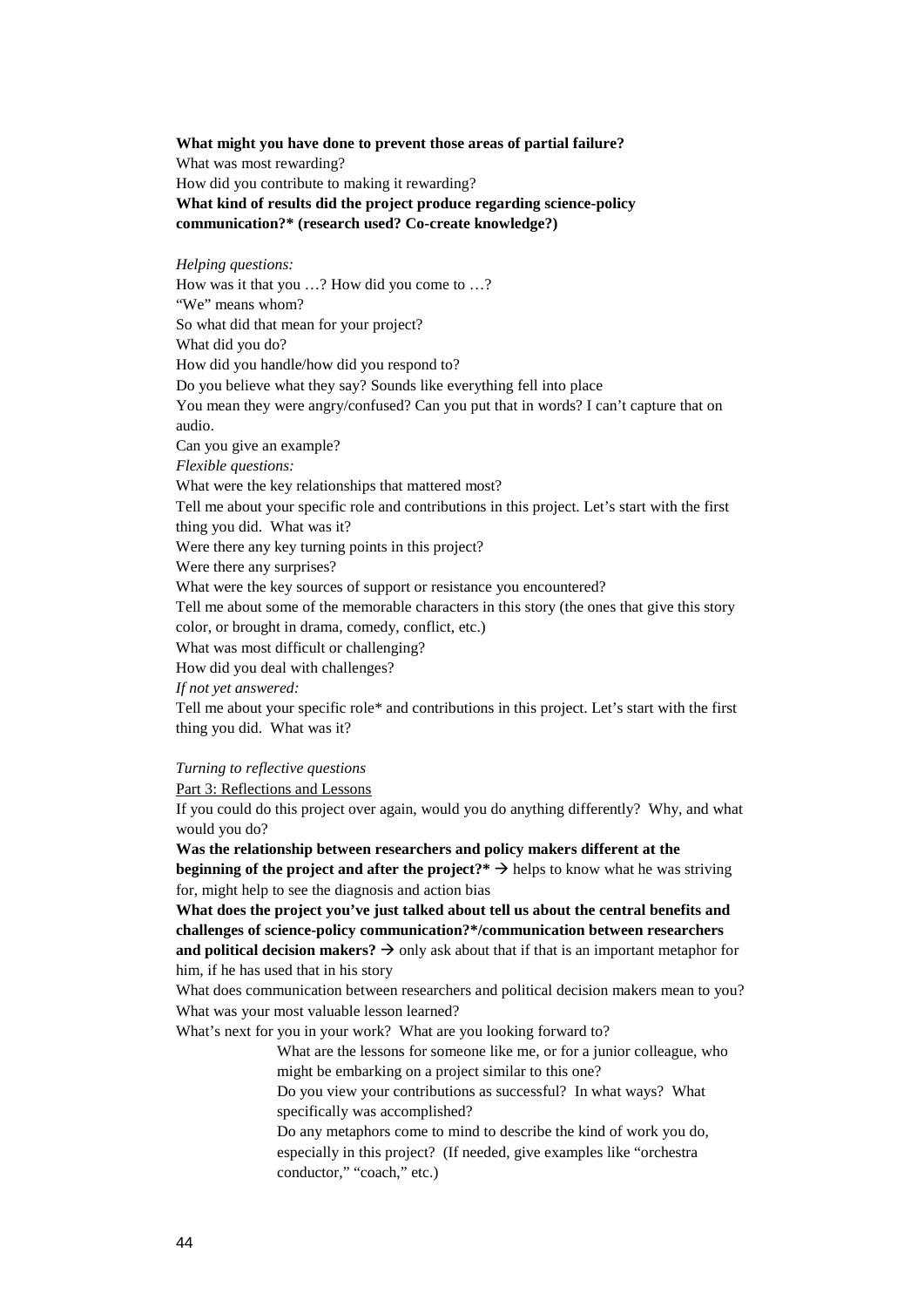What does the project you just talked about tell us about bridging research and policy-making? (should I use bridging? That's the language the SEI website uses, but not necessarily the language I agree with) When you think of the future of the kind of work you've talked about here, what gives you a sense of hope? What makes you concerned or worried?

[What do you, in your own words, what do you understand as policy impact?]\*

#### End

Thank you very much for your time and your story and I will let you know once I have edited the transcript and then we can set up a time over the phone or in person, to go through it.

*Note:* The questions marked with a star<sup>\*</sup> were the questions I asked during the interview. I slightly reformulated some of them during the interview to fit them to the context. I also added some of my follow-up questions [in brackets] that were not part of the interview guide, however, I wanted to include them here because I consider them relevant for how the interview had developed.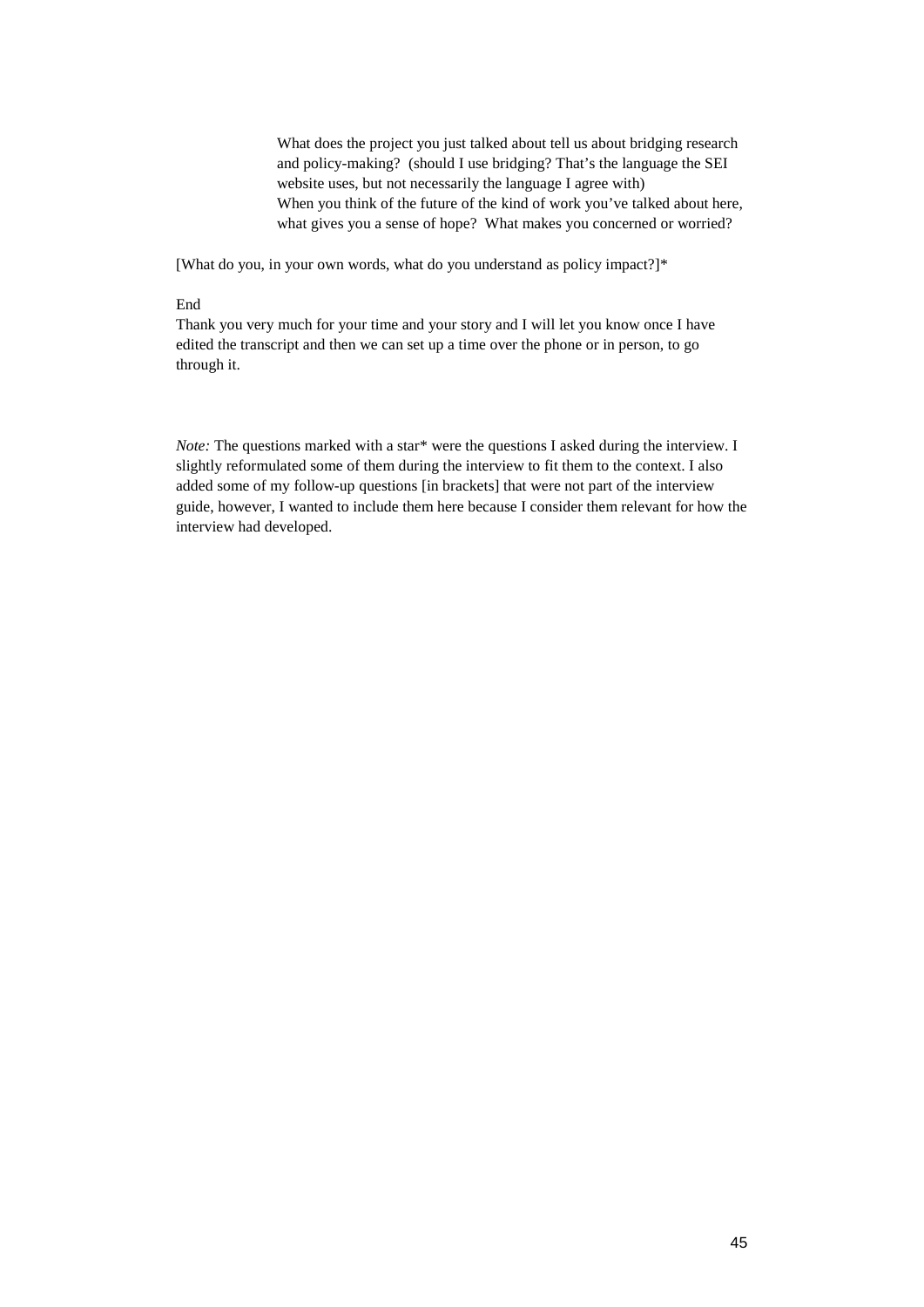## Appendix 3 Theoretical Concepts Literature

Literature that was used to create the literature reviews on the concept of boundary organizations and Mode 2 knowledge production.

#### **Boundary Organization Literature**

- Bednarek, A. T., Shouse, B., Hudson, C. G., & Goldburg, R. (2016). Science-policy intermediaries from a practitioner's perspective: The Lenfest Ocean Program experience. *Science and Public Policy*, *43*(2), 291–300. https://doi.org/10.1093/scipol/scv008
- Buizer, J., Jacobs, K., & Cash, D. W. (2016). Making short-term climate forecasts useful: Linking science and action. *Proceedings of the National Academy of Sciences*, *113*(17), 4597–4602. https://doi.org/10.1073/pnas.0900518107
- Cash, D. W., Borck, J. C., & Patt, A. G. (2006). Countering the loading-dock approach to linking science and decision making: Comparative analysis of El Niño/Southern Oscillation (ENSO) forecasting systems. *Science, Technology, & Human Values*, *31*(4), 465–494. https://doi.org/10.1177/0162243906287547
- Cash, D. W., Clark, W. C., Alcock, F., Dickson, N. M., Eckley, N., & Jäger, J. (2003). Salience, credibility, legitimacy and boundaries: Linking research, assessment and decision making, 1–24.
- Cook, C. N., Mascia, M. B., Schwartz, M. W., Possingham, H. P., & Fuller, R. A. (2013). Achieving conservation science that bridges the knowledge–action boundary. *Conservation Biology*, *27*(4), 669–678. https://doi.org/10.1111/cobi.12050
- Graham, A., & Mitchell, C. L. (2016). The role of boundary organizations in climate change adaptation from the perspective of municipal practitioners. *Climatic Change*, *139*(3–4), 381–395. https://doi.org/10.1007/s10584-016-1799-6
- Guston, D. H. (1999). Stabilizing the boundary between US politics and science: The rôle of the Office of Technology Transfer as a boundary organization. *Social Studies of Science*, *29*(1), 87– 111. https://doi.org/10.1177/030631299029001004
- Guston, D. H. (2001). Boundary organizations in environmental policy and science: An introduction. *Science, Technology, & Human Values*, *26*(4), 399–408. https://doi.org/10.1177/016224390102600401
- Hage, M., Leroy, P., & Petersen, A. C. (2010). Stakeholder participation in environmental knowledge production. *Futures*, *42*(3), 254–264. https://doi.org/10.1016/j.futures.2009.11.011
- Hauck, J., Görg, C., Werner, A., Jax, K., Bidoglio, G., Maes, J., … Ratamäki, O. (2014). Transdisciplinary enrichment of a linear research process: Experiences gathered from a research project supporting the European Biodiversity Strategy to 2020. *Interdisciplinary Science Reviews*, *39*(4), 376–391. https://doi.org/10.1179/0308018814Z.00000000098
- Hickey, G. M., Forest, P., Sandall, J. L., Lalor, B. M., & Keenan, R. J. (2013). Managing the environmental science–policy nexus in government: Perspectives from public servants in Canada and Australia. *Science and Public Policy*, *40*(4), 529–543. https://doi.org/10.1093/scipol/sct004
- McNie, E. C. (2007). Reconciling the supply of scientific information with user demands: An analysis of the problem and review of the literature. *Environmental Science & Policy*, *10*(1), 17–38. https://doi.org/10.1016/j.envsci.2006.10.004
- Osmond, Deanna L, Nalini M Nadkarni, Charles T Driscoll, Elaine Andrews, Arthur J Gold, Shorna R Broussard Allred, Alan R Berkowitz, et al. "The Role of Interface Organizations in Science Communication and Understanding." *Frontiers in Ecology and the Environment* 8, no. 6 (August 1, 2010): 306–13. https://doi.org/10.1890/090145
- Pietri, D., McAfee, S., Mace, A., Knight, E., Rogers, L., & Chornesky, E. (2011). Using science to inform controversial issues: A case study from the California Ocean Science Trust. *Coastal Management*, *39*(3), 296–316. https://doi.org/10.1080/08920753.2011.566118
- Pohl, C., Rist, S., Zimmermann, A., Fry, P., Gurung, G. S., Schneider, F., … Serrano, E. (2010). Researchers' roles in knowledge co-production: Experience from sustainability research in Kenya, Switzerland, Bolivia and Nepal. *Science and Public Policy*, *37*(4), 267–281.